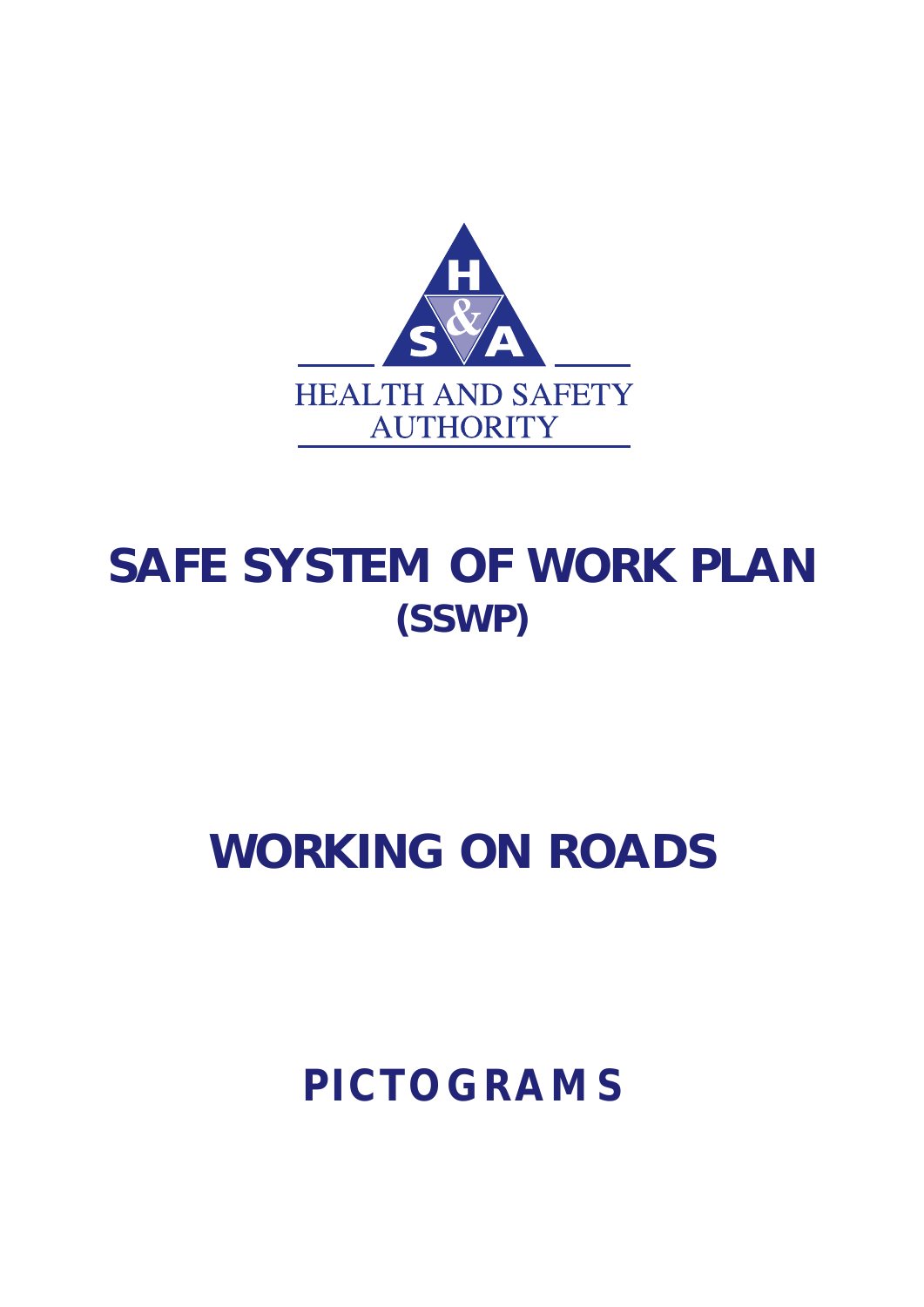© Copyright The Health and Safety Authority March 2008. All Rights Reserved. "The Health and Safety Authority", the "HSA" and associated logos are trade marks of The Health and Safety Authority.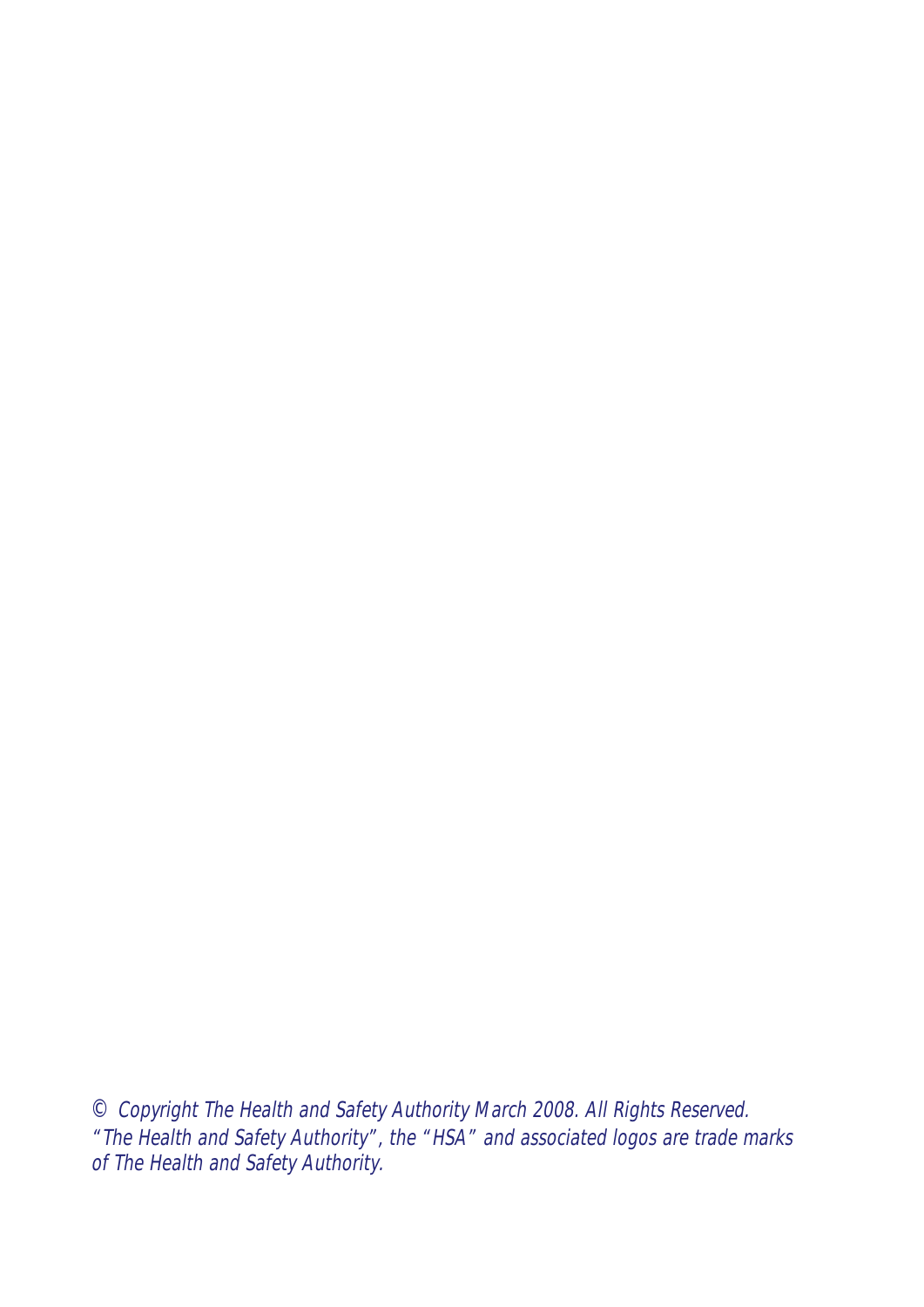# **Contents**

| Pictograms Explained4-78            |  |
|-------------------------------------|--|
| <b>Working on Roads Index 79-81</b> |  |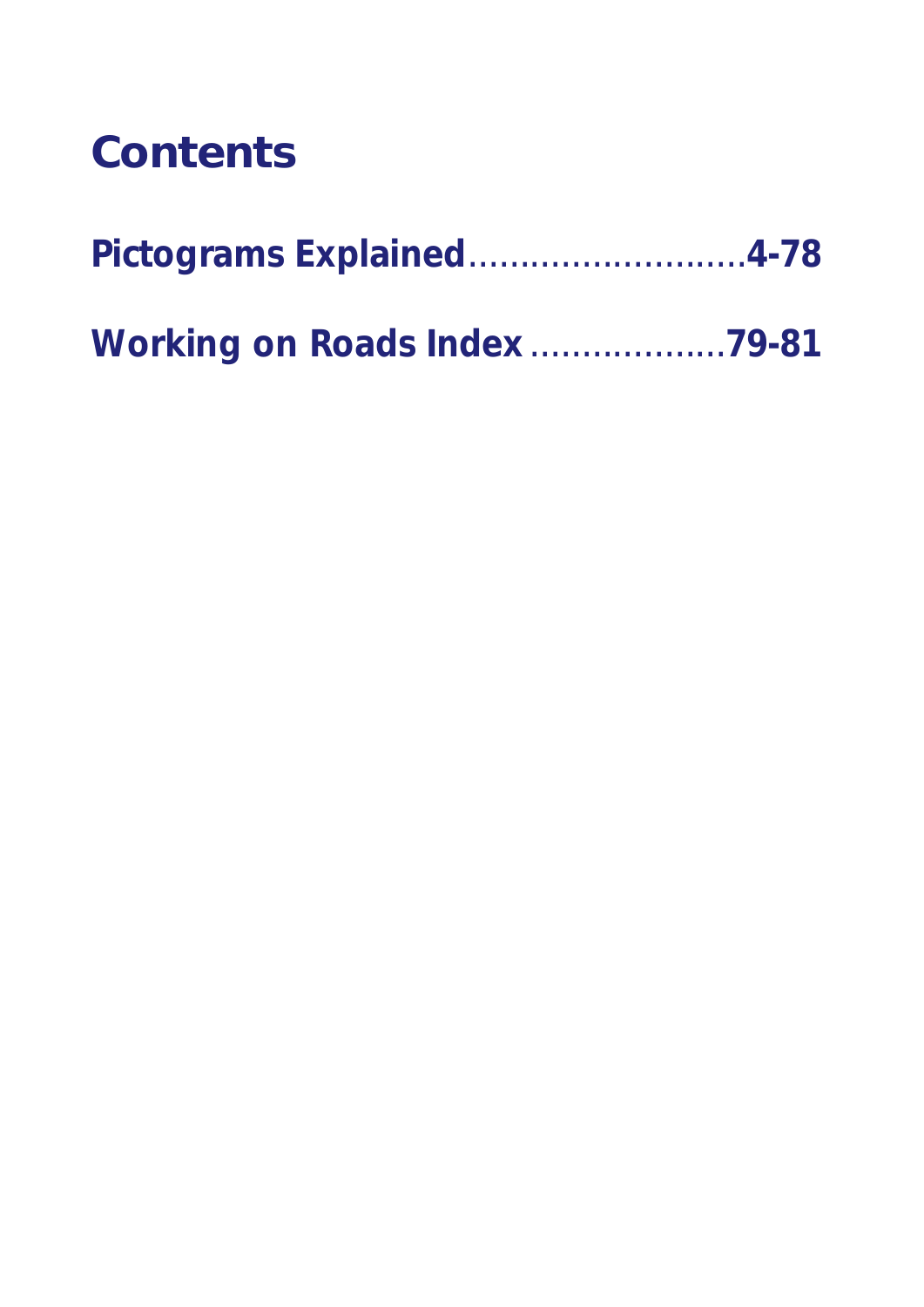# **Pictograms Explained**

*Before Work Starts the Following Must Be in Place per the Key Pictures document*

# **SUPERVISION**



Supervision, generally by the person in charge (e.g. the General Services Supervisor/Town Foreman), is essential to ensure the activity is completed as planned, and to a safe system of work.

**SAFE PASS**



As identified in the Construction Regulations, all people engaged in construction work must possess a current Safe Pass card, having successfully completed the one-day safe-pass training. Safe Pass cards must be renewed as appropriate. Proof of such training should be available on site.

# **PLANT/EQUIPMENT CERTIFICATION**



It is a legal requirement for most construction plants to be tested and examined regularly, in particular all lifting appliances and lifting gear. The certificates relating to these must be kept up to date.

**CSCS**



The Construction Skills Certification Scheme, as prescribed in the Construction Regulations, identifies certain skills on construction sites that require mandatory training. On successful completion of this training, persons are given a CSCS card. CSCS cards must be renewed as appropriate. Proof of such training should be available on site.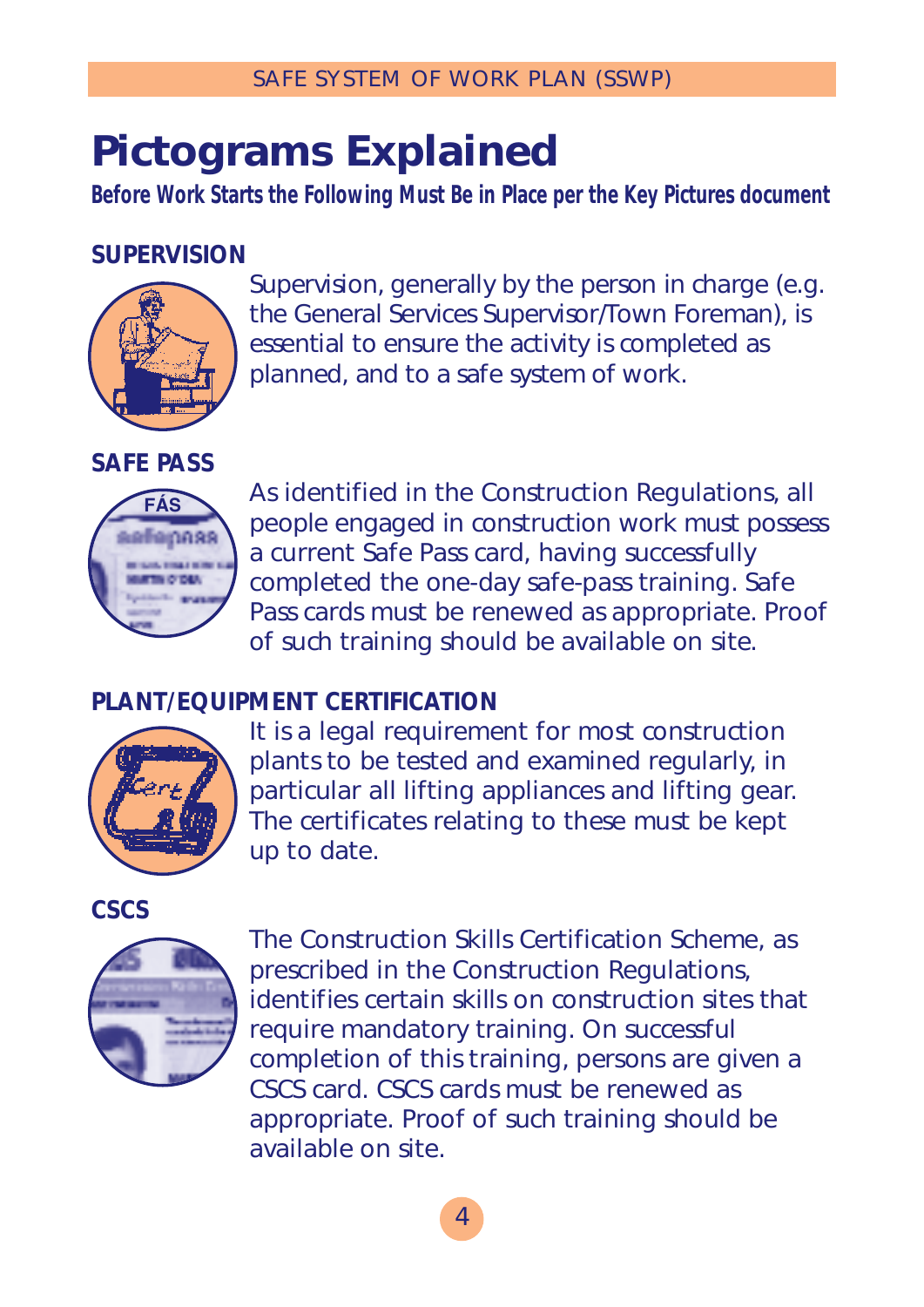#### **COMMUNICATION/INDUCTION**



Every new contractor or new employee on a site should undergo an induction when they first arrive on site. This induction should inform the attendees about: site rules and procedures; the arrangements for their safety and welfare on site; and who the key responsible persons (duty holders) are. Emergency plans/procedures should be explained at inductions (they must also be available in writing), so that if an incident occurs on site the risk of injury to workers and people in the vicinity is minimised. These measures must also deal with rescue. When developing the emergency plans, it may be necessary to liaise with the local emergency services.

Timely and good communication is essential at all times. Clear communication helps to ensure that tasks are understood and completed in a safe manner.

## **WC & WASHING**



Arrangements must be made to provide toilets and hand-washing facilities on all sites. The facility must include a sufficient supply of hot or warm water and cold running water, toilet tissue, soap and towels. The facility must be conveniently accessible and be kept clean and hygienic. In addition, it is recommended that anti-bacterial wipes be provided on all sites.

For exceptionally short duration work (3 days or less), a nearby convenient facility must be identified and the location communicated to the personnel on site. Such facilities may include: local depot; mobile welfare unit (under the control of the contractor); use of public toilets where it is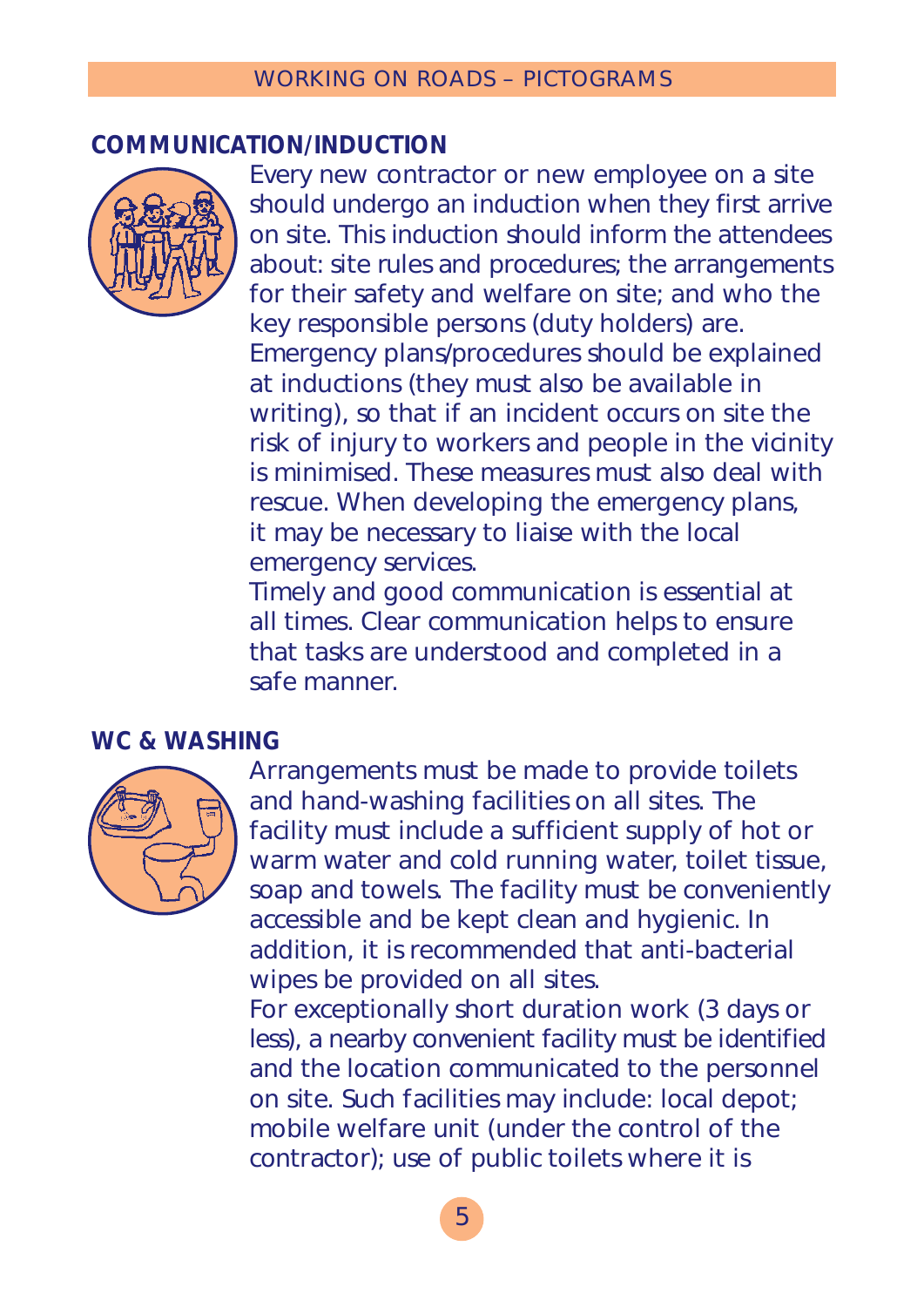impractical to return to other facilities; and – in limited circumstances – pre-arranged (preferably in writing) use of private facilities. Where public and private toilets are used they need to be readily accessible to the site, be open at all relevant times, be at no cost to the employee, be of an acceptable standard in terms of cleanliness and be provided with hand-washing facilities. Depending on the number of persons at the work place and the duration and nature of the work activity, further arrangements may apply as prescribed in the Construction Regulations.

# **CANTEEN & SHELTER**



Arrangements must be made to provide a facility for workers to take breaks. Minimum requirements include: a facility for boiling water, seats with backs and tables with impermeable surfaces. It must be kept in a clean, hygienic condition, have adequate light, be properly ventilated and not be used for storing building materials or plant equipment. Depending on the number of persons at the work place and the nature of the work activity further arrangements may apply as prescribed in the Construction Regulations.

#### **DRYING/CHANGING**



Arrangements must be made to provide an area, separate from the canteen facility, where workers can change and dry clothes. Depending on the number of persons at the work place and the nature of the work activity further arrangements may apply as prescribed in the Construction Regulations.

6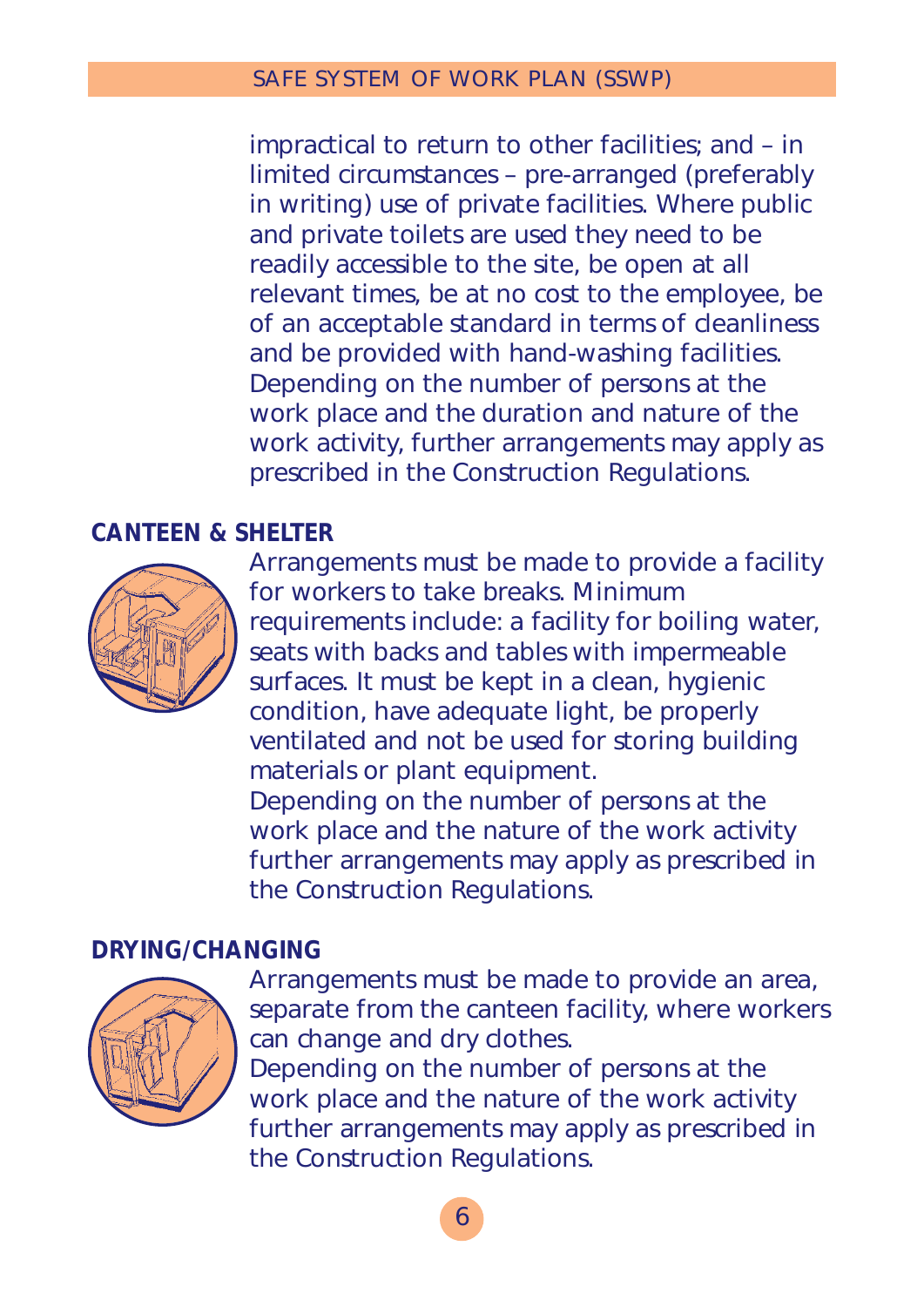# **DRINKING WATER**



An adequate supply of wholesome drinking water must be provided at a convenient point (or points).

#### **FIRST AID**



First-aid equipment must be provided and maintained, and be easily accessible. At least one first aider should be available if the site-specific Risk Assessment shows that this is necessary. A trained first aider should generally be available to all road workers.

#### **PPE**



The primary means of protecting the safety and health of employees must be measures to eliminate work place risks at source: firstly by technical means; secondly by organisational provision; and thirdly by collective protection measures. Where these measures are not sufficient, Personal Protective Equipment (additional protection to the individual) must be used to protect against hazards which are unavoidable.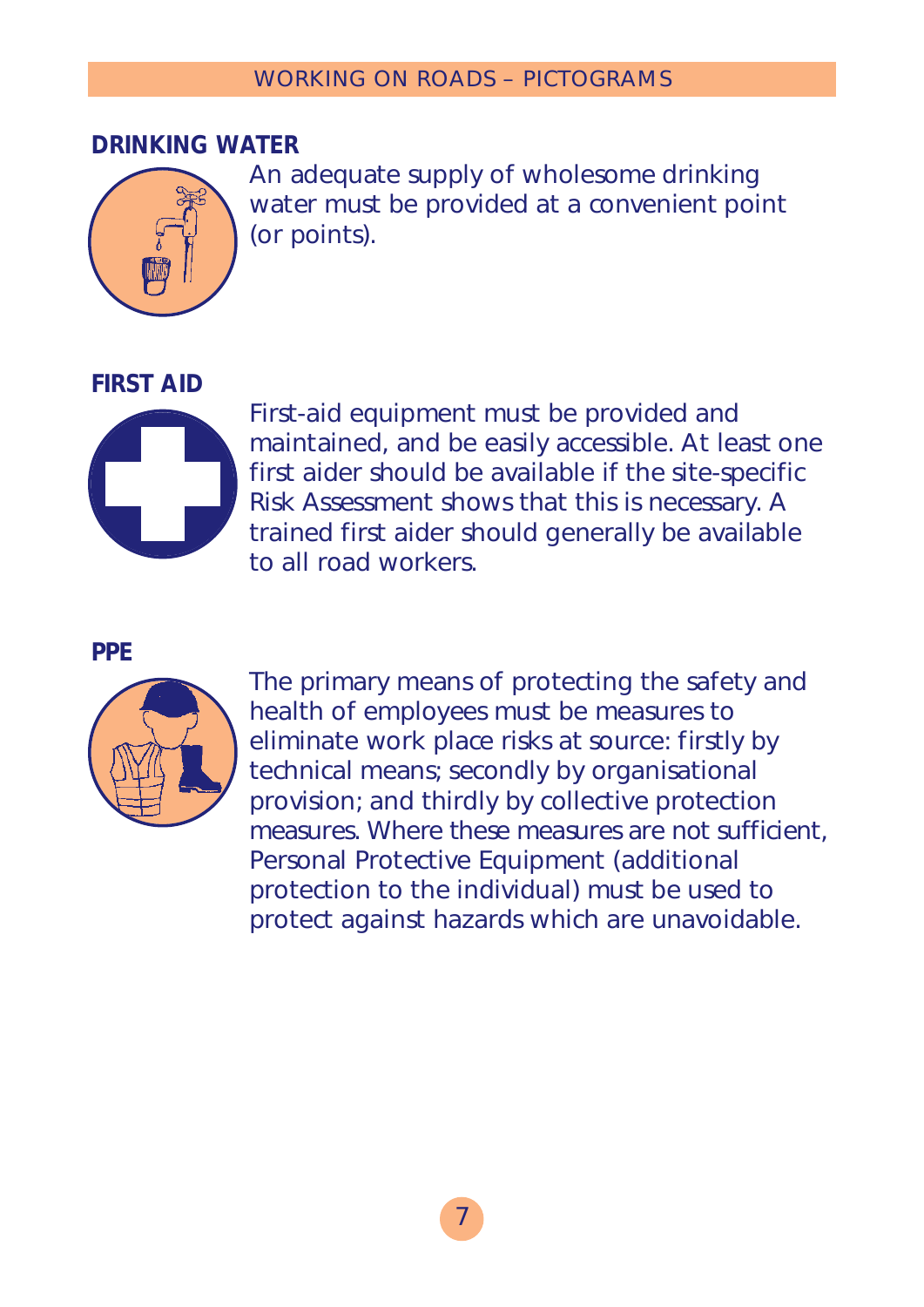#### **LIVE TRAFFIC**



This section deals with some of the key controls associated with managing and controlling traffic flow to safeguard workers and members of the public from road works. When any work activity near or on a public road is being planned, traffic and pedestrian (members of the public) management must be considered as part of the detailed Risk Assessment. As part of this assessment, where other controls are identified, these must also be planned for and implemented.

#### **LIAISON/GARDAÍ**



All road activity resulting in road diversions or lane or road closures or changes to road junctions or road layout may impact on the safety of road users such as the emergency services, local residents, farmers and traders. All of these should be made aware of how the works may affect them. In particular the Gardaí must be fully informed of any intended changes to traffic flows etc. All arrangements should form part of the site's traffic management plan.

Similarly, in urban areas where constructionrelated activity is being carried out on or near existing street furniture or street lighting, including activity in connection with pavements etc, the relevant Local Authority, utility company or responsible company must be made aware of the works. Detailed risk assessments – taking account of the proximity of live traffic, of associated services, and of instability and foundations, etc – must be carried out. Work permits outlining necessary safety controls to be used may also be required.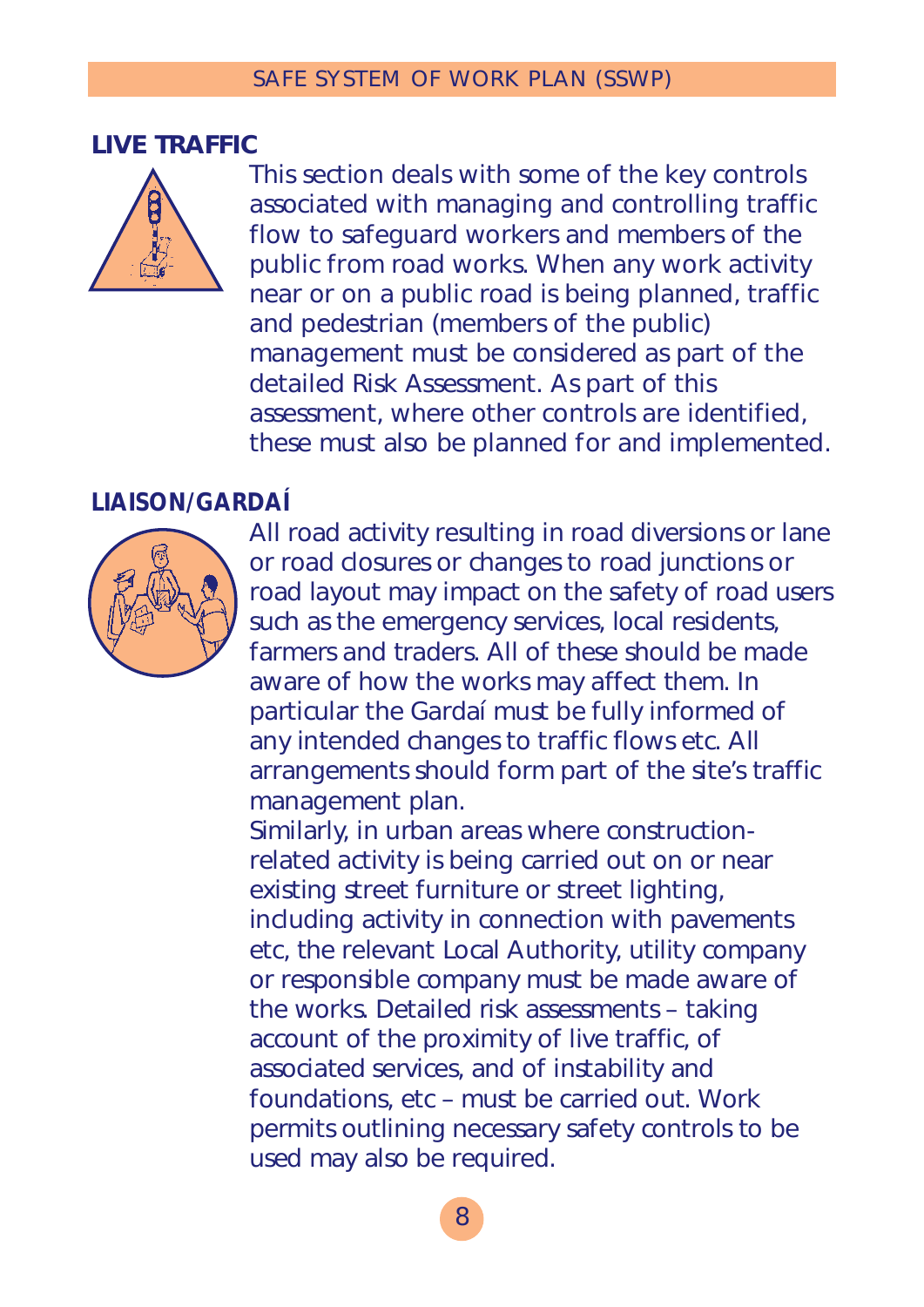#### **DIVERSION**



A road diversion may be needed so that members of the public and related traffic do not come close to the road works. This control should first be considered during the design process in conjunction with the Gardaí. A road diversion may solve some problems, but care needs to be taken to ensure that it does not create greater problems. Road diversions need to be meticulously planned to ensure that the volume and size of traffic diverted can safely navigate the alternative road. Possible issues include bridge clearances, safe public/local access, road markings, road surfaces and road width. Adequate road markings, warning signs, etc, should be provided. Arrangements for road diversions should be detailed in the site's traffic management plan.

# **ROAD SIGNAGE**



Chapter 8 of the Department of Transport's *Traffic Signs Manual* must be referred to. This manual provides the guiding principles on the use of cones, lane tapering, lane widths, markings, safety zones, signals, signs, etc, for a variety of roadwork scenarios. The guidelines should be implemented sensibly, taking account of special issues at each work site (e.g. prevailing sight lines, road surfaces, etc). It is required that the signing, lighting and guarding-works be supervised by a competent person who has been issued with a valid CSCS card.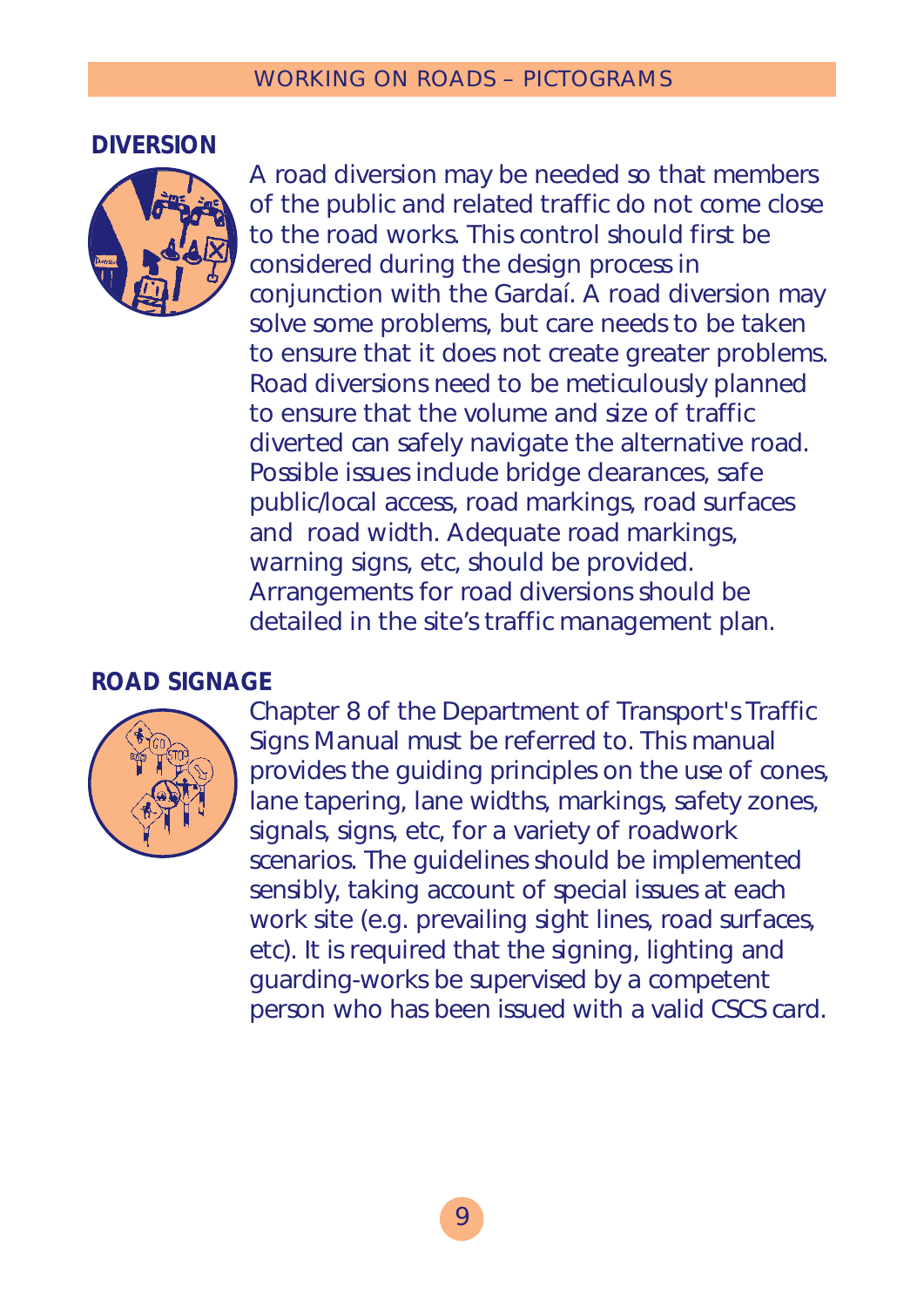#### **FLAGMAN/STOP-GO MAN**



Where roadwork activities require the managing of traffic or pedestrians in nearby public areas, trained flagmen (to slow down traffic) or trained stop-go men (to halt traffic) can be used to ensure safety. Stop-go men and flagmen must wear highvisibility vests and use approved stop-go signs or flags. Where two stop-go men are required, they must be able to see each other clearly or be able to communicate with each other by voice and as necessary with the appointed works contact man, e.g. use of two-way radio etc.

## **TRAFFIC MANAGEMENT PLAN**



When planning any roadwork activity on or near a public road, traffic and pedestrian management must be considered as part of the detailed Risk Assessment. As part of this assessment, where other controls are identified, these must also be planned for and implemented. All works on public roads have the potential to involve a high degree of risk: therefore an appropriate Traffic Management Plan is essential.

Where a Traffic Management Plan has been prepared, the controls detailed in the Plan must be implemented and monitored, e.g. guarding, lighting and signage.

In preparing the Plan, Chapter 8 of the Department of Transport's *Traffic Signs Manual* must be referred to.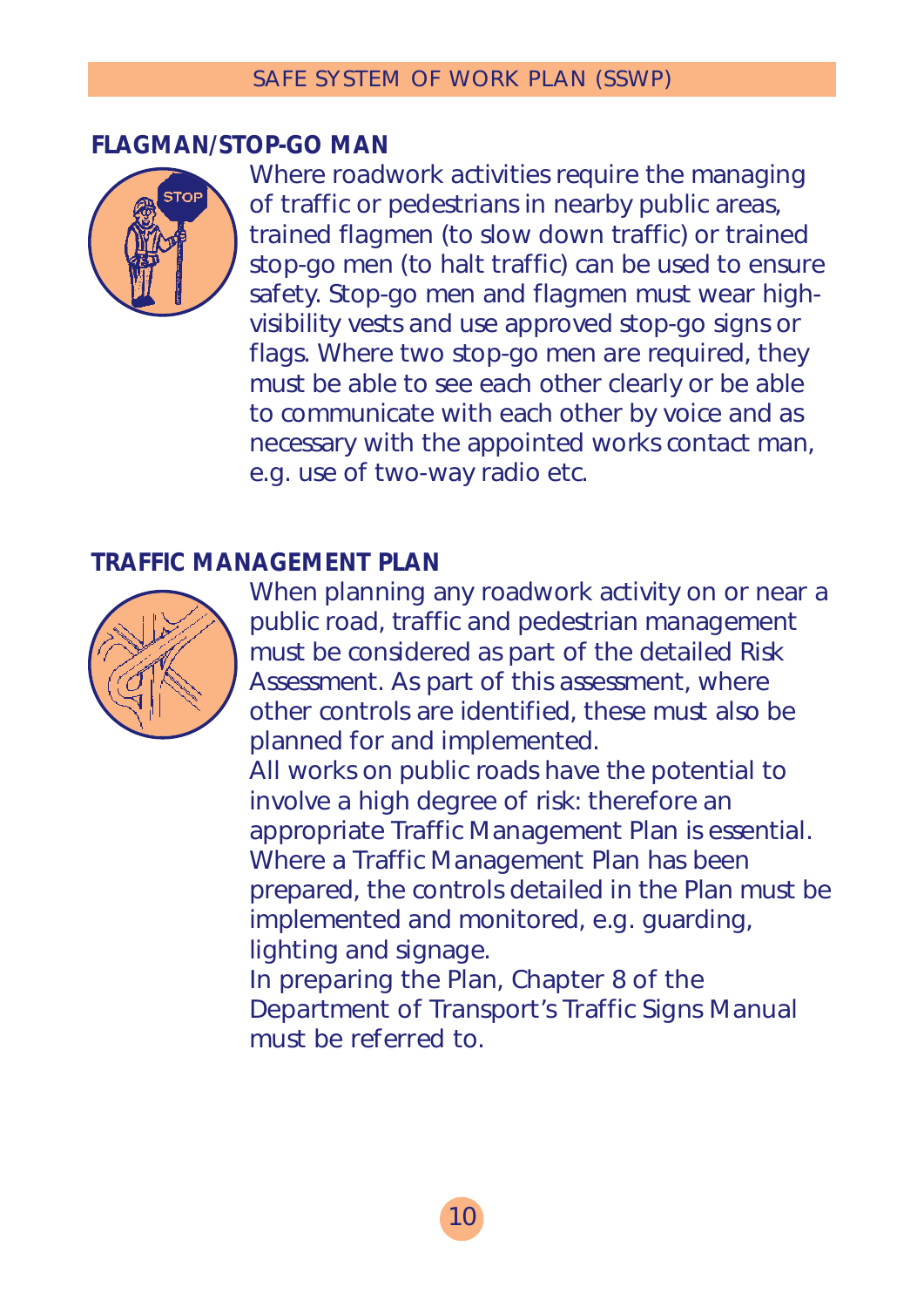## **TRAFFIC/SPEED CONTROL**



Traffic-control plans must be prepared to help plan and control traffic movement. Measures to control traffic may include: bollards, flagmen, ramps, stopgo men, stop-go systems, temporary traffic lights and warning signs. Liaison with local Gardaí may be necessary.

The activity of installing and removing cones, signs and traffic-control systems, should be planned with the same care and attention as other aspects of road works. In carrying out these activities, it is essential to ensure that you can see the traffic and the traffic can see you.

Vehicular speeds must be controlled when passing through or in the vicinity of roadwork activities. Speed signs advising drivers of permitted speeds must be erected and displayed appropriately. Road surfaces and prevailing sight lines must be considered when deciding appropriate speeds.

#### **VEHICLE CRASH BARRIERS**



Where everyday transport moves close to road works, careful segregation must be planned, including the use of vehicle bollards, crash barriers, guardrails, signs, etc. The choice of the appropriate Vehicle Crash Barrier must be based on a Risk Assessment. This Risk Assessment should take into account the type and extent of work activity, including construction plant in use, duration of works, lines of sight, location, road surface, traffic speed, traffic volumes, width of road, etc.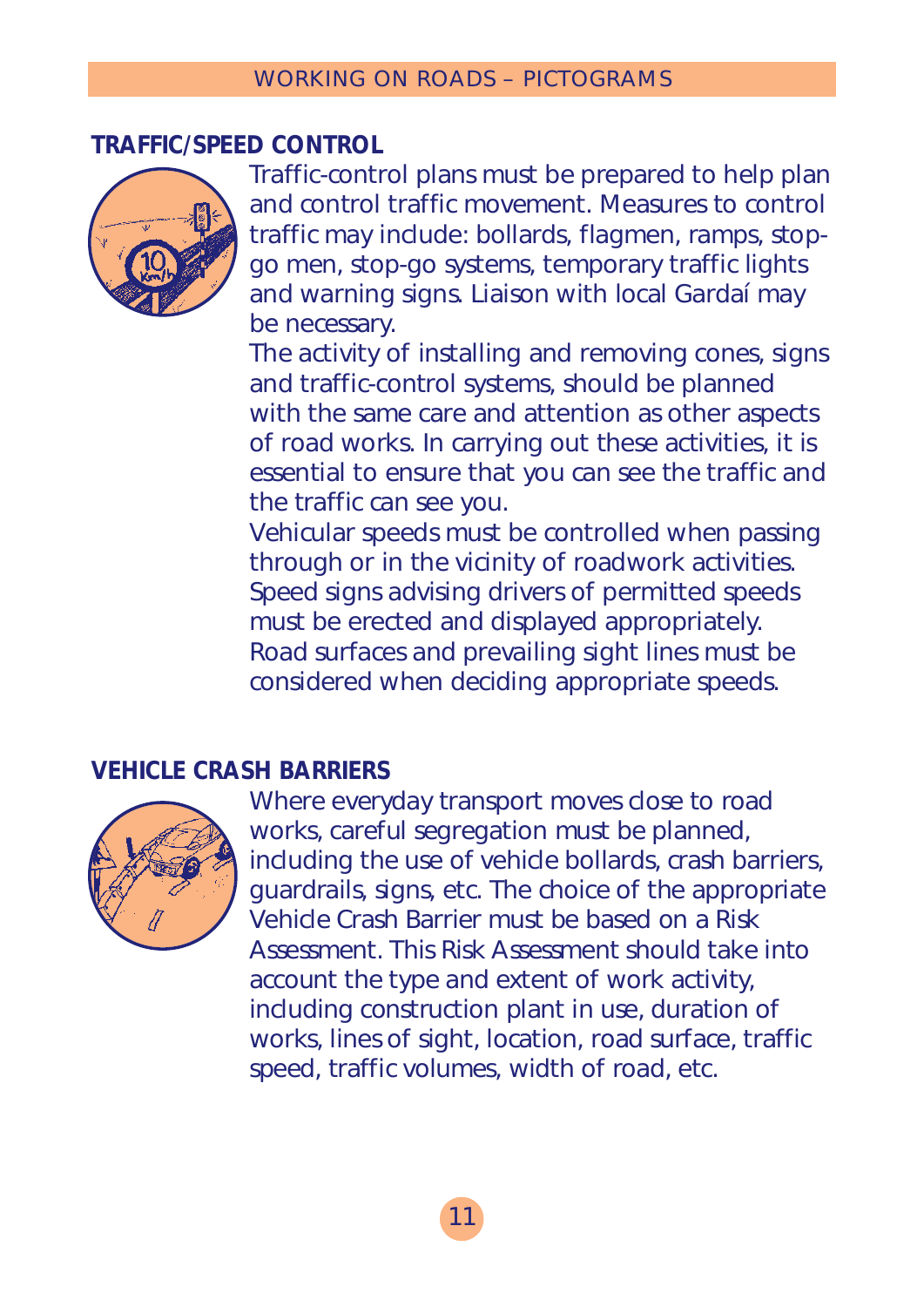## **CRASH CUSHION LORRY**



Where everyday public transport moves close to road works, construction personnel and traffic, careful segregation must be planned. The option of using a Crash Cushion Lorry should be considered as part of the Risk Assessment. This Risk Assessment should take into account the type and extent of work activity, including construction plant in use, duration of works, lines of sight, location, road surface, traffic speed, traffic volumes, width of road, etc.

## **SITE/PRIVATE PARKING**



Vehicles unrelated to construction must be parked in designated areas away from site traffic.

## **ERECTING TRAFFIC-CONTROL SIGNS**



Before road works or road-related activity is undertaken, traffic-control signs must be erected. These should alert the public to the works ahead and to any change of road layout or diversions. The signage work (erecting a single movable sign, constructing a base and installing, commissioning of large signs, etc) must be carefully planned. Detailed risk assessments should be carried out to ensure that adequate controls are implemented (e.g. so that passing vehicles do not pose a risk to workers).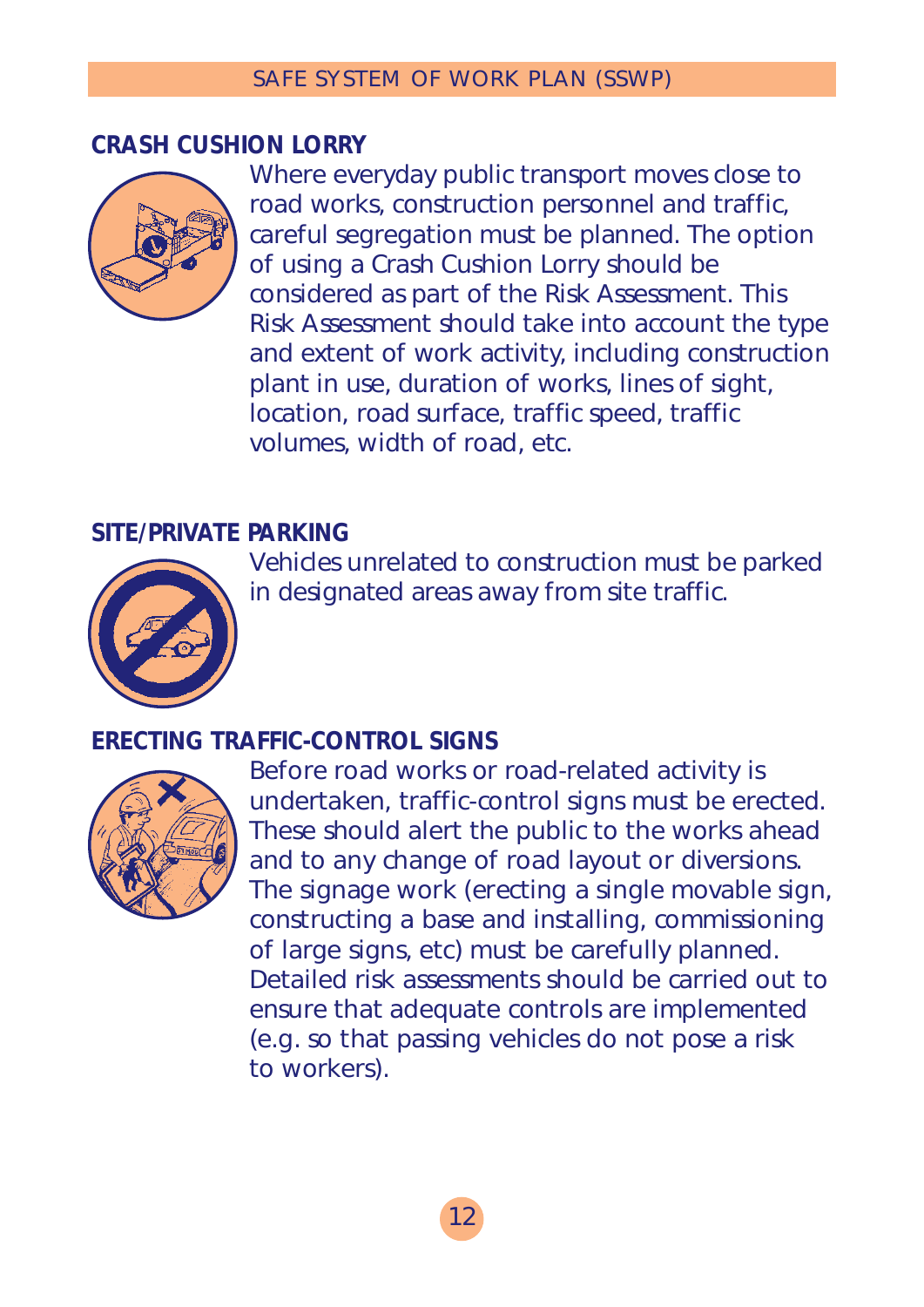The activity of installing and removing cones, signs and traffic-control systems should be planned with the same care and attention as other aspects of road works. In carrying out these activities, it is essential to ensure that you can see the traffic and the traffic can see you.

#### **SURVEYING**



Before any surveying or related type of work is undertaken on live roadways, detailed risk assessments must be prepared to ensure that adequate controls are implemented (e.g. so that passing vehicles do not pose a risk to workers). Suitable warning signs and the use of flagmen should be considered. Appropriate PPE must be used.

#### **EXAMINATION & INSPECTION**



A competent person is required to regularly examine and inspect the effectiveness of the controls associated with managing and controlling traffic flows to safeguard workers and members of the public at road works. If defects are identified or selected controls deemed inadequate, they must be noted and any resulting remedial work take place immediately.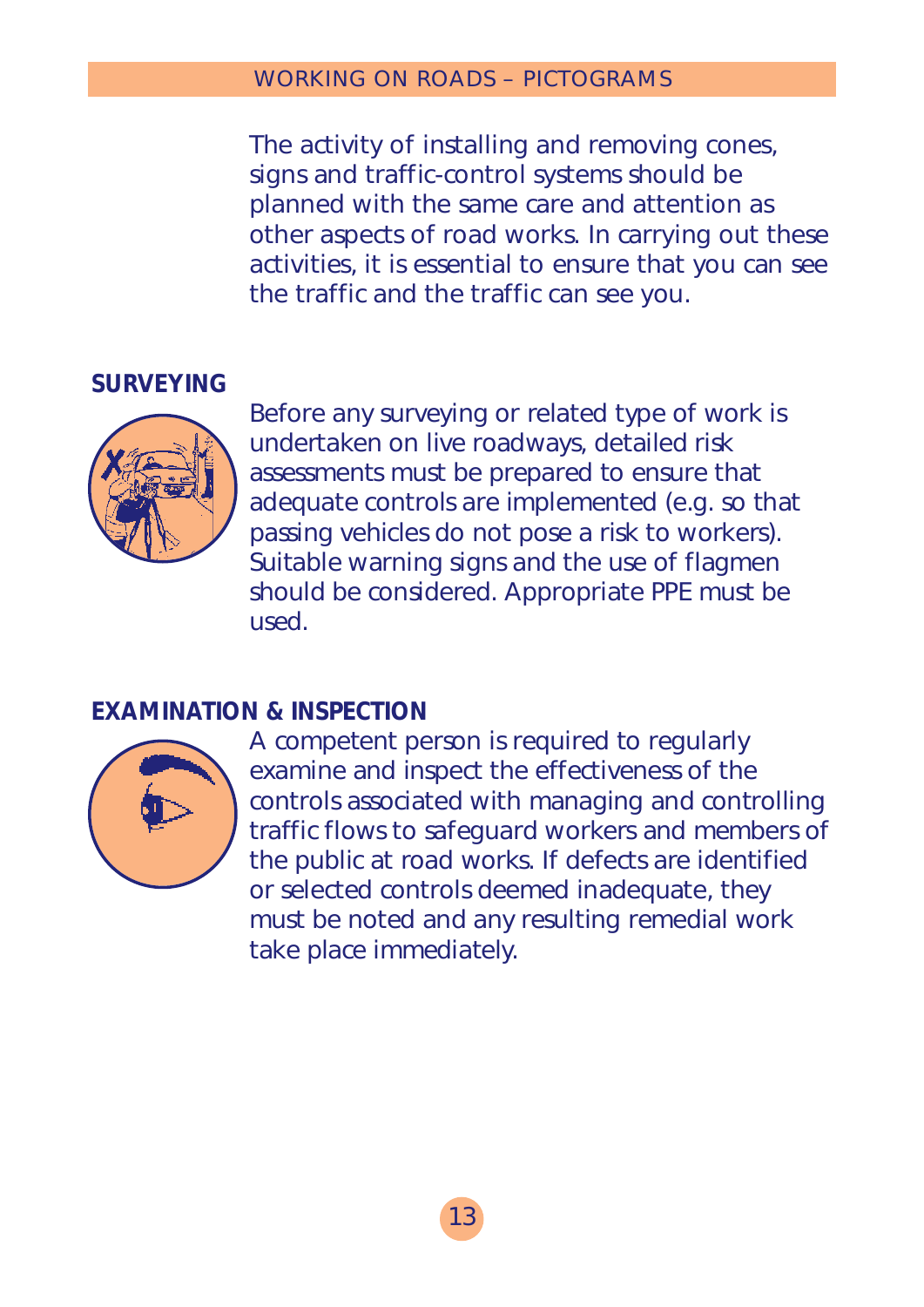## **WORKING CLOSE TO THE PUBLIC**

them.



**LIAISON**



Subject to risk assessment, the safe coordination of site-related and public traffic requires direct communication between the relevant contractor and local authorities, and where necessary, the emergency services and Gardaí. This liaison in most cases continues for the duration of the works so that any changes can be highlighted and knock-on safety effects can be dealt with in advance. The site's traffic management plan should include these arrangements.

Where work activity is carried out close to members of the public, measures should be taken to protect

#### **FENCING/HOARDING**



Construction activity should not present an undue risk to members of the public, especially to children. Suitable fencing must be used to secure sites. Particularly on street-side works, adequately designed and constructed hoardings should be erected to secure the site work. Arrangements must be put in place to ensure that normal pedestrian and public vehicular traffic are not put at undue risk as a result of any changes made.

## **BARRIERS**



All ongoing works – in particular exposed manholes, street-related activities, open excavations, etc – must be protected with barriers and identified with warning signs.

14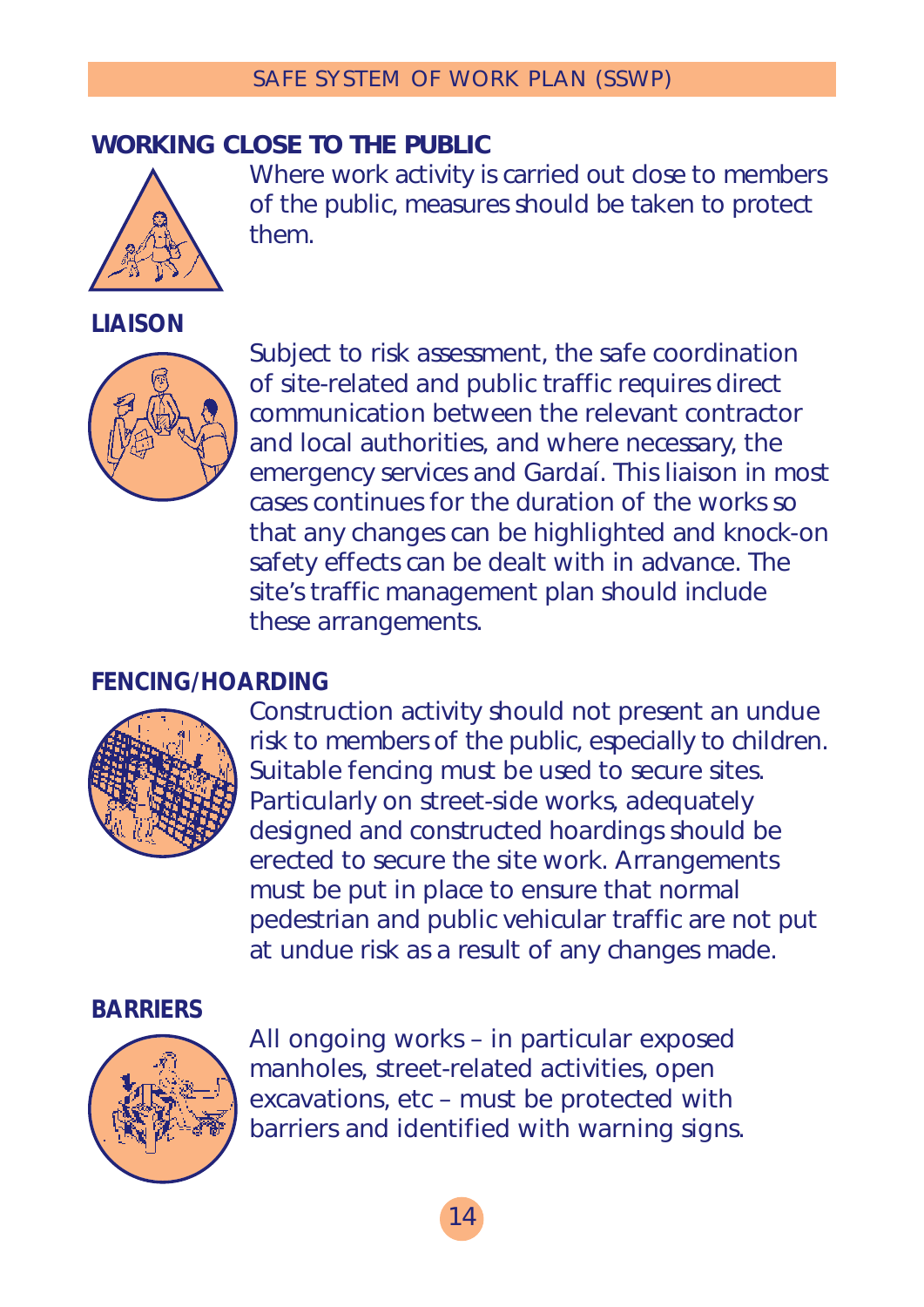## **PEDESTRIAN ROUTES**



Where members of the public have to access close to, or around construction work, suitable safe routes must be provided to protect them. Consideration must also be given to people with disabilities. Construction debris must be kept clear from such public areas. Dust, muck, objects likely to fall, protruding puncture objects, trip hazards, etc, must be removed. Where reinstatement is required, it must be completed without delay. Chapter 8 of the Department of Transport's *Traffic Signs Manual* should be referred to.

# **SECURITY**



Only authorised people should be allowed onto construction sites. Trained security personnel can help to control access.

# **TRAFFIC CONTROL**



Traffic-control plans must be prepared, to help control traffic movement, especially at the entrance and exit of any construction site. The controls required may include the use of: bollards, flagmen, ramps, stop-go men, stop-go systems, temporary traffic lights and warning signs. Liaison with local Gardaí may also be necessary. The Department of Transport's *Traffic Signs Manual* must be referred to.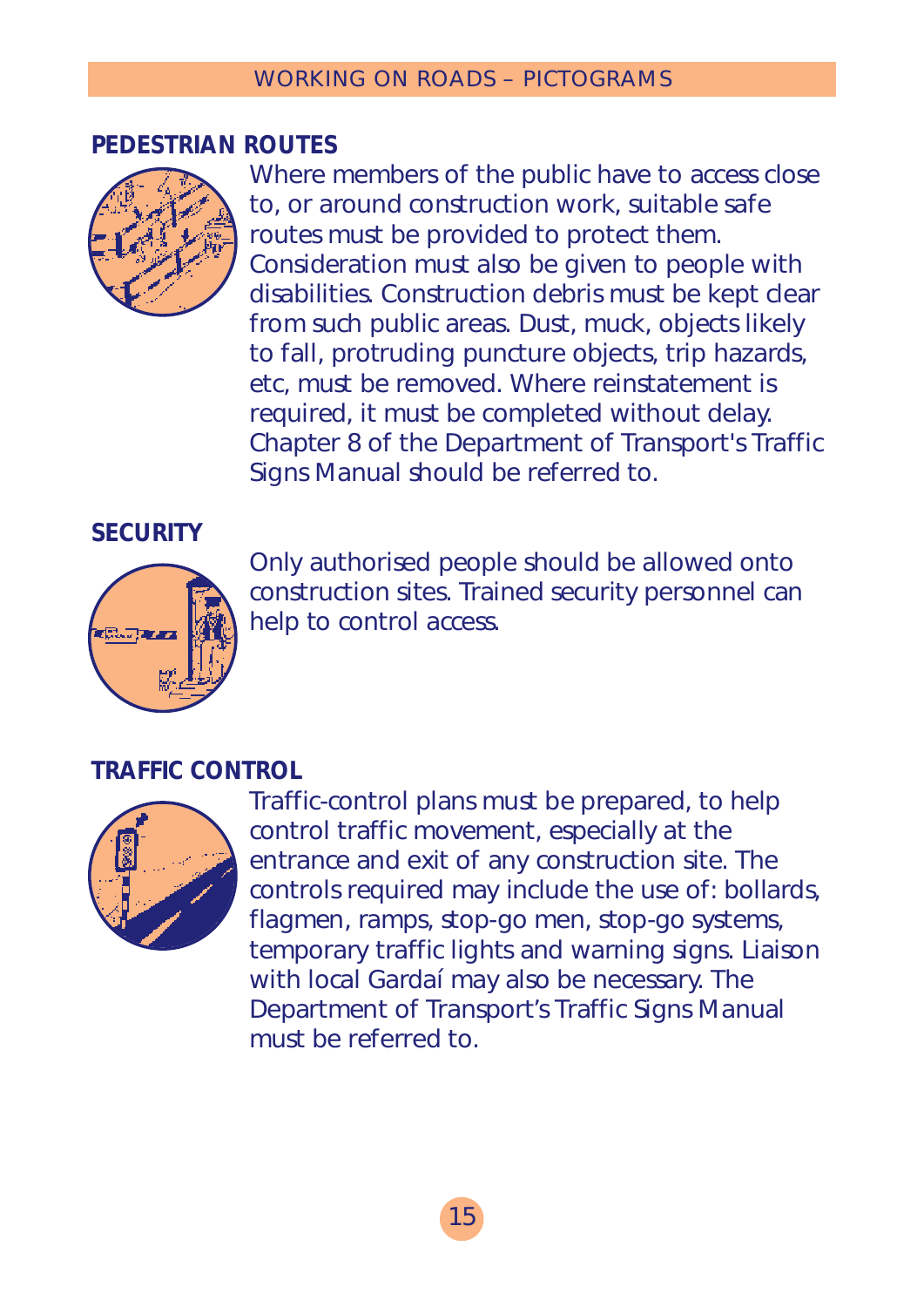## **FLAGMAN/STOP-GO MAN**



Where construction activity requires the managing of traffic or pedestrians in nearby public areas, trained flagmen (to slow down traffic) or trained stop-go men (to halt traffic) can be used to ensure safety. Stop-go men and flagmen must wear highvisibility vests and use approved stop-go signs or flags. Where two stop-go men are required, they must be able to see each other clearly or be able to communicate with each other by voice and where necessary with the appointed works contact man, e.g. using two-way radio etc.

## **VEHICLE/PLANT CONTROLLER**



Where safe direction is required to be given to operators of construction and road vehicles, operatives must be appropriately trained, wear the appropriate PPE so that they are readily identifiable and as required use only approved flags, hand signals, signs, etc.

## **LIGHTING**



Adequate lighting must be provided in darkened areas to prevent people from falling, slipping or tripping or being hit by projecting objects.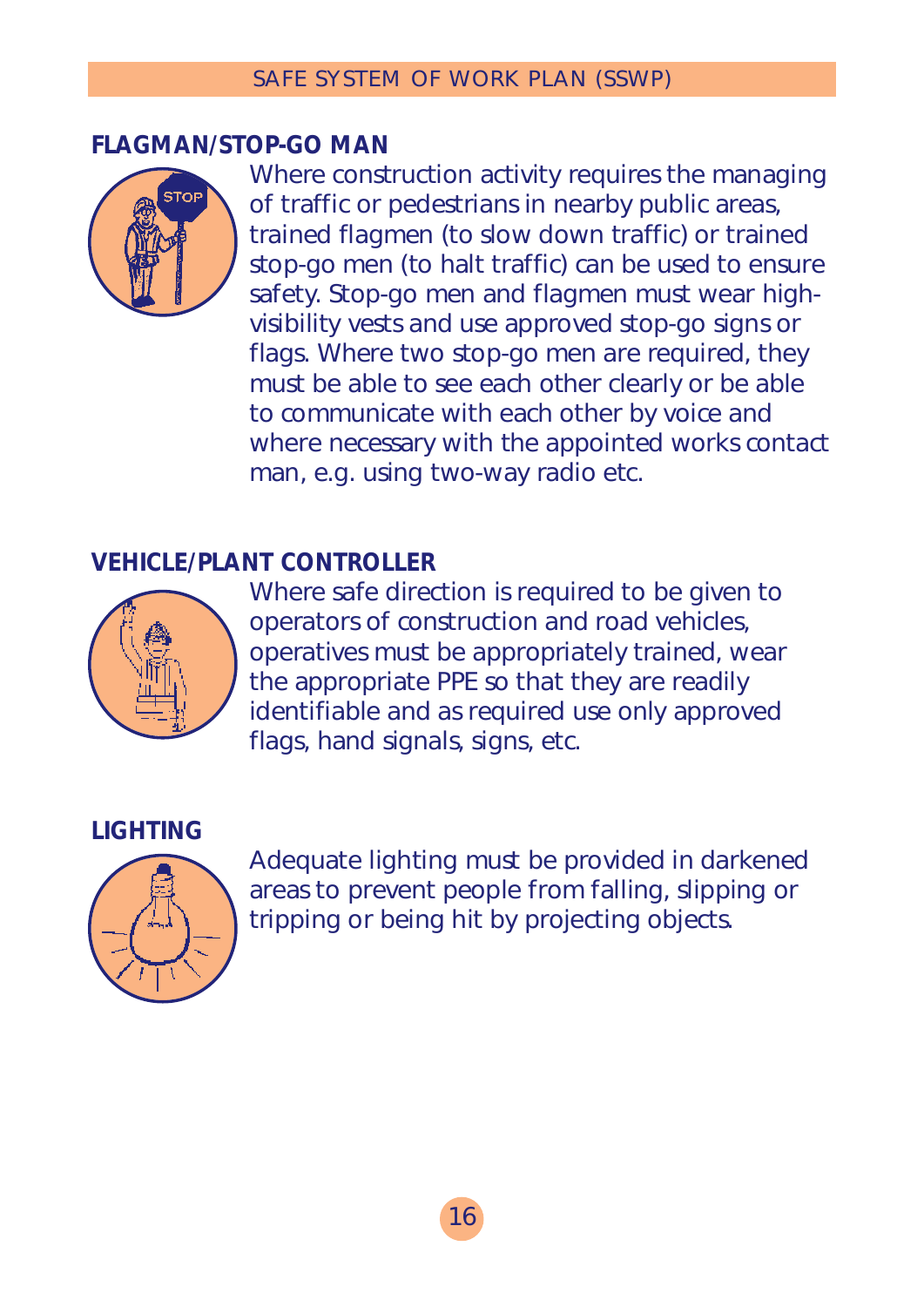### **DUST/MUCK**



Excessive amounts of dust can cause eye and respiratory irritation, especially in dry conditions. In general, dust and muck represent a nuisance to both workers and others in the vicinity. All traffic routes in public areas near construction works should be kept clear of muck. To reduce the effects of air-borne dust, water spraying is recommended. Where water bowsers drawn by tractors are used, a power-take-off (PTO) guard must be fitted.

## **PEDESTRIAN CONTROLLER**



When pedestrians are required to pass adjacent to roadwork activities, the public should be accompanied or escorted in a safe manner by a competent person wearing the appropriate PPE through the site works to a safe area off site.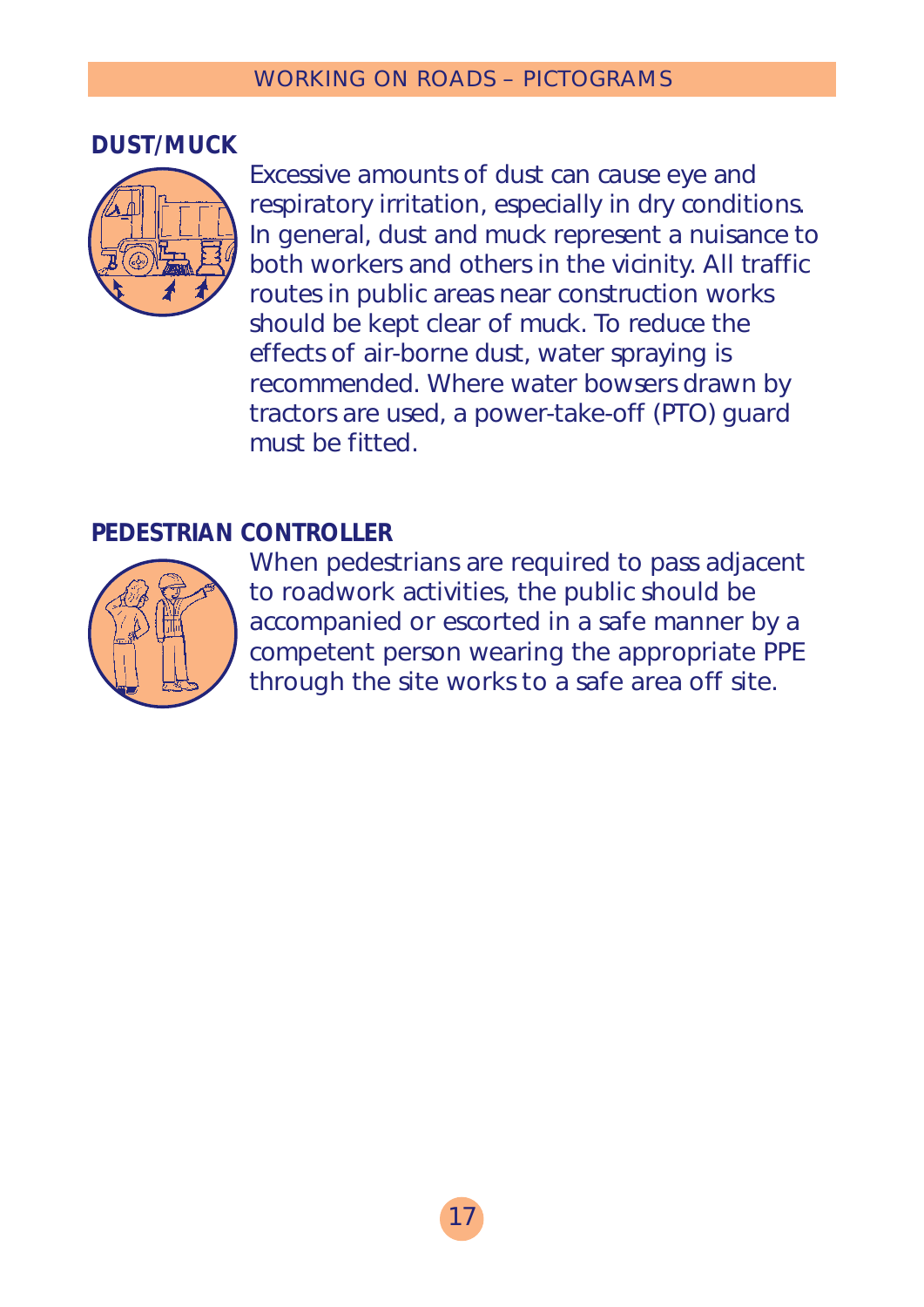## **LIFTING OPERATIONS**



#### **SELECTION/SUITABILITY**



Before any piece of plant is selected and used to carry out an activity, it must be checked for its suitability for the task (e.g. accessories available, reach capability, safe working load (SWL), etc).

#### **PLAN LIFT/SWL**



Lifting appliances and lifting gear should never be used to lift beyond their stated safe working load (SWL). This, as assessed by a competent person, is the maximum load that an item of lifting equipment may raise, lower or suspend under the particular service conditions.

All lifting operations should be planned to ensure that they are carried out in a safe manner. Generally a method statement should be prepared in advance of the operation.

#### **LORRY-MOUNTED CRANE/GRAB**



Grab lorries and lorry loaders are increasingly used on construction sites. Typically the operator working the controls of the crane will be standing on a platform directly behind the cab or standing on the ground at the side of the lorry between the

18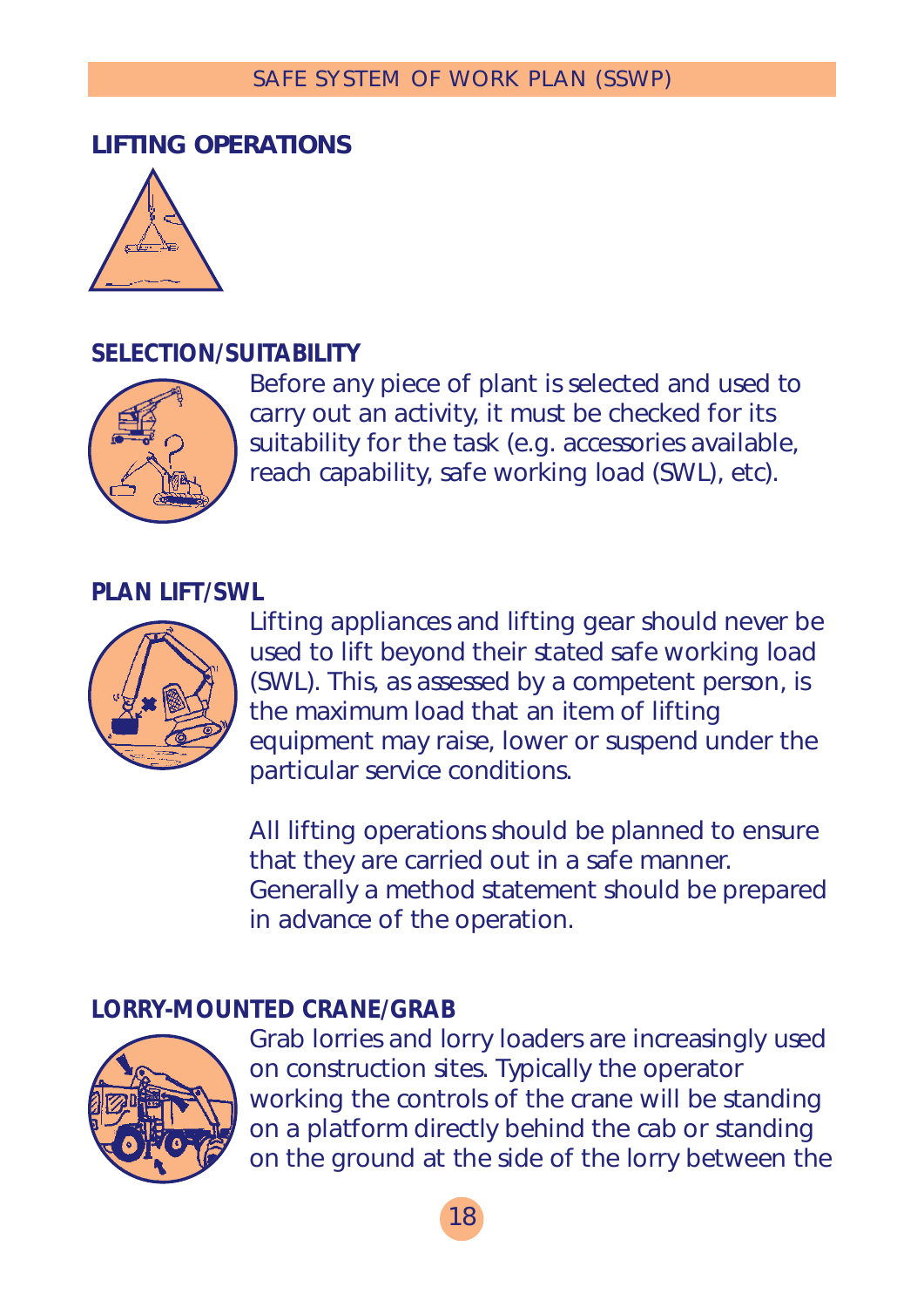cab and the lorry body. Many controls are fitted to safeguard the operator, including emergency stops, stabiliser feet and a fixed guarding place about the crane's control levels to prevent inadvertent operations. Sensors may also be fitted to prevent the bucket with load coming into the working area of the operator. Before lifting operations, all controls should be checked to ensure that they are in place. Should any control be malfunctioning or where the controls, including actuators, do not follow the manufacturer's specification, the machine must not be used. Lorry loaders must always stand on firm level ground. Working on sloping ground should be avoided. Grab lorries must only be used to lift bulk materials such as earth, gravel and sand. Lift gear must not be attached unless certified and tested lifting points are provided. All crane operators must be fully trained.

Particular attention must be paid to overhead lines when operating grabs or lifting equipment mounted on lorries.

#### **SLINGER & SIGNALLER**



A certified slinger and signaller must always be used where loads are lifted and safe direction is given to operators of lifting appliances. The slinger and signaller directing a crane's movements should be easily identifiable to the crane driver (e.g. by the wearing of uniquely identifiable high-visibility clothing, and/or the use of radio call signs).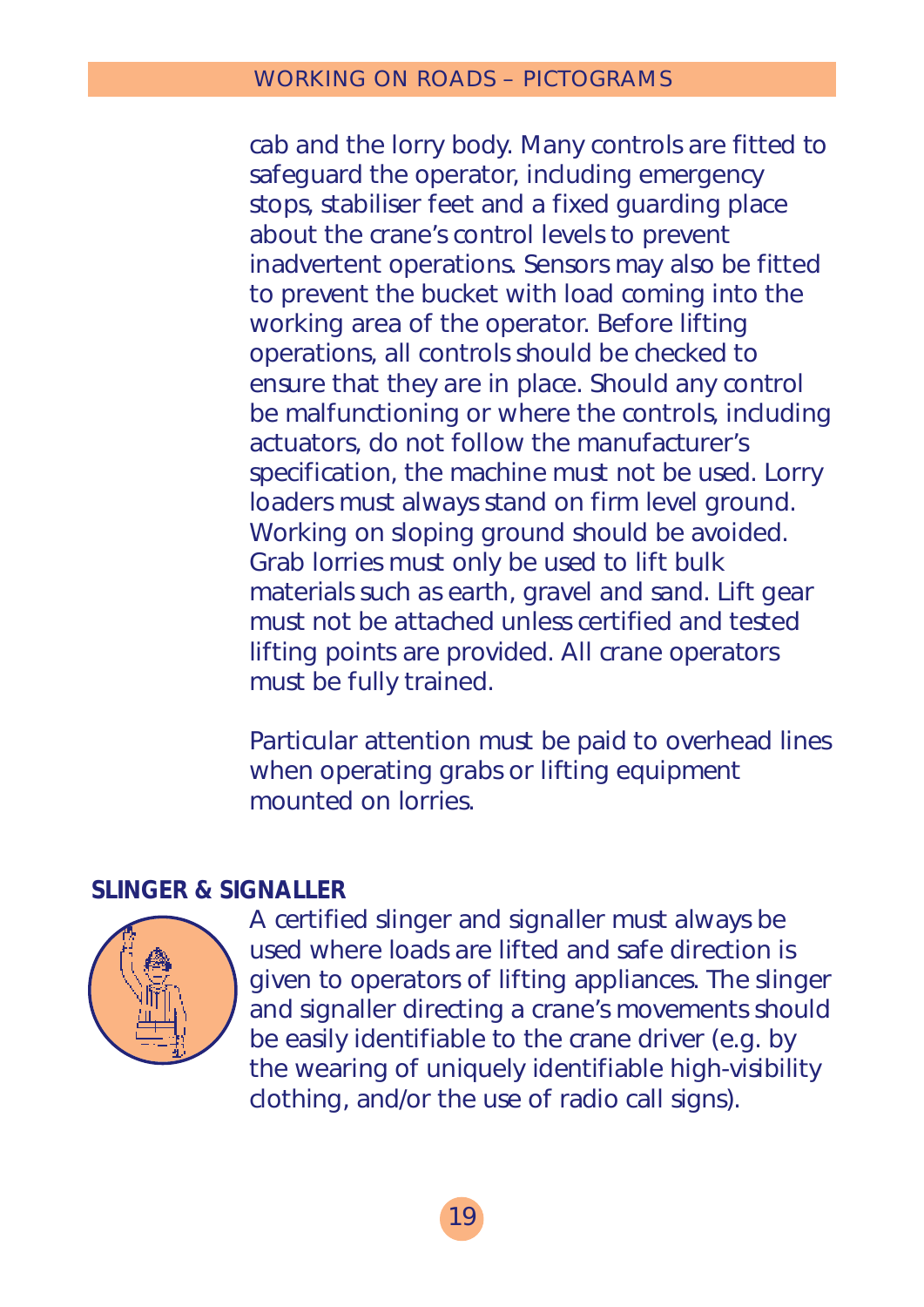## **CHECK LIFTING GEAR**



Lifting gear means any gear or cable by which a load can be attached to a lifting appliance. It includes chain sling, rope sling, hook, shackle or eve bolt. Before lifting gear is used, it must be examined to check for safe working load (SWL) and so that defects, which may reduce its capacity to function safely, are repaired. Lifting gear must be appropriately certified prior to use.

## **EXCLUSION ZONE**



As a general rule, persons should not be working under an area where loads are being lifted or within the working radius of the *iib*. People should be kept a safe distance from working plant; barriers should be used where possible.

## **EXAMINATION & INSPECTION**



A competent person is required to examine and inspect statutory plant and equipment. Defects must be noted and, if defective, plant should be repaired immediately, or be replaced. A report of the inspection/examination must be recorded. **Refer to the Safety Health and Welfare at Work (General Application) Regulations.**

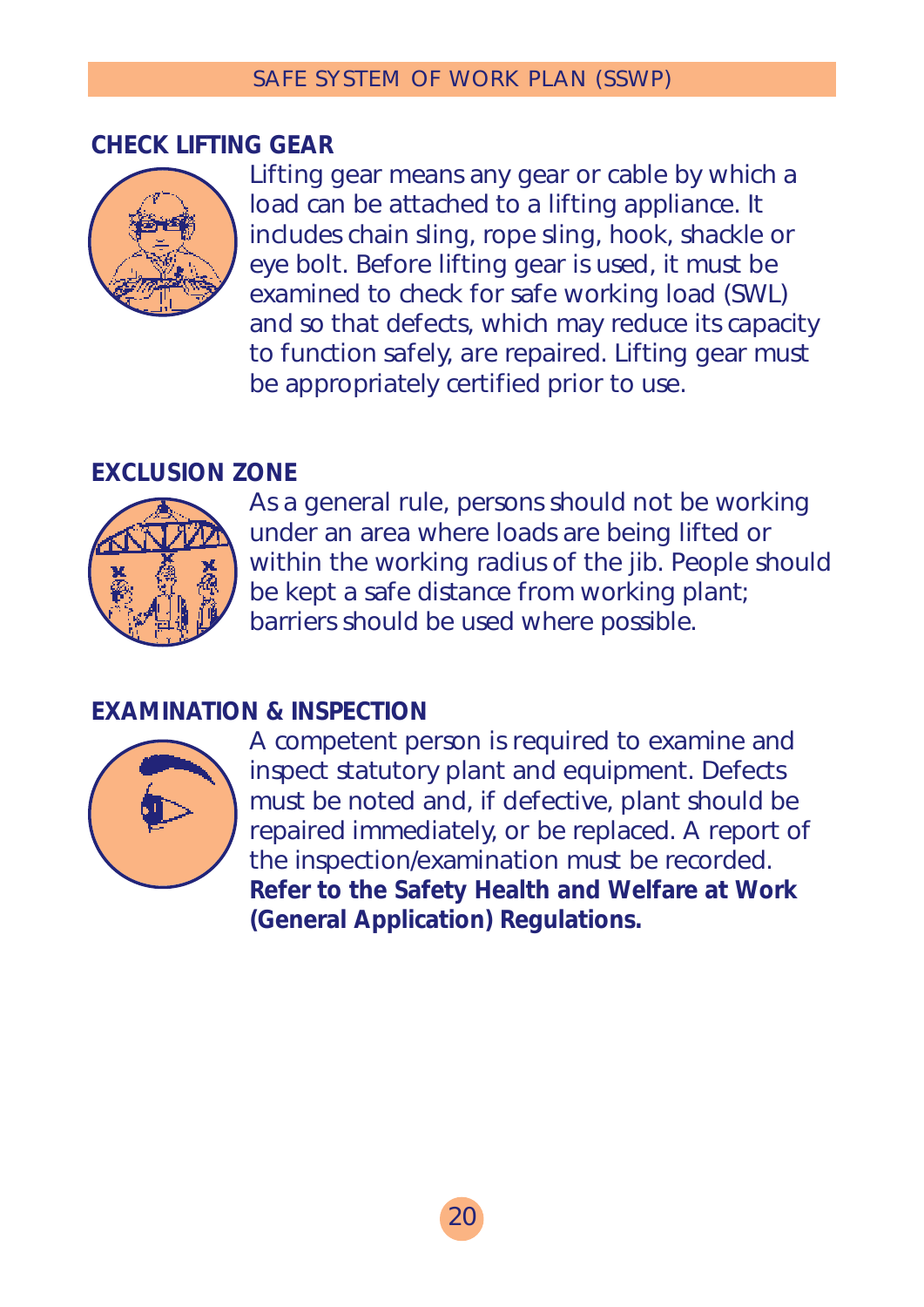#### **PLANT & EQUIPMENT**



#### **SELECTION/SUITABILITY**



Before any piece of plant is selected and used to carry out an activity, it must be checked for its suitability for the task, e.g. accessories available, boom length, reach capability, safe working loads (SWLs), etc.

#### **VIBRATION CONTROLS/SERVICE/DURATION**



When construction plant such as bulldozers, dumpers, rollers, etc are being bought or used, consideration must be given to the potential risks to workers from vibration emissions. Whole-body vibration means that type of mechanical machine vibration which, when transmitted to the whole body, entails risk to the safety and health of employees – in particular lower-back morbidity and trauma of the spine. Where there is or there is likely to be exposure to mechanical vibration a suitable and appropriate Risk Assessment must be carried out. Measures that may be taken to reduce such exposure might include: provision of auxiliary equipment (handles, seats etc); clothing to protect against cold and damp; selection of alternative equipment and methods; equipment maintenance programmes; information; training; limitation of duration; rest periods; and work design.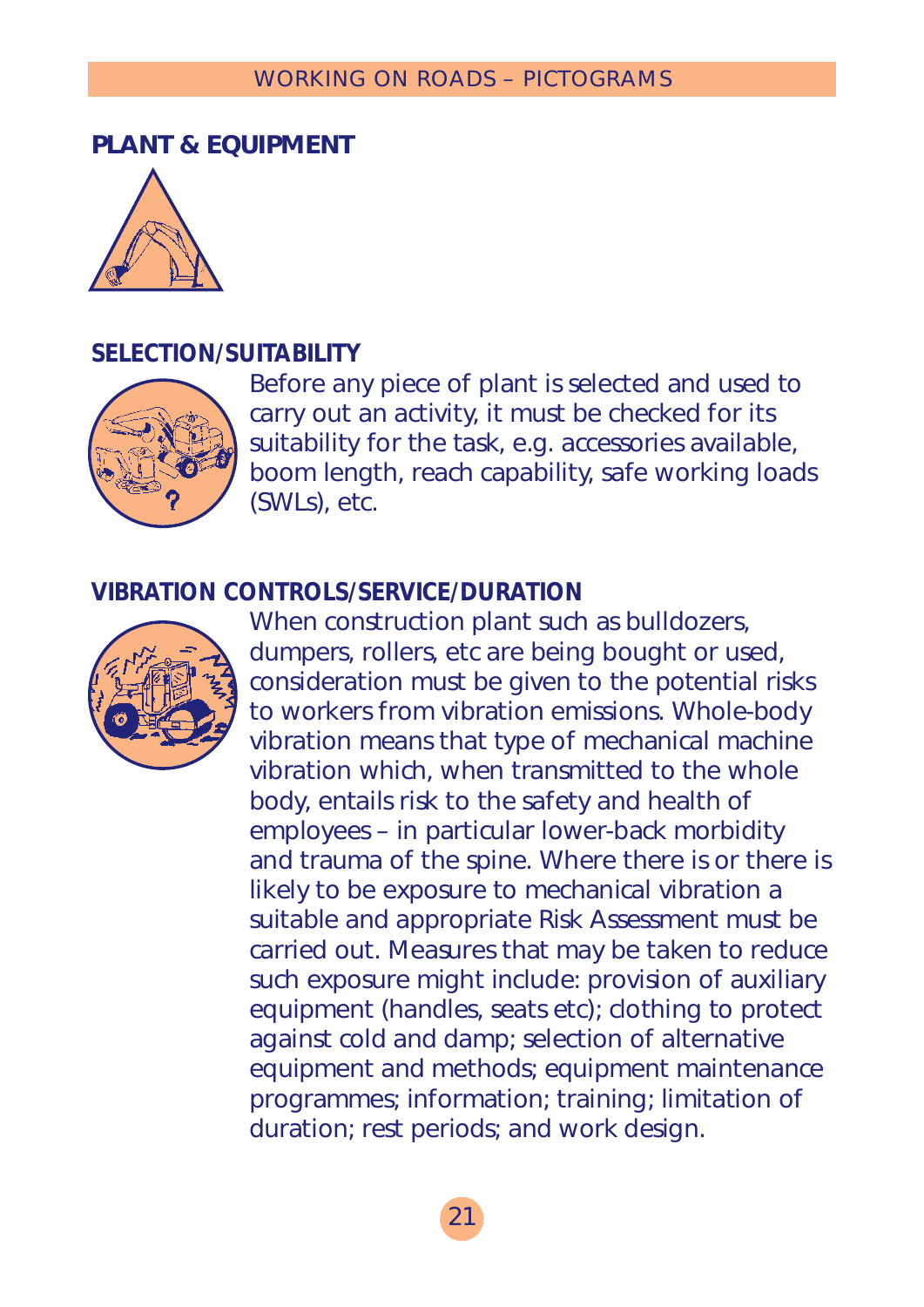### **REVERSE WARNING DEVICES**



With plant that has restricted visibility, and particularly during reversing operations, suitable warning devices or sight-seeing devices – such as an audible warning, CCTV, convex mirrors, flashing beacons, etc – must be fitted in compliance with current legislation, typically to allow vision from the driver's seat of all points more than 1 metre high and 1 metre from the machine at each side and to the rear of the driver.

## **LOCKING ATTACHMENTS**



Ancillary equipment used in connection with any construction plant must be secured at all times (e.g. quick hitch with bucket or rock breaker to excavator etc). This may require the insertion of locking pins, to prevent inadvertent dropping of the attachment.

## **ROLL OVER PROTECTION/NO PASSENGERS**



A Roll Over Protection System (ROPS) is designed to reduce the possibility of a seat-belted operator being crushed should the machine roll over. Failure to provide a ROPS on earth-moving machinery can lead to serious injury or death for the operator. All roll over protection must be manufactured to the recognised European Standard, with the Standard number clearly marked and prominently located on the roll-over bars. This label should be of a permanent type and permanently attached to the structure. The label should hold the following details: name and address of ROPS manufacturer;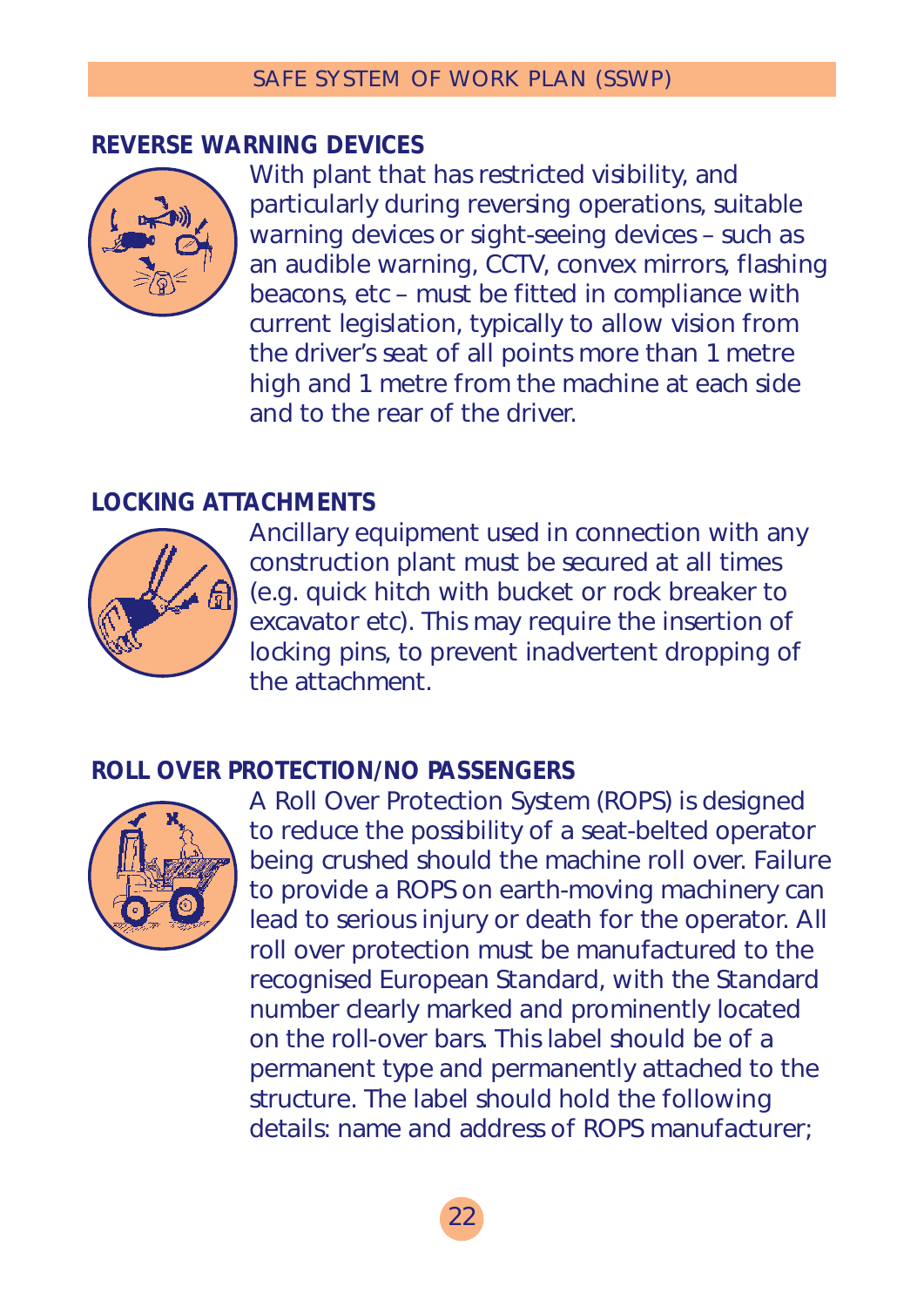ROPS Identification number (if any); Machine Make/Model that ROPS is suited to; Machine Mass that ROPS is designed for; and other information as deemed appropriate. If your ROPS does not have this label and information attached you should contact the supplier immediately.

Generally, only the person who controls the vehicle should occupy construction plant, i.e. one seat fitted by the manufacturer, one person. Such plant must not be used to give lifts about the site to others.

#### **SEAT BELTS**



Where seat belts are fitted they must be worn. In the event of an overturn they can save lives.

#### **PTO GUARD & ACCESS STEPS**



Agricultural tractors are often used on site. Where the power-take-off (PTO) shaft is used to transmit power to a towed accessory, the joining PTO shaft and its couplings must be fully guarded. The operating cabs of most construction plant are in a raised position. Where access is by a series of steps, with handhold points, such steps should be kept in good condition (e.g. a build-up of dirt and debris could cause tripping). Where damaged, steps should be repaired without delay.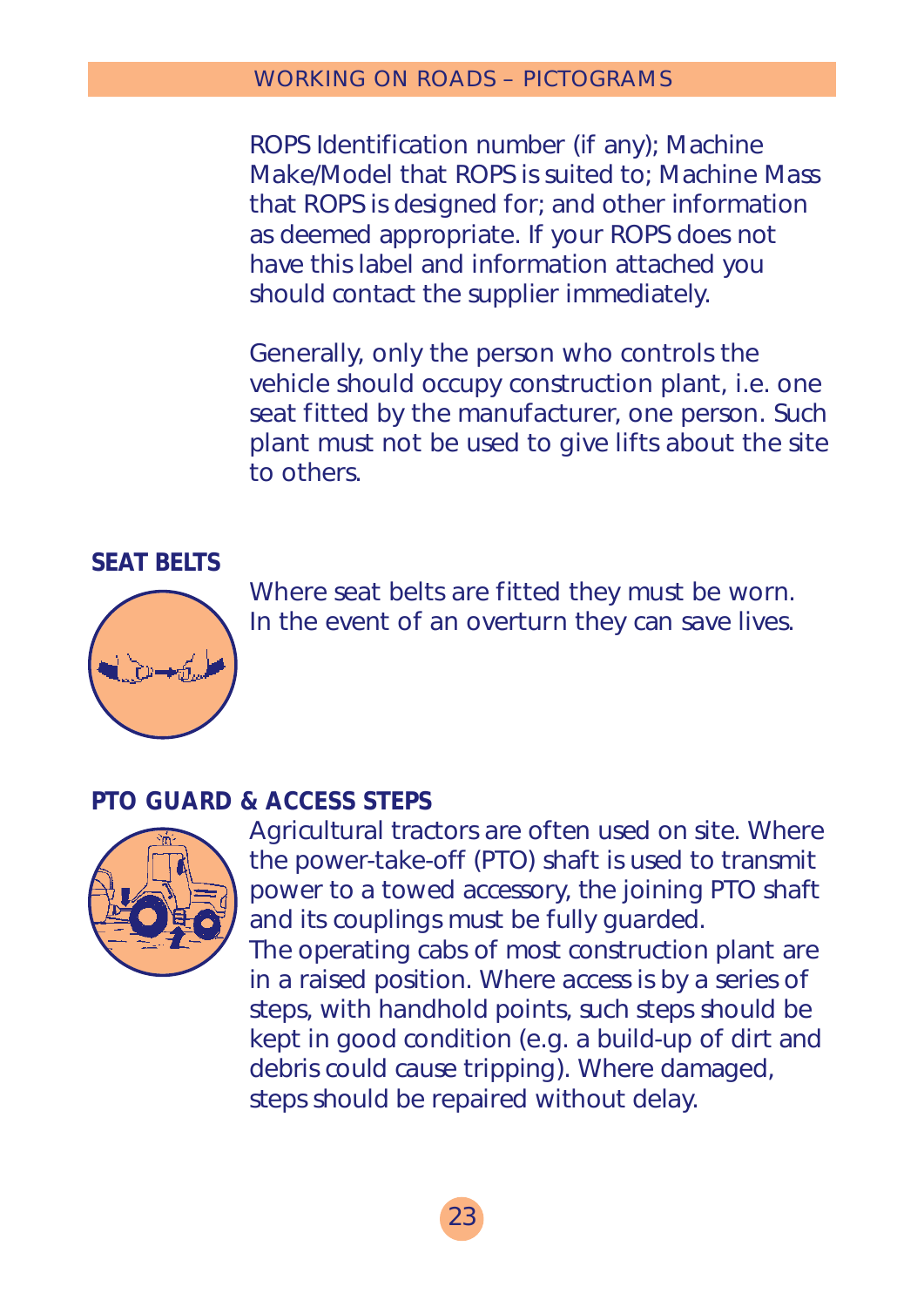#### **HEDGE/GRASS CUTTING**



This describes the cutting of hedges and grass. Hedge cutting may be done using a tractormounted trimmer, an electric hand trimmer or a manual shears. The hazards associated with each method differ and the controls put in place with each must be appropriate to the method used and the location where the trimming is being done (e.g. on a narrow winding road with no verge or in a public park). Grass cutting may also be undertaken with a variety of equipment, including an electric trimmer, an ordinary lawnmower, a rideon mower or a tractor with a mower attachment, and again the controls must reflect the equipment being used and the specific location. All cutting equipment and accessories must be attached by competent persons, must be free from defects and must be suitable for their purpose. All moving parts and blades must be suitably guarded. Persons must be excluded from the cutting and debris fly area. Warning signs and, as required, traffic and pedestrian management measures must

#### **SAFE PARKING**

be implemented.



All construction plant and equipment should be parked in a safe area when not in use. The hand parking brake must always be engaged when the cab of any site vehicle, including those of cement mixers, delivery lorries, etc, is vacated. Buckets, lifting gear, loads, etc should also be lowered to the ground and keys should be removed from the ignition and stored safely. If you have to park on a slope, additional precautions may be required, such as chocking the wheels.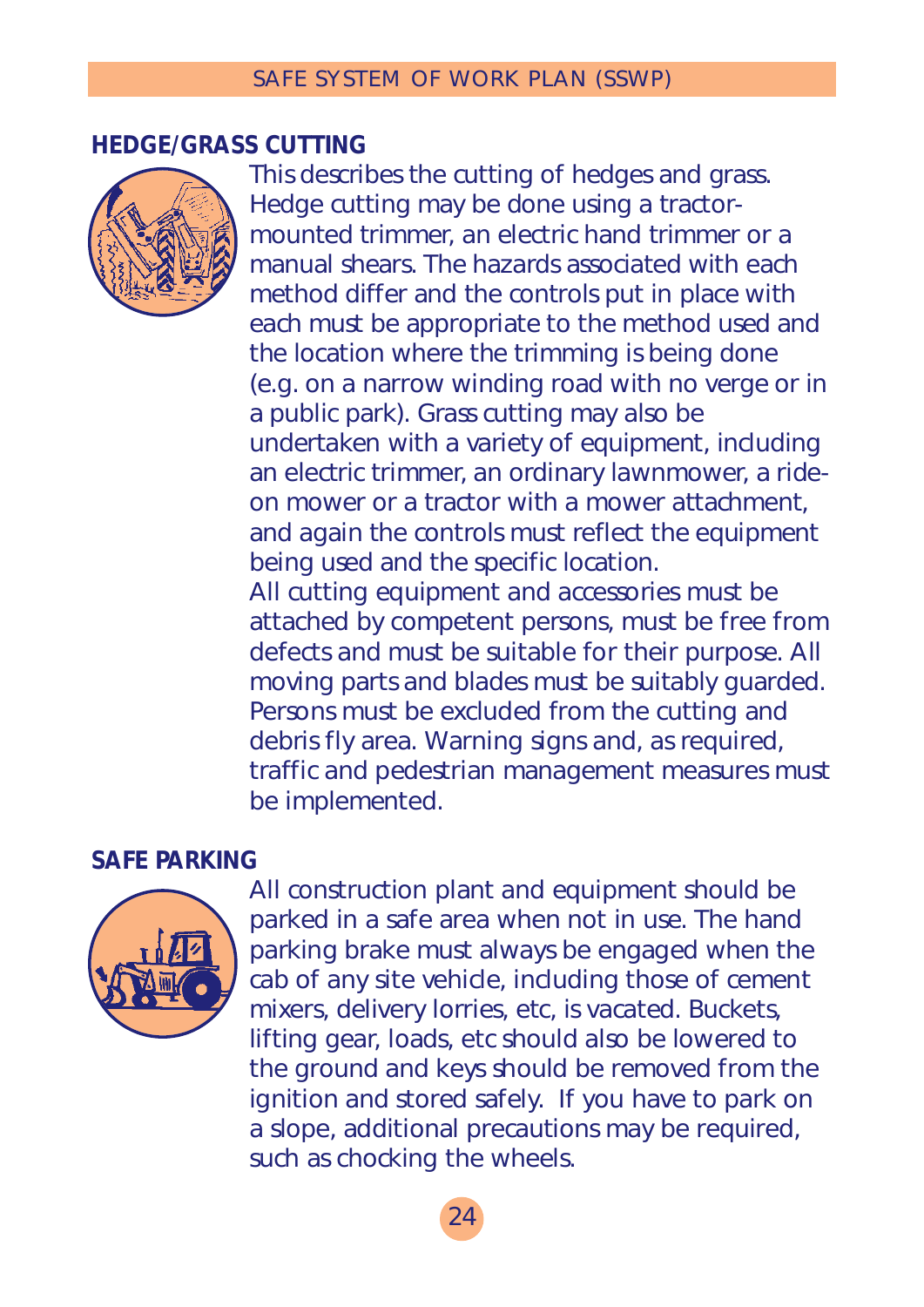## **TRAFFIC/SPEED CONTROL**



Traffic-control plans must be prepared to help plan, control and manage site traffic movement. Measures to control traffic may include: bollards, cordoning/taping off, flagmen, ramps, segregation, stop-go men, stop-go systems, temporary traffic lights and warning signs.

The activity of installing and removing cones, signs, and traffic-control systems should be planned with the same care and attention as other aspects of road works. In carrying out these activities it is essential to ensure that you can see the traffic and the traffic can see you.

Site vehicle speeds must be controlled, especially in the vicinity of other vehicles and pedestrians. Speed signs advising drivers of permitted speeds must be erected and displayed appropriately.

For additional information refer to Chapter 8 of the Department of Transport's *Traffic Signs Manual*.

# **PEDESTRIAN ROUTE**



All pedestrians – whether they are workers on site or members of the public – should be kept away from construction plant operations. Dedicated and clearly identified pedestrian routes should be used where necessary and this measure should form part of the site's traffic management plan.

Chapter 8 of the Department of Transport's *Traffic Signs Manual* should be referred to.

25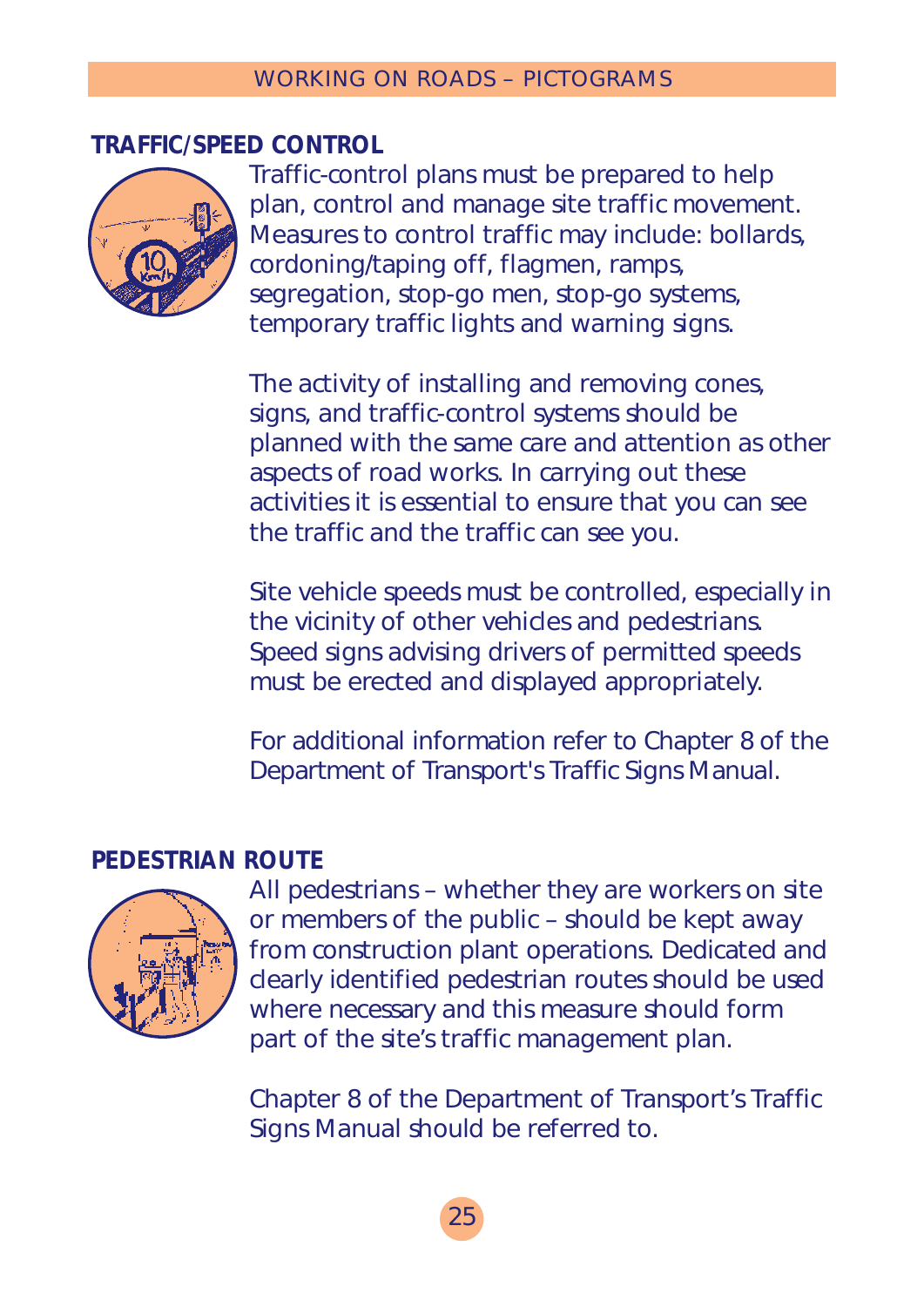#### **ROAD PLANER**



Road Planers and all other civil engineering plant with built-in elevated equipment that includes conveyors can be hazardous. Such plants require on-going maintenance to ensure they are in a safe working condition. Pinch, entrapment, fall points and any areas where materials can be ejected must always be protected by guarding to prevent injury to users or people nearby. Ladders, walkways and safety rails should be maintained in good condition to eliminate the risk of falls. When operating Planers close to overhead lines, precautions must be taken to ensure that no part of the Planer or any person on the Planer comes within the arcing distance. Personnel operating such plant must receive training in their use.

### **KERBING MACHINE**



Slip kerbing machines with built-in conveyors can be hazardous. Such plants require on-going maintenance to ensure they are in a safe working condition. Pinch, entrapment, fall points and any areas where materials can be ejected must always be protected by guarding to prevent injury to users or people nearby. Ladders, walkways and safety rails should be maintained in good condition to eliminate the risk of falls. All such vehicles must be fitted with adequate lights and appropriate emergency stop buttons. Personnel operating such plant must receive training in their use.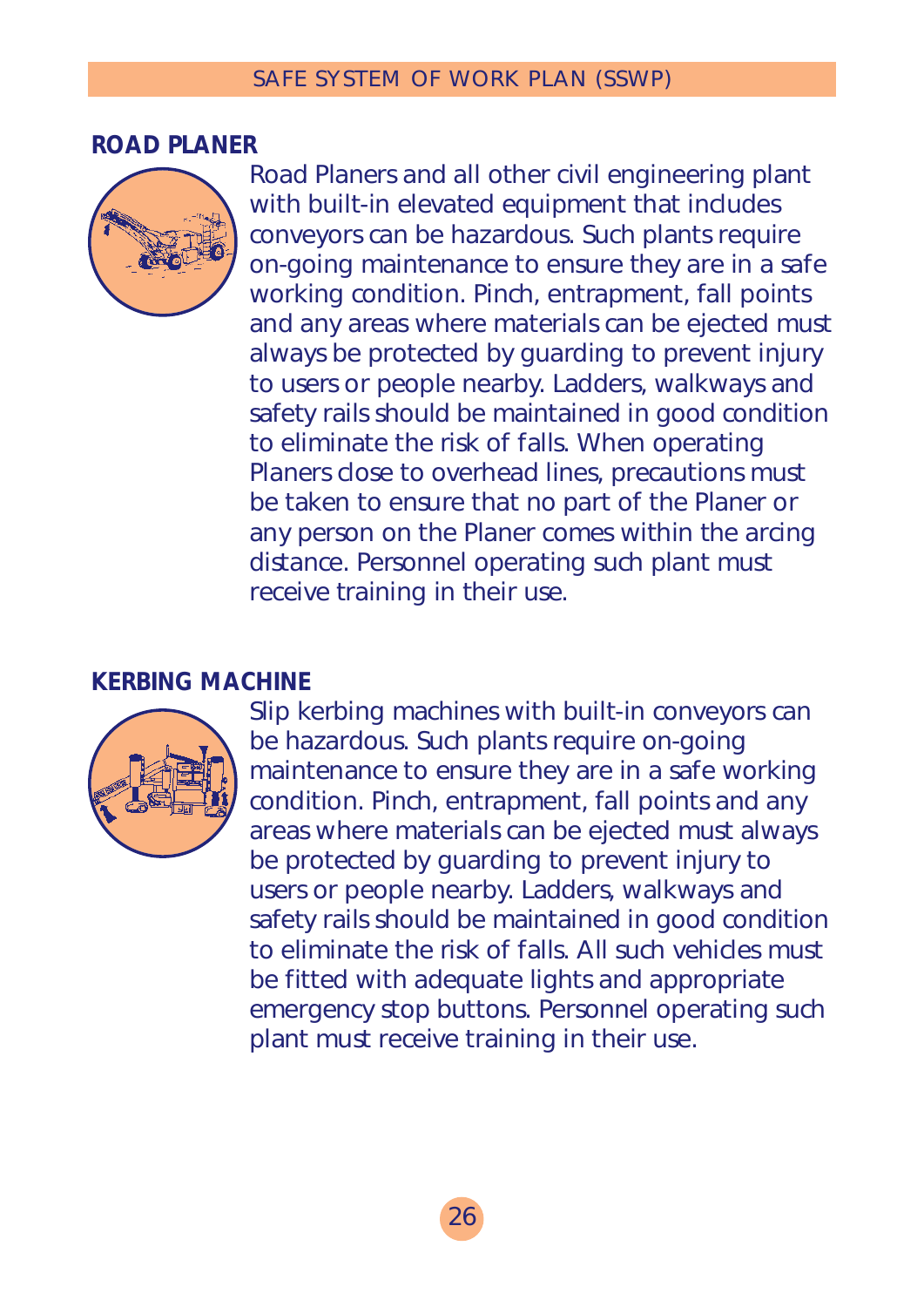#### **DUMPER**



All dumper trucks should possess side mirrors, flashing beacons and audible reversing alarms. Most articulated dumpers will require CCTV to the rear.

#### **ROCK BREAKER**



Rock breaking involves applying heavy blows to a point either hydraulically or pneumatically. To prevent flying debris entering the cab it is recommended that the cab be fitted with a protective cage. When this method is used, regular inspections must be carried out to ensure that vibration has not caused deterioration in stability in the surrounding areas. Prior to use, the assembled machine must be inspected by a competent person, to ensure that the attachment is secure and that all connections are fitted correctly and are free from defects.

## **360 EXCAVATOR**



Excavators can be used as cranes when lifting gear is attached to the machine at a specifically designed locating point. To carry out such tasks, the excavator will normally have check valves (non-return valves) fitted to the main boom and dipper arm's lifting cylinders. This is to ensure that in the event of a hydraulic or motor failure no part of the equipment will suddenly fall. The SWL for the excavator-lifting gear configuration should be the same at all radii, and should not exceed the load which the machine is designed to lift in its least stable configuration. Before the excavator is first used as a crane, a competent person must prepare a certificate.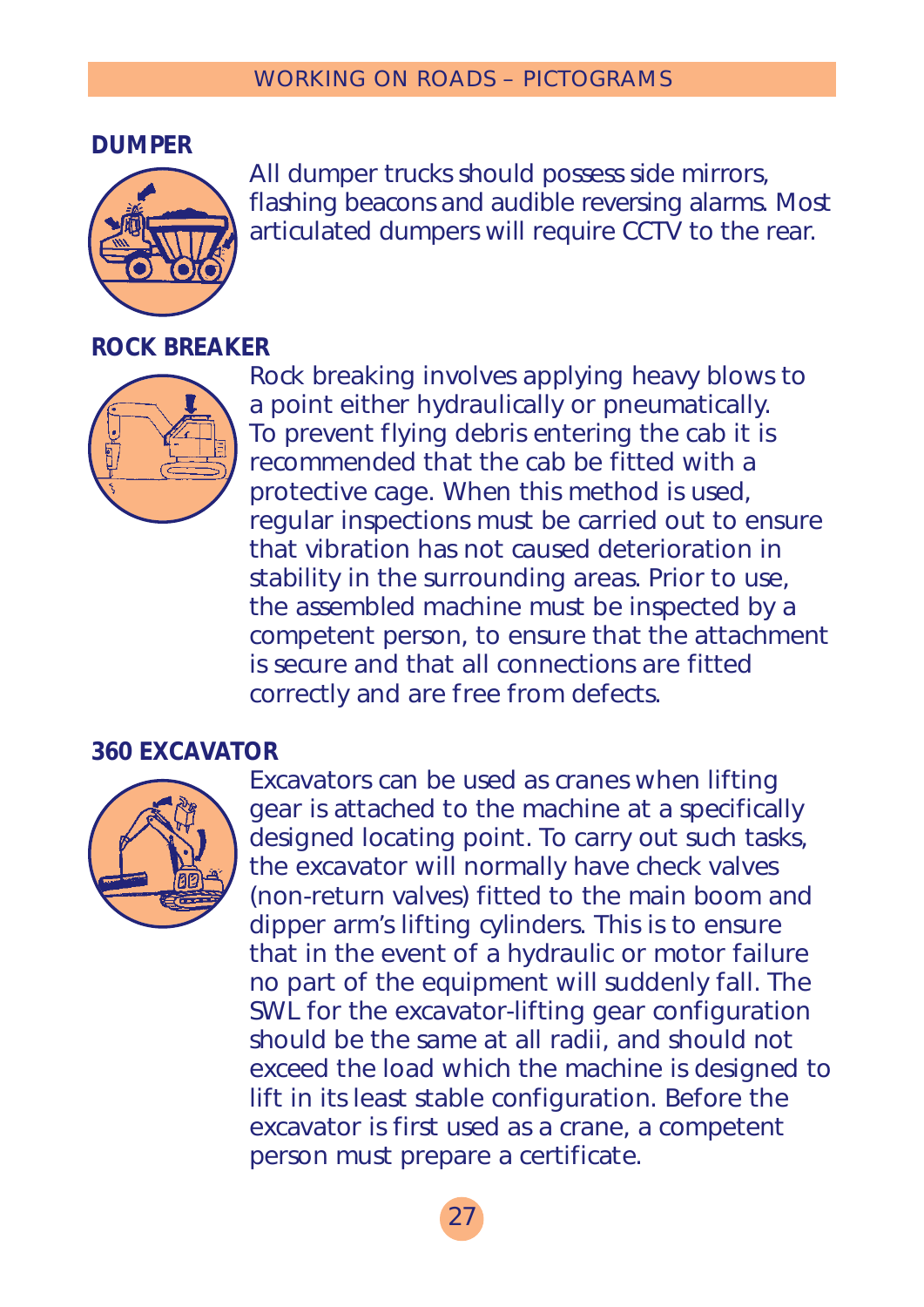Inspect all quick-disconnect systems for buckets etc to ensure that all locking pins are in place. Prior to initial use and at least once a day thereafter check that all machine systems and operating controls are functioning correctly.

Where the operator's visibility is restricted appropriate auxiliary devices, which may include CCTV, convex mirrors, flashing beacon and movement alarm, must be fitted.

#### **180 EXCAVATOR**



Operators must possess the appropriate training certification as prescribed in the Construction Regulations. The machine must be set up safely when digging: the hand parking brake must be engaged, direction levers must be in neutral, front bucket lowered, machine level, stabilizers dropped appropriately to the ground and all wheels must be off the ground.

Where the operator's visibility is restricted appropriate auxiliary devices, which may include convex mirrors, flashing beacon and reversing alarm, must be fitted.

## **VEHICLE RECOVERY**



If any vehicle gets into difficulty on site, back actors, excavator booms, lifting arms, etc, should not be used to pull the vehicle free (unless this might prevent injury or death). Only appropriate plant should be used to rescue vehicles, and it should be done from an approved towing point.

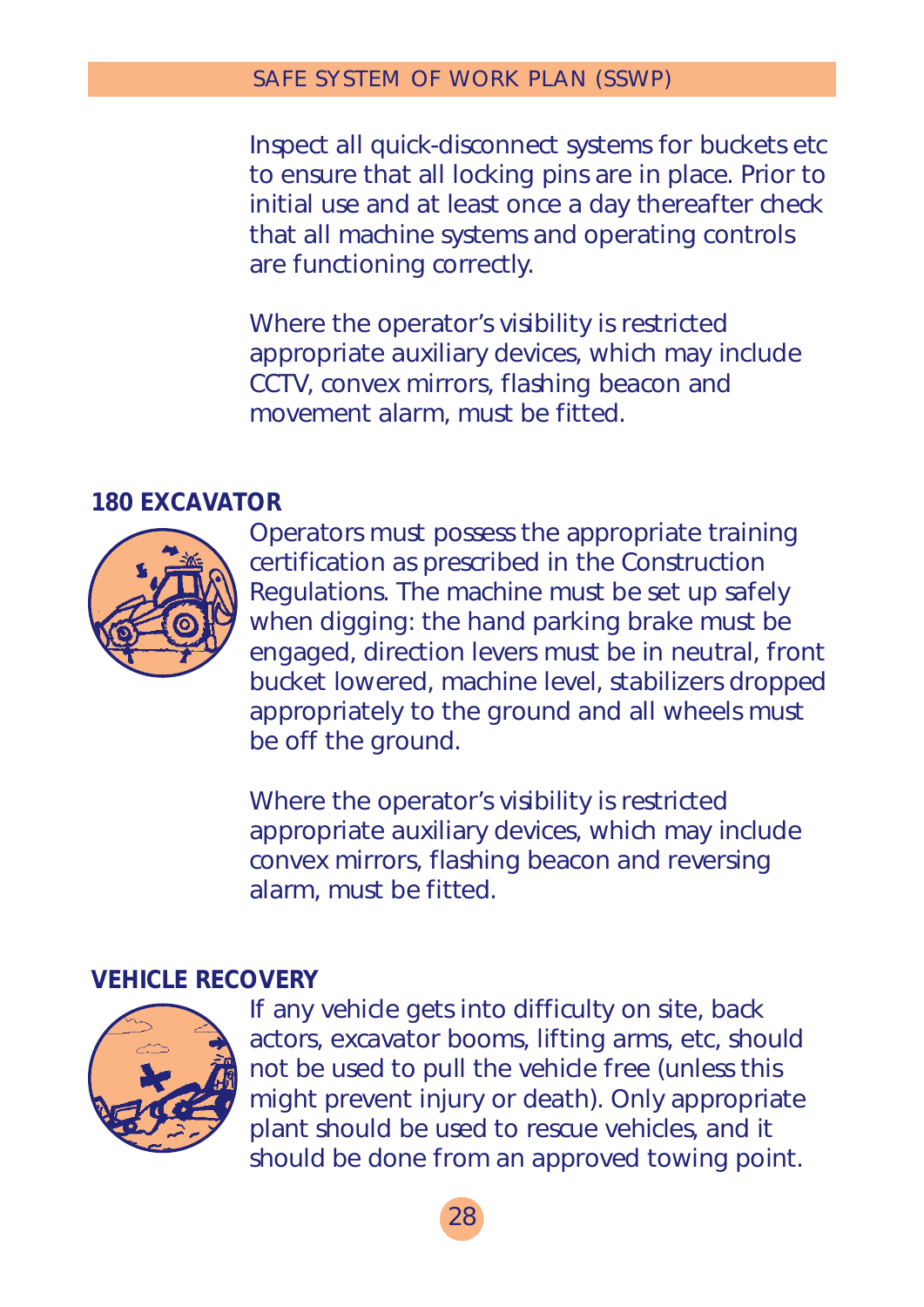# **PROXIMITY TO PUBLIC**



Construction operations must not interfere with, or obstruct, members of the public. Secure fencing (e.g. hoarding), and where necessary security personnel, should be used.

## **ATV (ALL TERRAIN VEHICLES)**



All drivers of ATVs should be provided with adequate training. Training should emphasise the fact that the ATV is a piece of work equipment. and stress the importance of driver care and concentration, awareness of dangerous driving conditions and the factors that affect vehicle stability. Operators must take note of manufacturer's instructions regarding the use of ATV's both on and off road, particularly those relating to turning at speed as well as driving on slopes and rough terrain. Plan the use of ATVs carefully and take particular note of variations in ground conditions and gradient. Head protection meeting the appropriate European Standard (open-face motorcycle/ATV helmet with half visor) should be worn by the operator. Remember that increasing the ATV road speed increases vehicle instability and the risk of the ATV overturning.

## **EXCLUSION ZONE**



As a general rule, persons should not be working within the working radius of an excavator boom. People should be kept a safe distance away from working plant and barriers should be used where possible.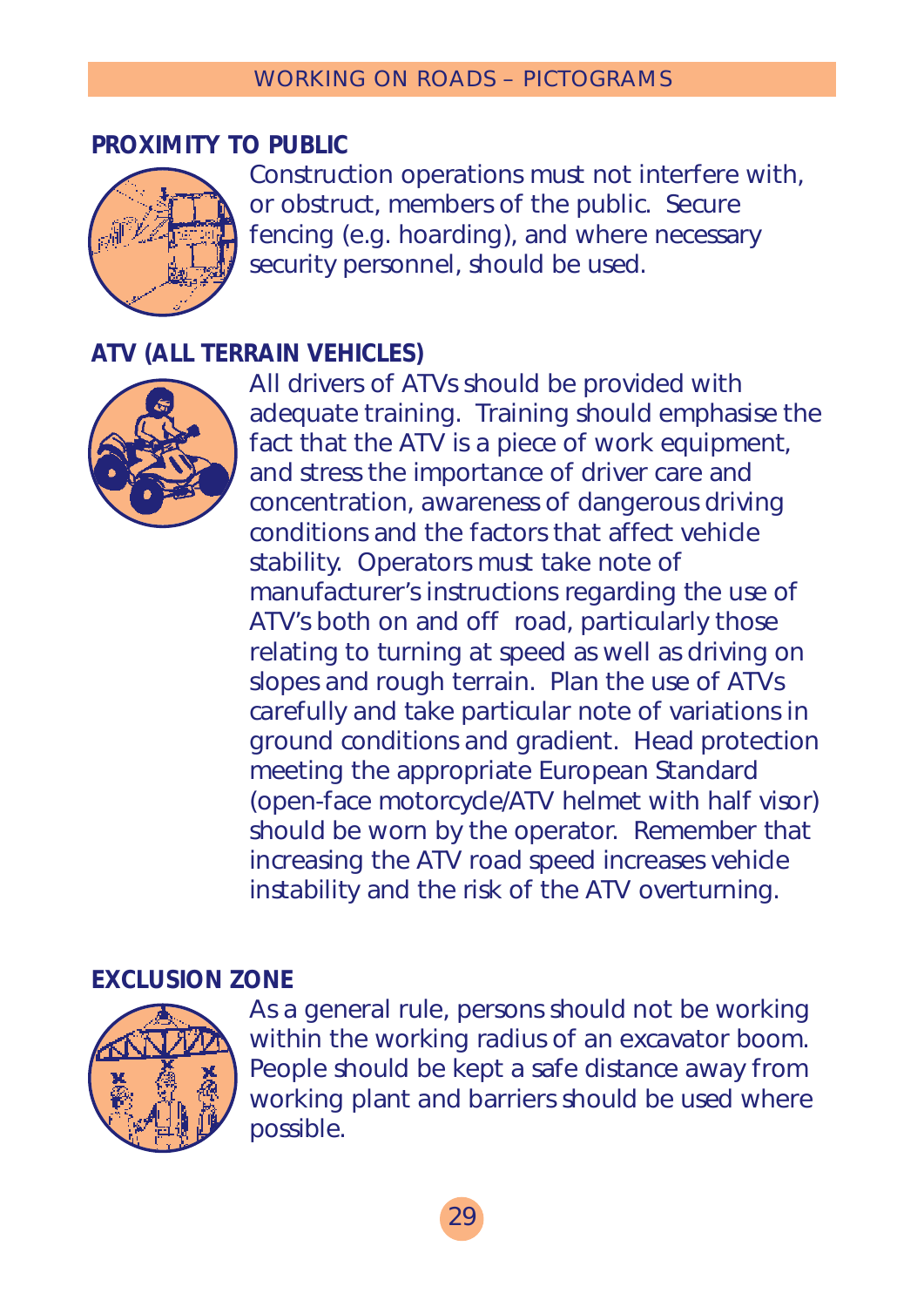# **NO TIPPING/OH LINES (OVERHEAD LINES)**



The operation and movement of plant and equipment under and close to overhead lines can be dangerous. Where the cables are live, suitable and appropriate measures must be put in place to ensure that construction plant or loads do not touch or come within the arcing distance of the overhead lines. Typically, warning goal posts with associated signs should be erected a safe distance either side of the lines. Any passing plant must only access under the lines via the goal posts. The exposed lengths of the overhead lines must be guarded from unapproved access.

In circumstances where the erection of goal posts is not feasible, other equivalent measures based on detailed specific written Risk Assessment carried out by a competent person must be implemented. These measures may include a combination of: electronic or electromechanical limiters; line diversion; line insulation; line switch-out; No-Tip zones; warning notices; clear instruction of plant drivers in parallel with supervision by a competent signaller, etc. Refer to the 'Code of Practice for Avoiding Danger from Overhead Electricity Lines' for further information.

The operators of tipping vehicles and high-reach machines must pay particular attention to overhead lines, and always remain at a safe distance from them.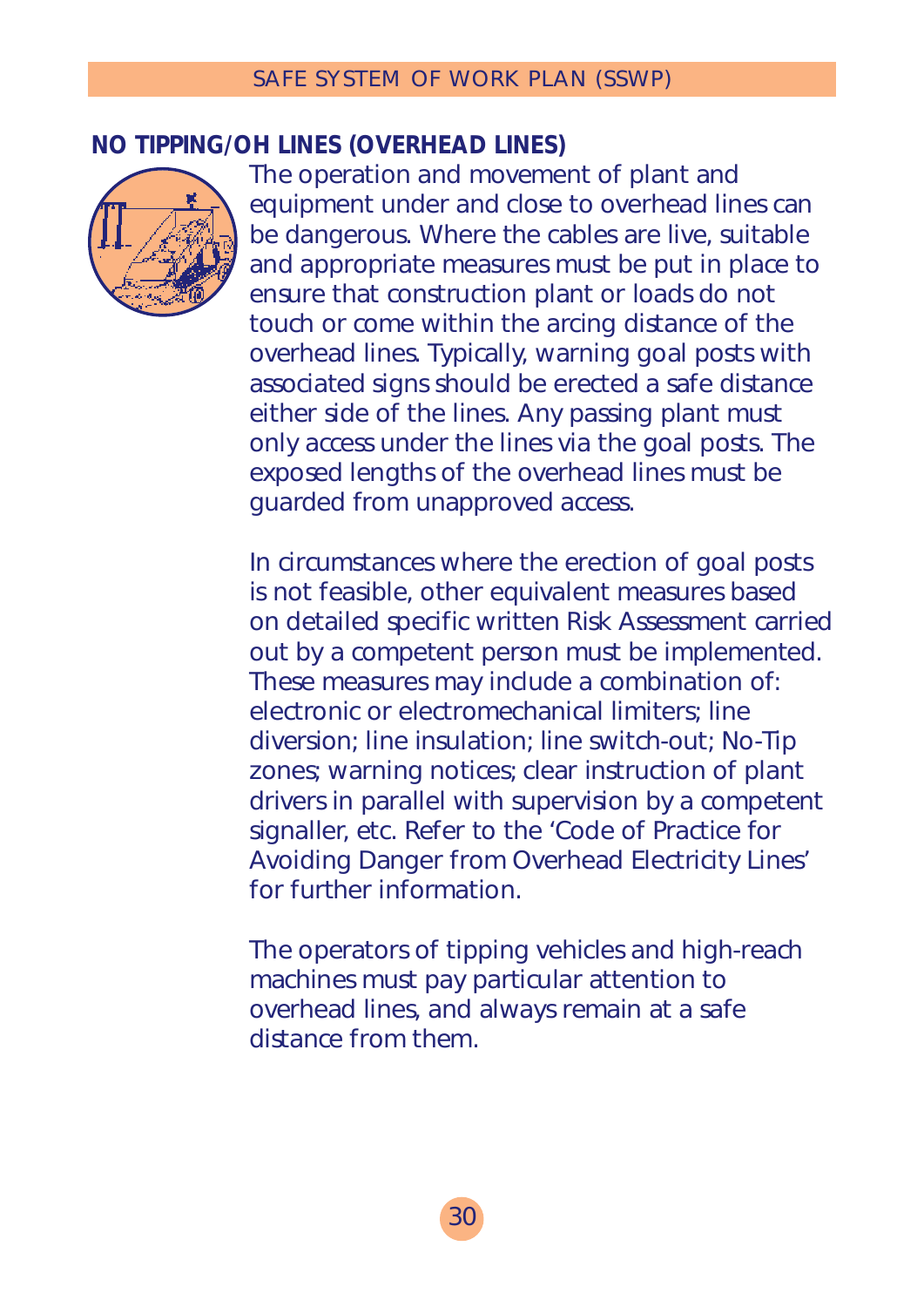**STRIMMING**



The area to be strimmed must be risk assessed prior to the work starting, taking into account all hazards present such as proximity to falls, services, traffic, trenches, water, etc. Slope of any banks to provide adequate foot hold needs to be considered. The work area should be restricted so that only authorised persons, wearing adequate PPE are present. Adequate lighting must be provided and appropriate advance warning signs displayed.

## **BURNERS/BOILERS**



Many road coatings and materials such as asphalt, bitumen and macadam must be heated or boiled before application. Care must be taken to avoid breathing in the fumes released during the working of hot asphalt, bitumen and macadam. Prolonged exposure to these fumes may damage health. Safety Data Sheets (SDSs) for Liquid Petroleum Gas (LPG) and the coating materials (e.g. asphalt, bitumen, line-marking materials, etc) should be available to each coatings crew. Handling and storage precautions outlined in these SDSs must be adhered to. Workers should be provided with coveralls. protective gauntlets and goggles to protect their clothing, skin and eyes from splatter. Boots worn should be resistant to bitumen penetration.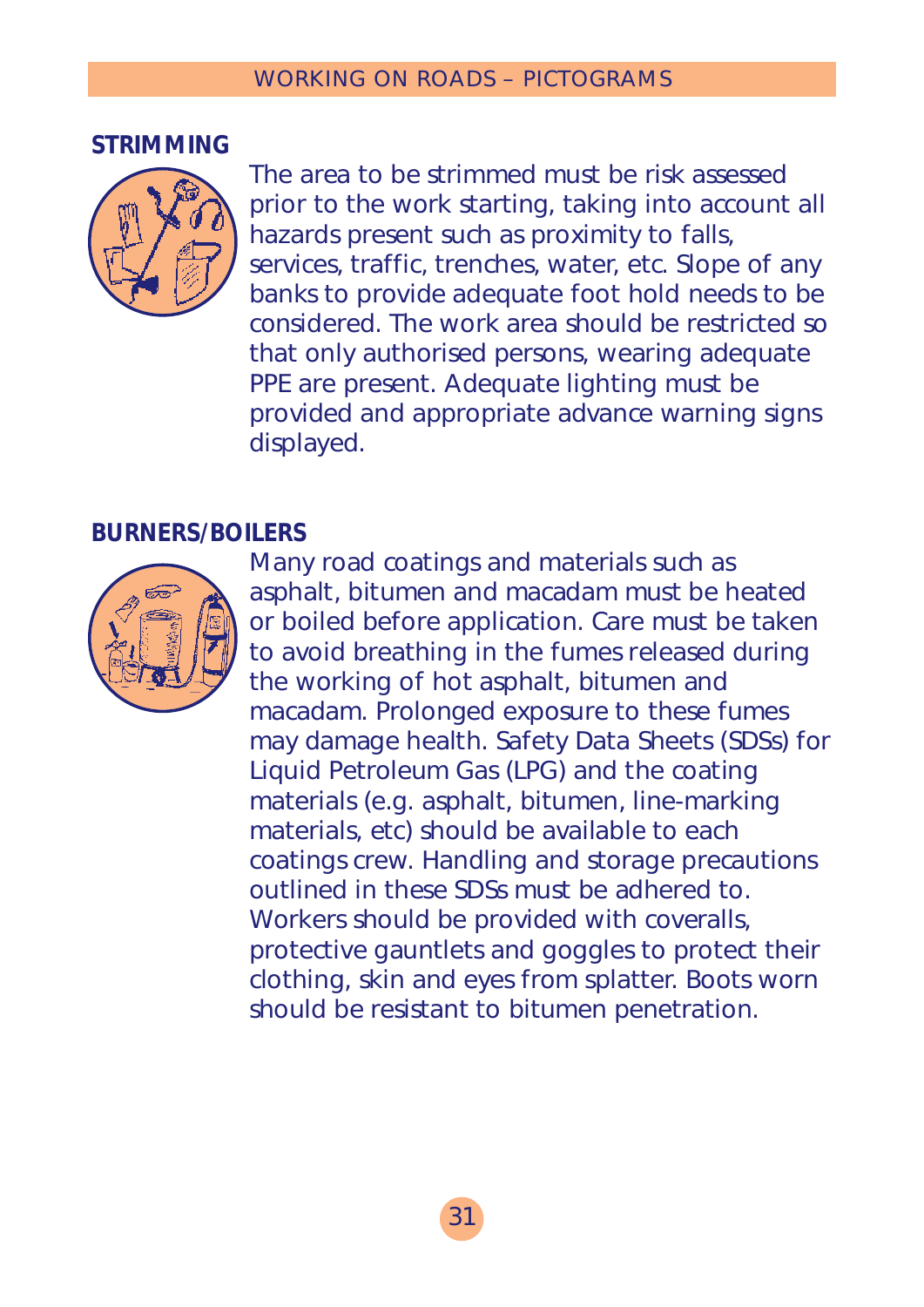The burners/boilers are normally vehicle-mounted, many on special-purpose vehicle carriers (e.g. for laying a hot-rolled asphalt-wearing course). The boilers and LPG cylinders must at all times be secured. All associated controls, pipework, valves and gas-burner heating units should be regularly inspected and maintained in good working order. Only one person should be permitted to operate the spray bar during operations. The gas system on bitumen sprayers should have a built-in flamefailure device to ensure that gas is automatically cut off if the flame is extinguished. Bitumen boilers should be kept at least three metres from the cylinders. A suitable fire extinguisher must be available on each machine.

The sprayer driver and spray-bar operator should be aware of how to cut off the gas supply in the event of an emergency. Smoking must be prohibited in the working area. Lance operators, particularly in windy conditions, should wear face protection.

Operators involved in burning off road markings must wear the appropriate PPE for the task. High pressure water jetting may be considered as an alternative to Hot Compressed Air Lance for line removal.

Measures must be put in place to ensure that all vehicles not involved in the work activity are kept a safe distance from this work.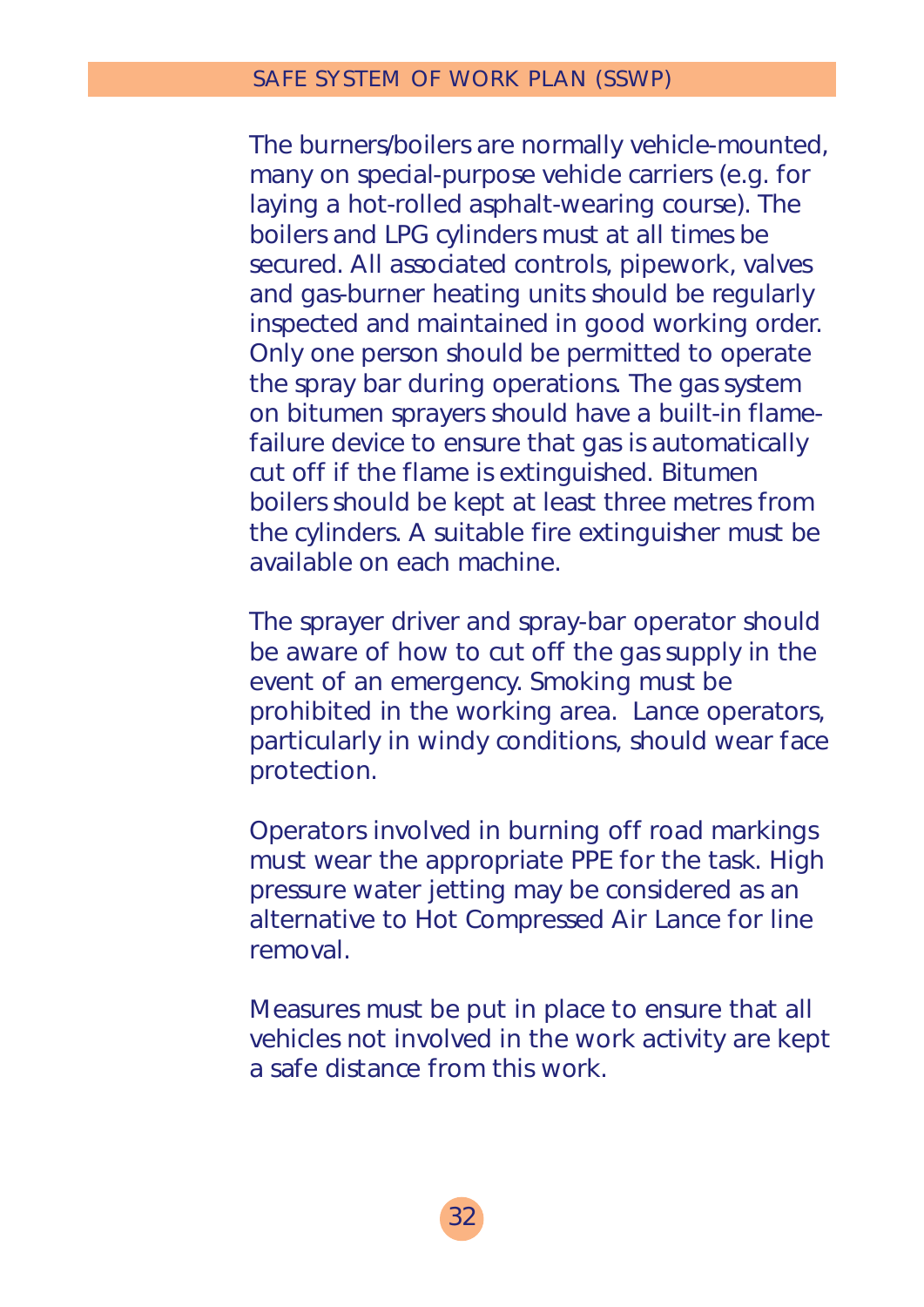## **HOT COMPRESSED AIR LANCE**



Persons operating this equipment must be fully trained and be familiar with its operation and the potential hazards. When in operation these units maintain very high temperatures, so extreme caution must be used as severe burns can result if used improperly. The Lance must not be left unattended or left running and must not be set down or placed on flammable materials until it has cooled down. Regular checks must be carried out to ensure that the units are assembled correctly and maintained regularly. Because of the heat and noise of the hot air lance, eye and hearing protection are advised.

## **SLINGER & SIGNALLER**



A certified slinger and signaller must always be used where loads are lifted and safe direction is given to operators of lifting appliances. The slinger and signaller directing a crane's movements should be easily identifiable to the crane driver (e.g. by the wearing of uniquely identifiable high-visibility clothing, and/or the use of radio call signs).

# **SAFE DRIVING**



Driving and using construction plant safely requires operators who are competent and trained for the task. Any lapse in concentration could cause an accident. Drivers and operators must not be distracted from their task: thus anyone operating plant should not use a mobile phone. Similarly, where a seat with seat belt is provided for safe operation of plant, drivers should not drive or operate the plant from a standing position. Operators should only operate plant as trained and as specified by the manufacturers.

33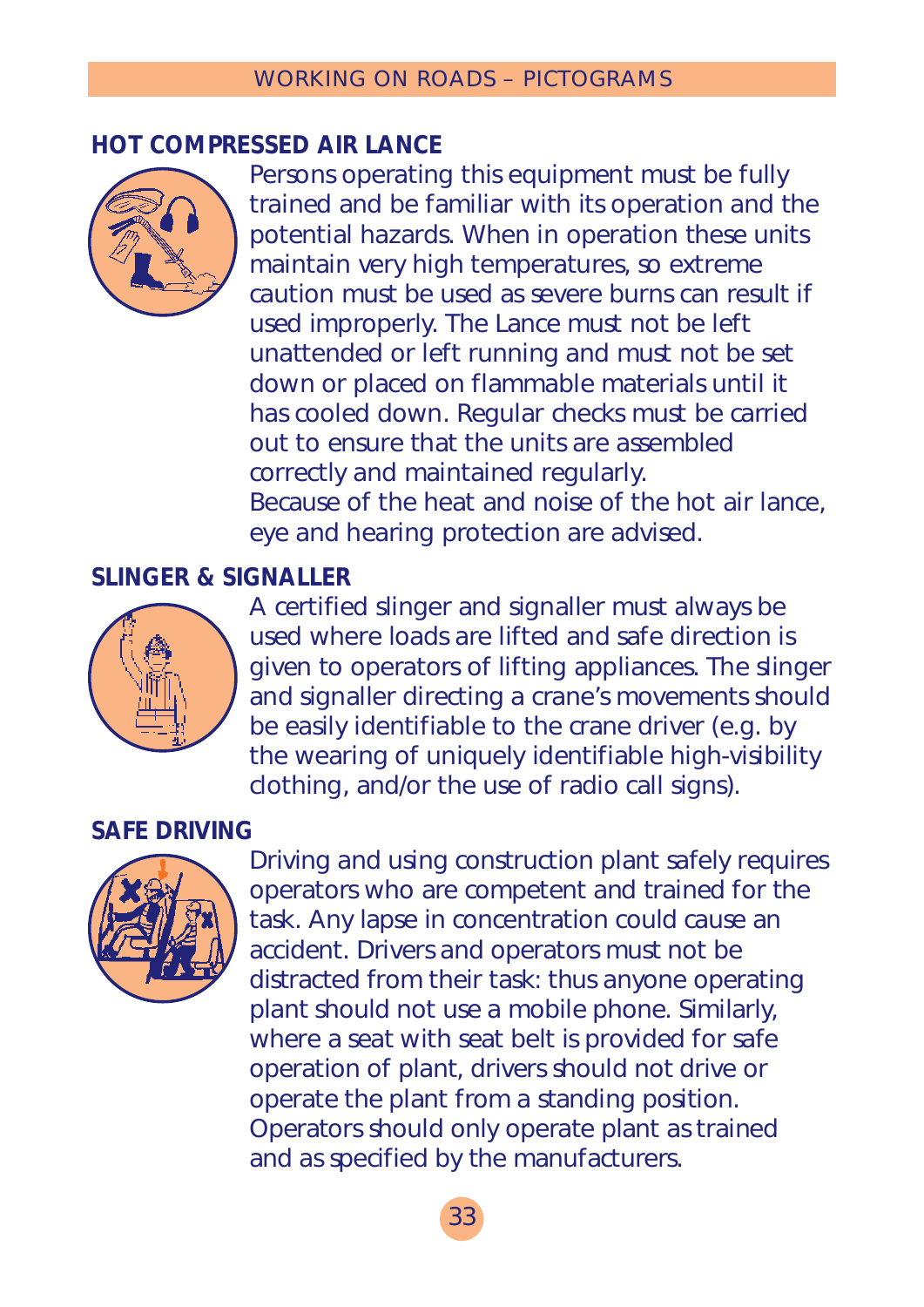## **COMPOUND/PLANT SECURITY**



A designated area should be fenced off for storing construction plant and materials, and for parking vehicles. At the end of the day the compound must be secured to prevent unauthorised access. Where plant is remote from a secured compound. alternative measures must be put in place to prevent unauthorised access.

# **NUCLEAR DENSITY TESTING**



The Nuclear Density Test is used in the quality control of road building and road repair, and measures the moisture and density of the materials used. Prior to using the gauge you must assess the risks of exposure to ionizing radiation both to employees and other people: this is to ensure that all radiation exposure is kept within the limits allowable. Establish a controlled area in which to carry out the test. Ensure all users are adequately trained in the use of the gauge. It is also important to ensure that the gauge and its features are properly maintained and tested as appropriate. After use, the gauge should be stored in a secure location.

## **EXAMINATION & INSPECTION**



A competent person is required to examine and inspect statutory plant and equipment. Defects must be noted and, if defective, plant should be repaired immediately, or be replaced. A report of the inspection/examination should be recorded. Refer to the Safety Health and Welfare at Work (General Application) Regulations.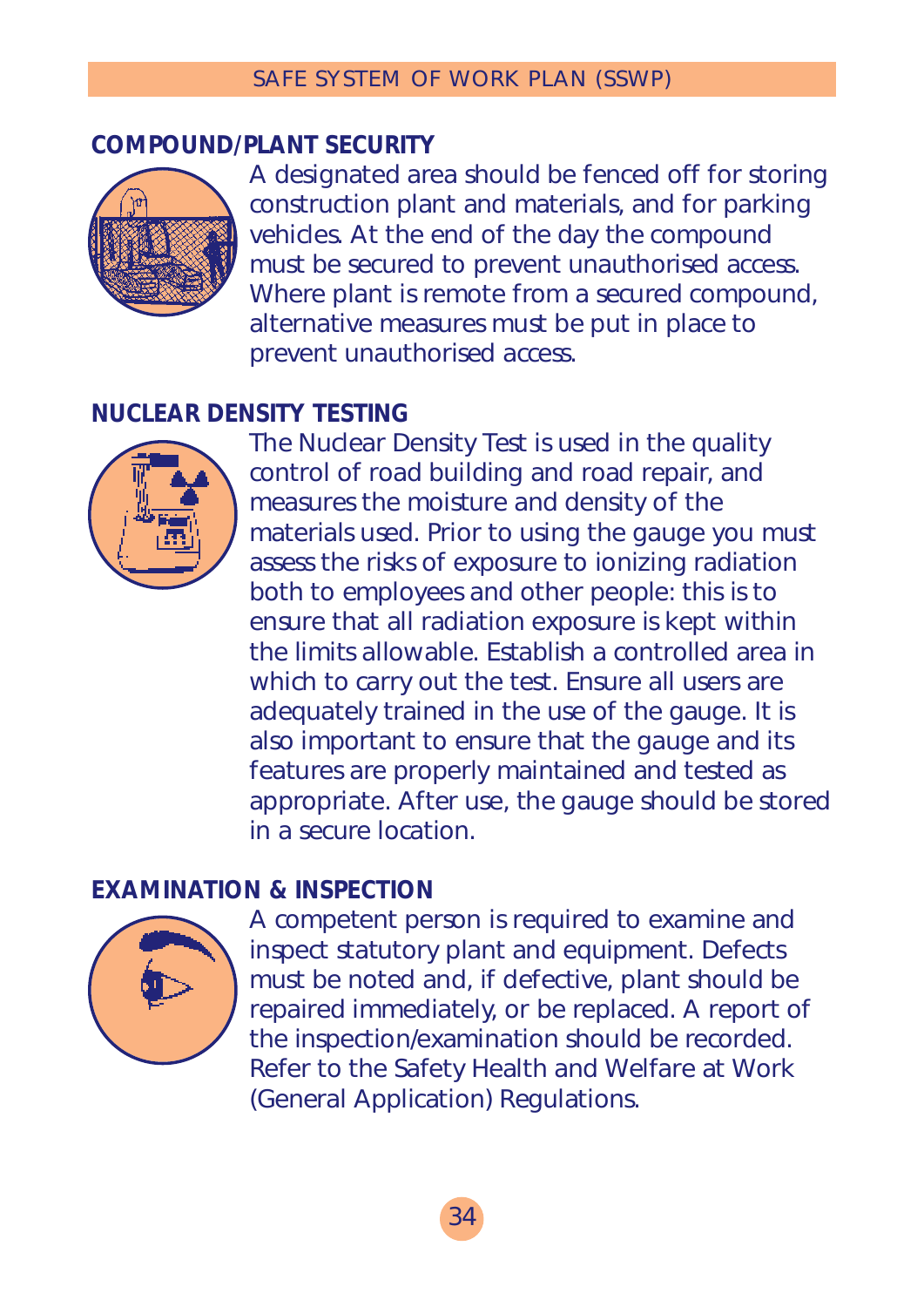## **HAND TOOLS**



## **SELECTION/SUITABILITY**



Before any electrically powered hand-operated tool or other hand-held equipment is selected and used to carry out a work activity, it must be checked for its suitability for the task, e.g. condition, size, voltage rating, etc. When hand-operated power tools such as drills, grinders and saws are being bought or used, consideration must be given to the potential risks to workers from vibration emissions.

**VOLTAGE**



All portable electric tools must be rated at 110V or less, unless its rating exceeds 2 kilovolt amperes.

## **CABLE CHECK/PROTECTION**



Before using any electric appliance on site, including use of transformers and extension reels, the cables and connectors attached must be examined to ensure that such components are not damaged as regards conductance, insulation, mechanical strength, protection, etc, so as to prevent danger.

Trailing electric cables, which would be at risk of being damaged because of their position, must be protected from such damage, or else should be placed in a safe location.

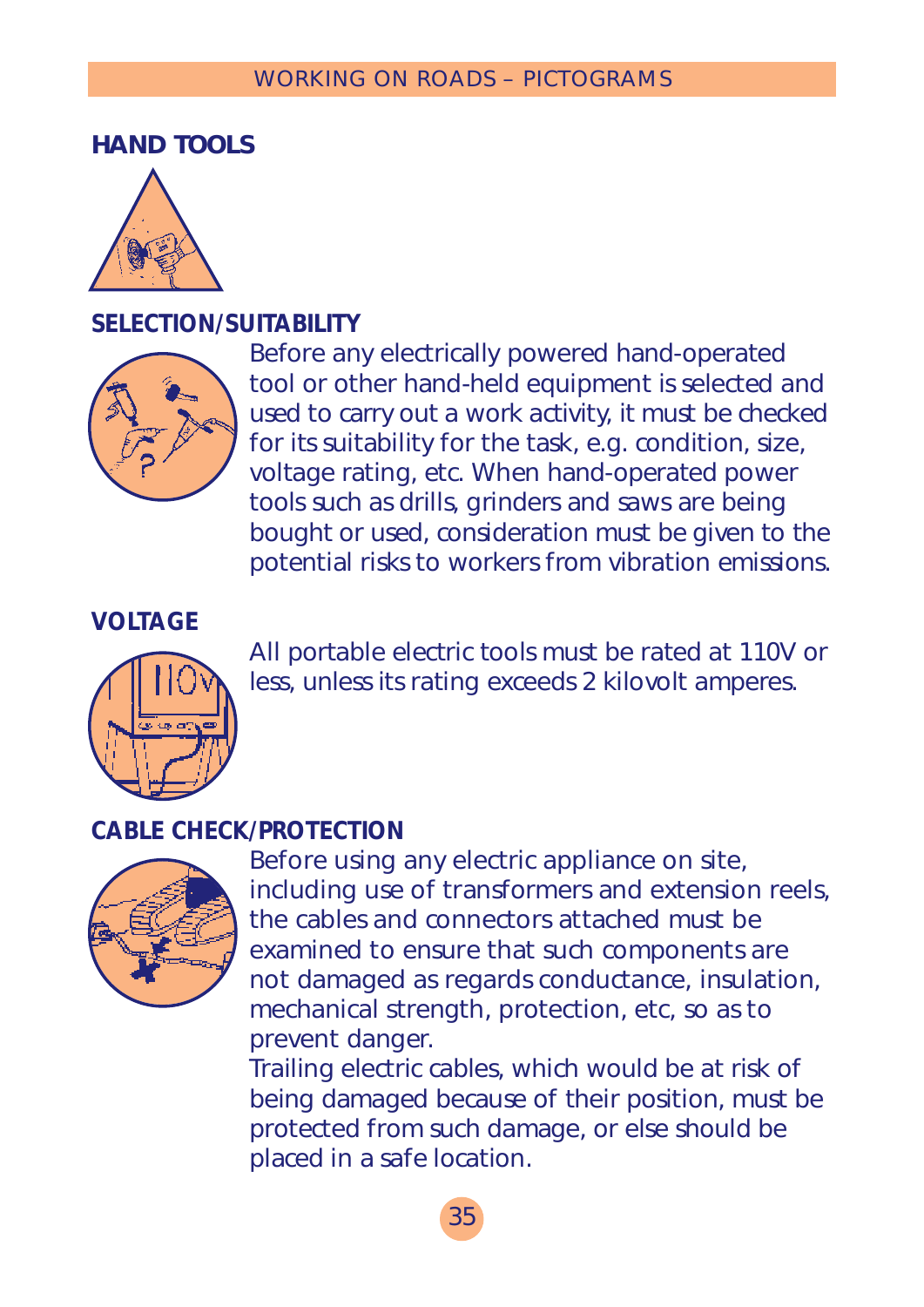#### **GUARDS**



Many hand/portable tools have rotating shafts and components, while because of their application others will emit fragments, including dust and sparks. Such tools must have suitable guards fitted, e.g. circular saw guards, PTO shaft guards etc.

## **GENERATORS OUTSIDE**



Carbon monoxide (CO) is a colourless, odourless, toxic gas which interferes with the oxygencarrying capacity of the blood; it is non-irritating and can overcome persons without warning. Many people die from CO poisoning while using generators in buildings or semi-enclosed spaces without adequate ventilation. To avoid the 'silent killer', petrol and diesel-driven generators must always be used outdoors to avoid the deadly effects of the build-up of CO from exhaust gases, e.g. in site offices and depots. Ensure the generator has at least 1 metre of clear space on all sides and 1 metre above it to ensure adequate ventilation. If you experience symptoms of CO poisoning get to fresh air right away and seek immediate medical attention. Also, all other petrol and diesel driven vehicles must not be allowed to run in enclosed spaces. Similarly, it is recommended that flame heaters, e.g. Supersertype gas heaters, should not be used on site.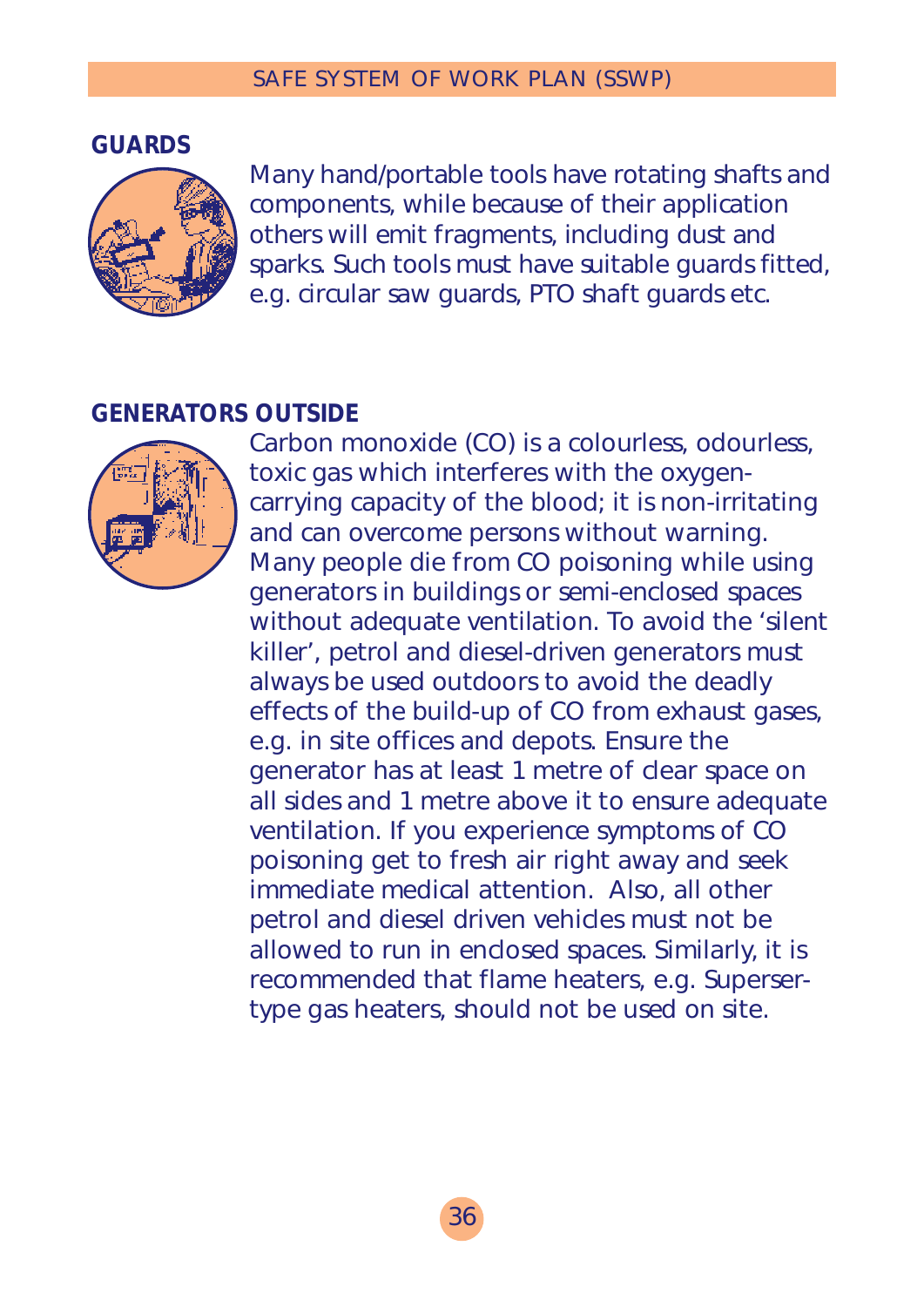#### **COMPRESSOR & WHIP CHECKS**



Compressors must be maintained and serviced regularly. All connections and flexible hosing must be in good condition and replaced if damaged. All guards must be secured before starting, so that no rotating pulleys or belts are exposed. 'Whip checks' (safety clips) should be used at connections on all pneumatic hose lines. This control prevents the hose from 'whipping around' in the event of the connection failing. The safety clips must all be inspected prior to the compressor being turned on. Alternatively, automatic cut-off valves may be used.

## **JACK HAMMER/VIBRATION CONTROLS**



Hand-arm vibration means that type of mechanical vibration which, when transmitted to the human hand-arm system, entails risk to the health of employees, in particular of vascular, joint, neurological or muscular disorders. Where there is or there is likely to be exposure to mechanical vibration from compactor plates, jack hammers, kangos, etc, a suitable and appropriate Risk Assessment must be carried out. Measures that may be taken to reduce such exposure may include selection of clothing to protect against cold and damp, alternative equipment and methods, equipment maintenance programmes, information, limitation of duration, rest periods, training and work design.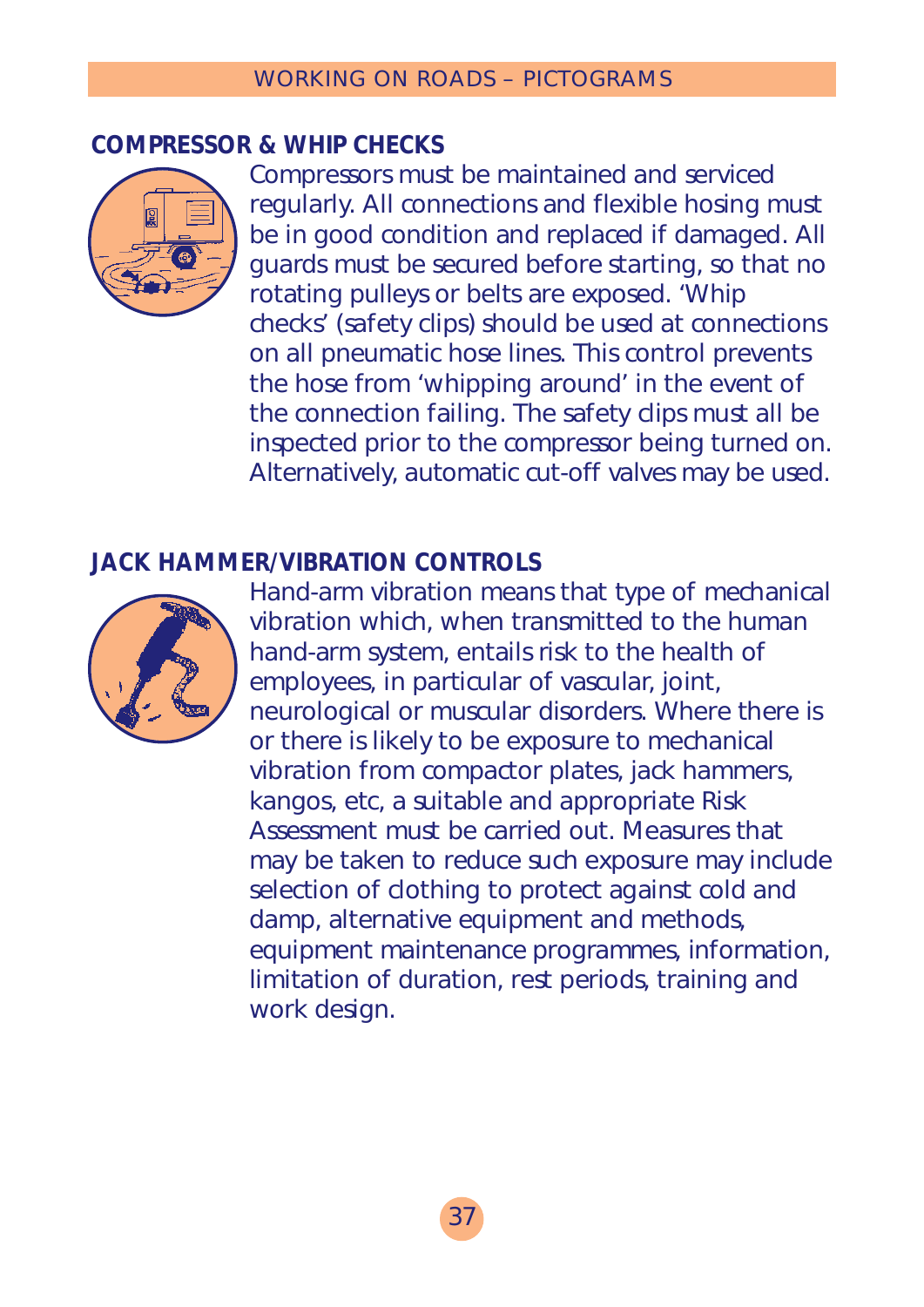### **DUST SUPPRESSION**



Tools and equipment which generate dust or fume clouds should be fitted with appropriate extraction and/or wetting aids.

#### **CHAIN SAW**



Chain saws must only be used by trained people. The saws must be regularly maintained and kept in good working order. The many safety features such as guards and chain brake should be checked before each use. All guards must be in place at all times. Appropriate PPE must be used.

# **CON SAW/ABRASIVE WHEELS**



Only trained persons must use abrasive wheels such as con saws and road saws. Before use, a visual check on the machine or tool should be carried out, the guard must be properly adjusted and the appropriate PPE must be used. The maximum operating speed marked on the wheel must not be exceeded. Only a trained and appropriately nominated person can change wheels.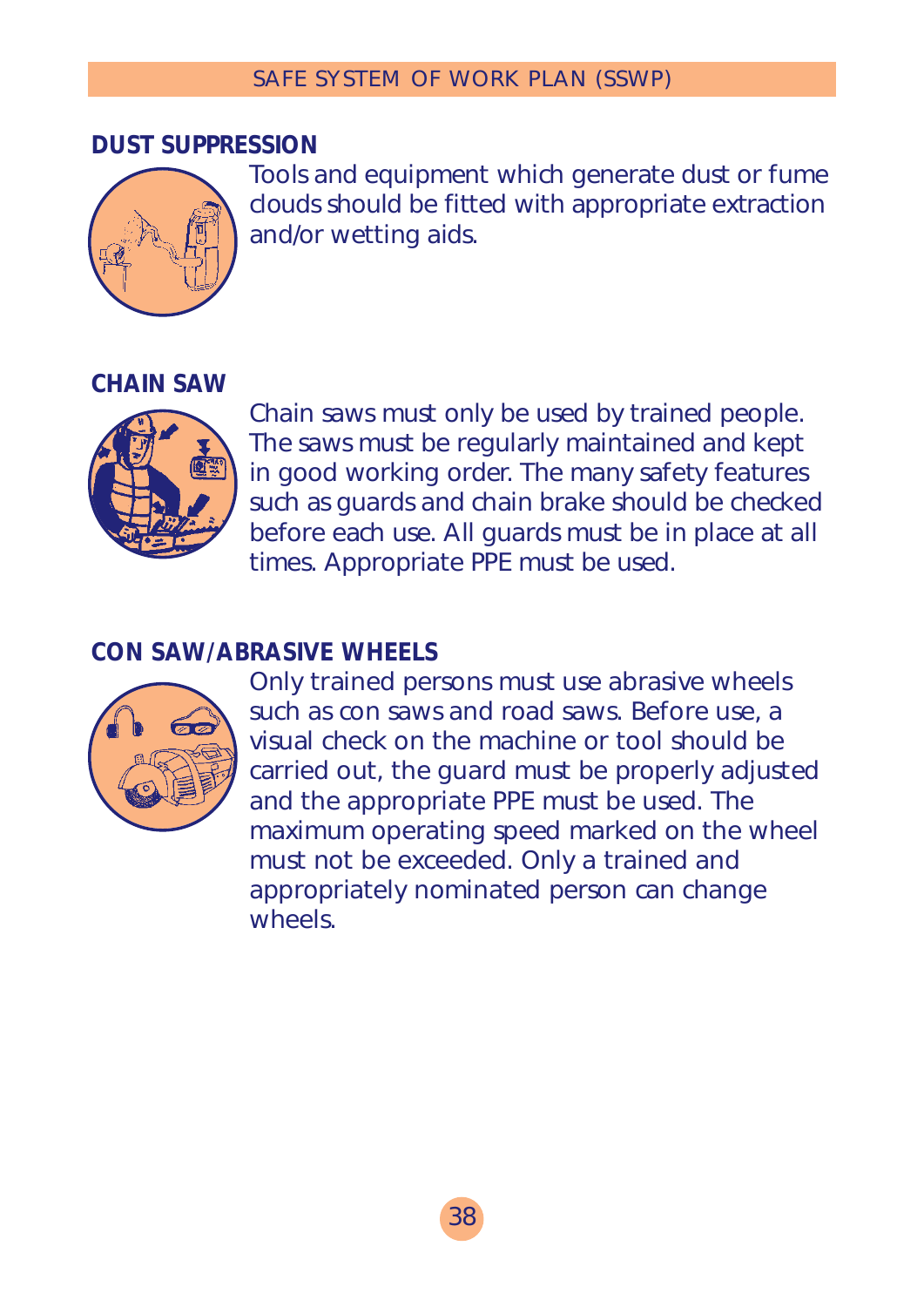# **EXCAVATION**



Excavations and trenches more than 1.25m deep can cause serious accidents in the event of one or both sides collapsing. This can result in burial or crushing of workers.

## **BATTER BACK**



'Battering back' means that the sides of the trench are sloped back to a safe angle. This makes the sides of the excavation stable and prevents collapse.

# **TRENCH BOX**



A Trench Box is a proprietary support system. Trench supports can be put in place without people having to enter the excavation. When it is in place, people can work safely inside the Trench Box.

# **SHEET PILING**



Steel sheet piles are widely used for both temporary works (e.g. excavations and cofferdams) and permanent works (e.g. supporting ground or water loads by use in retaining, quay and river walls). Designed to resist lateral loading, they are normally driven to form a set of interlocking piles in a panel. Pile driving and pile extraction are both hazardous. Only competent and experienced contractors should undertake such work. Specialist hammers used must be inspected before use and be maintained in good order. Sheet piles are used particularly for deep excavations where space is restricted (e.g. on or close to streets and busy roads).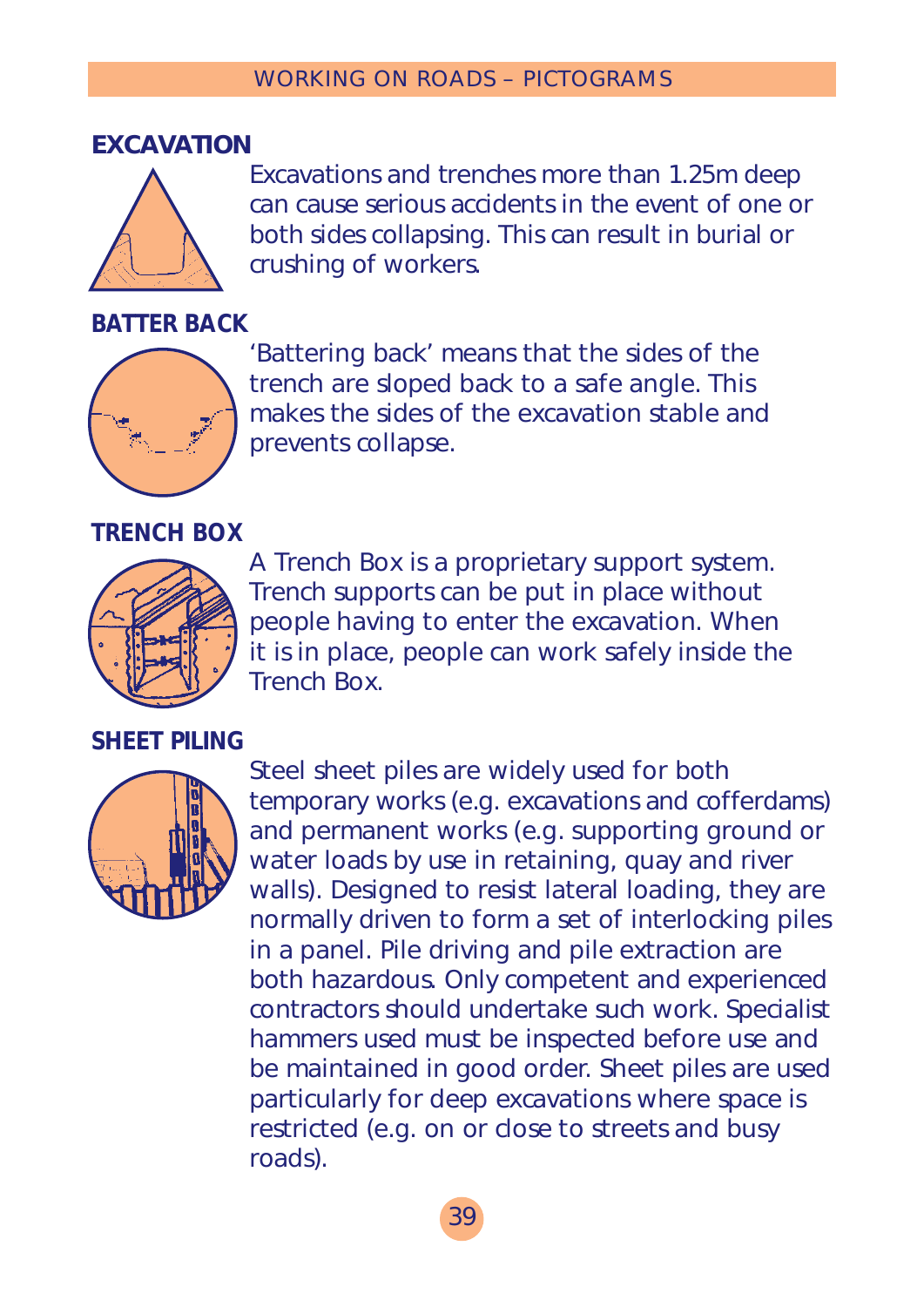#### **SHORING**



Shoring gives temporary support to the walls of a trench. Sheeting is placed along the walls of the trench; both vertical and horizontal props support the length of the excavation exposed. Several types of proprietary shoring systems are available, including hydraulic waling frames, manhole shores, slide-rail systems and trench/drag boxes (see above). Traditional ground-support systems – timber boards supported by timber waling and struts or by steel trench sheeting, or sheet piling (see above) supported by timber or steel walings and struts – can also be used. Only a competent person who has completed a thorough Risk Assessment should choose the system to use.

# **ENVIRONMENTAL RISK ASSESS**



If contaminated water, sewage or any other contamination has to be removed from an excavation or similar, an Environmental Risk Assessment should be carried out to ensure that, during the pumping process, untreated or contaminated material does not re-enter the ground water. This assessment should assess the likelihood of such harmful emissions or discharges so that suitable controls may be implemented to eliminate the risk.

### **BACK FILL**



Back Filling is the re-instatement and making safe of the excavation. It must be carried out immediately after the support systems are removed. Stop blocks should be used to alert drivers of vehicles (dumpers, lorries, teleporters, etc) when they are approaching the side of the excavation.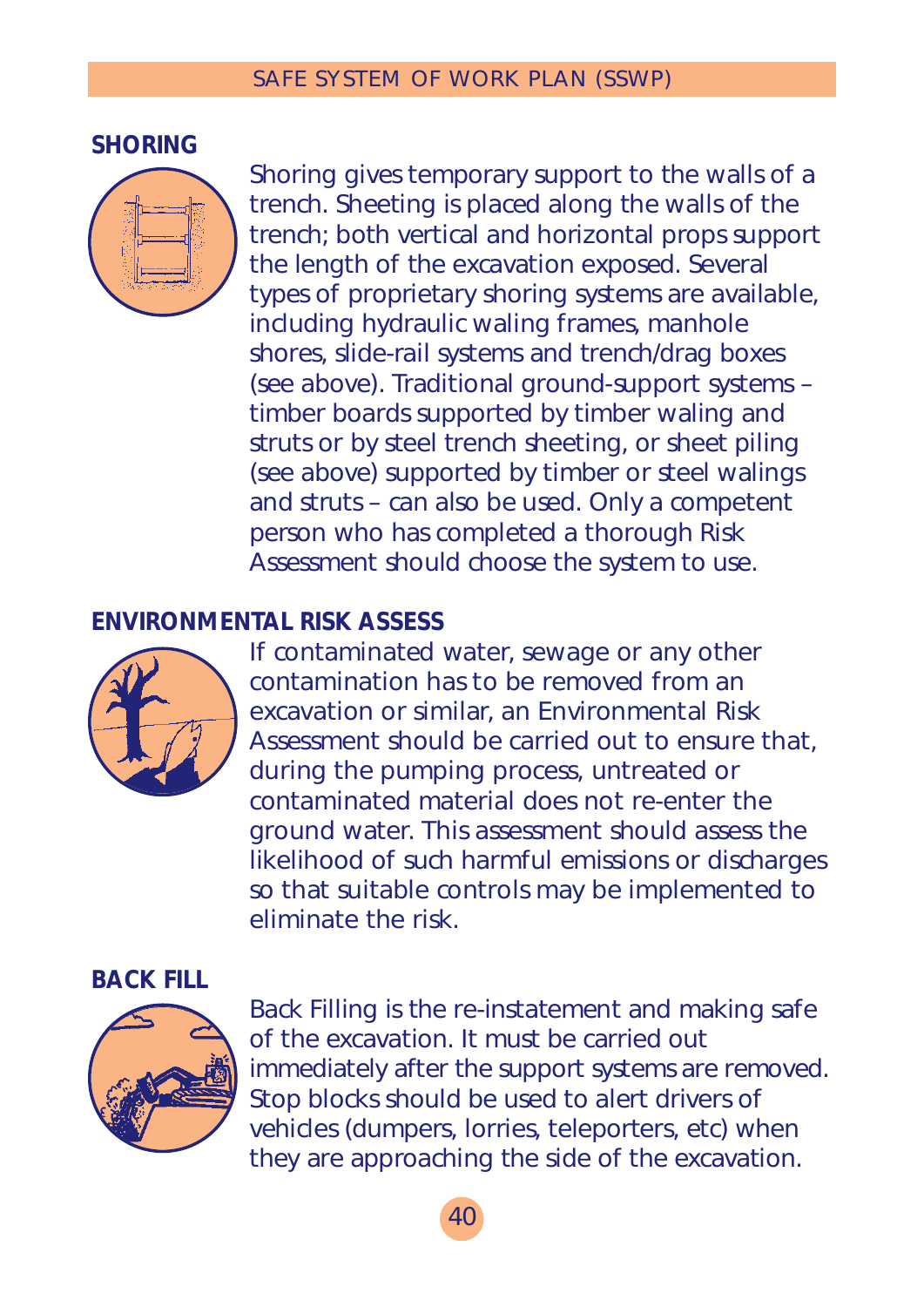If such vehicles come too close to the excavation, they could roll into it or undermine its bank.

#### **SPOIL BACK**



All material removed from an excavation should be stored away from the excavation to prevent loose materials falling back in.

**CHOCK**



A chock or a stop block is a block (e.g. sleeper) that prevents a vehicle from approaching too close to the side of an excavation, which otherwise could cause the sides of the excavation to collapse or itself roll into the excavation.

# **NO UNDERMINING**



Before excavating, the adjacent area should be checked to ensure that the excavation work will not cause other structures to become unstable or collapse. Underpinning and propping may be required to stabilise such structures before excavation work begins.

The relevant Local Authority, utility company or responsible company must be made aware of the works, particularly in urban areas where excavation related activity is being carried out on or near existing street furniture, street lighting or boundary walls, including activity in relation to the maintenance and upgrading of pavements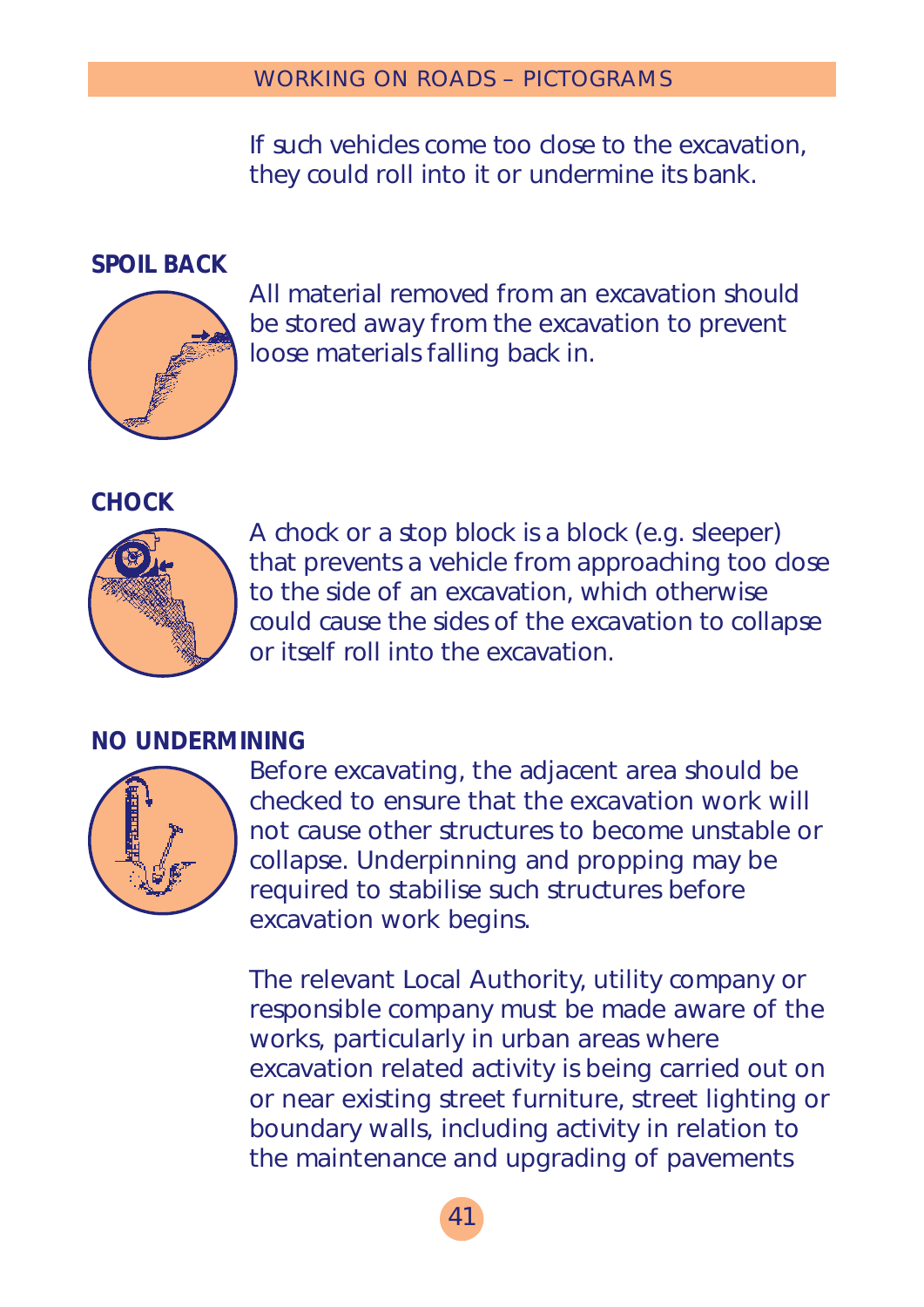etc. Detailed risk assessments, taking account of the proximity of any anchoring, foundations, structural instability, etc, must be carried out. Resulting controls may include: getting detailed drawings from the utility company or Local Authority to include services; using props and supports; segregating the street furniture from the site and the public; ensuring that working plant is kept away from the protected structure, etc.

### **LADDERS/ACCESS/EGRESS**



Workers must be able to get in and out of excavations safely. Generally, ladder access is used. Landing areas should be kept free of obstruction. All ladders must be secured to prevent slipping or sliding, and must allow for safe access and egress.

Designated pedestrian walkways must be in place to separate site traffic from people entering or leaving excavations.

#### **EXCLUSION ZONE**



As a general rule, people should not work within the working radius of an excavator boom. They should be kept at a safe distance from working plant. Barriers should be used where possible.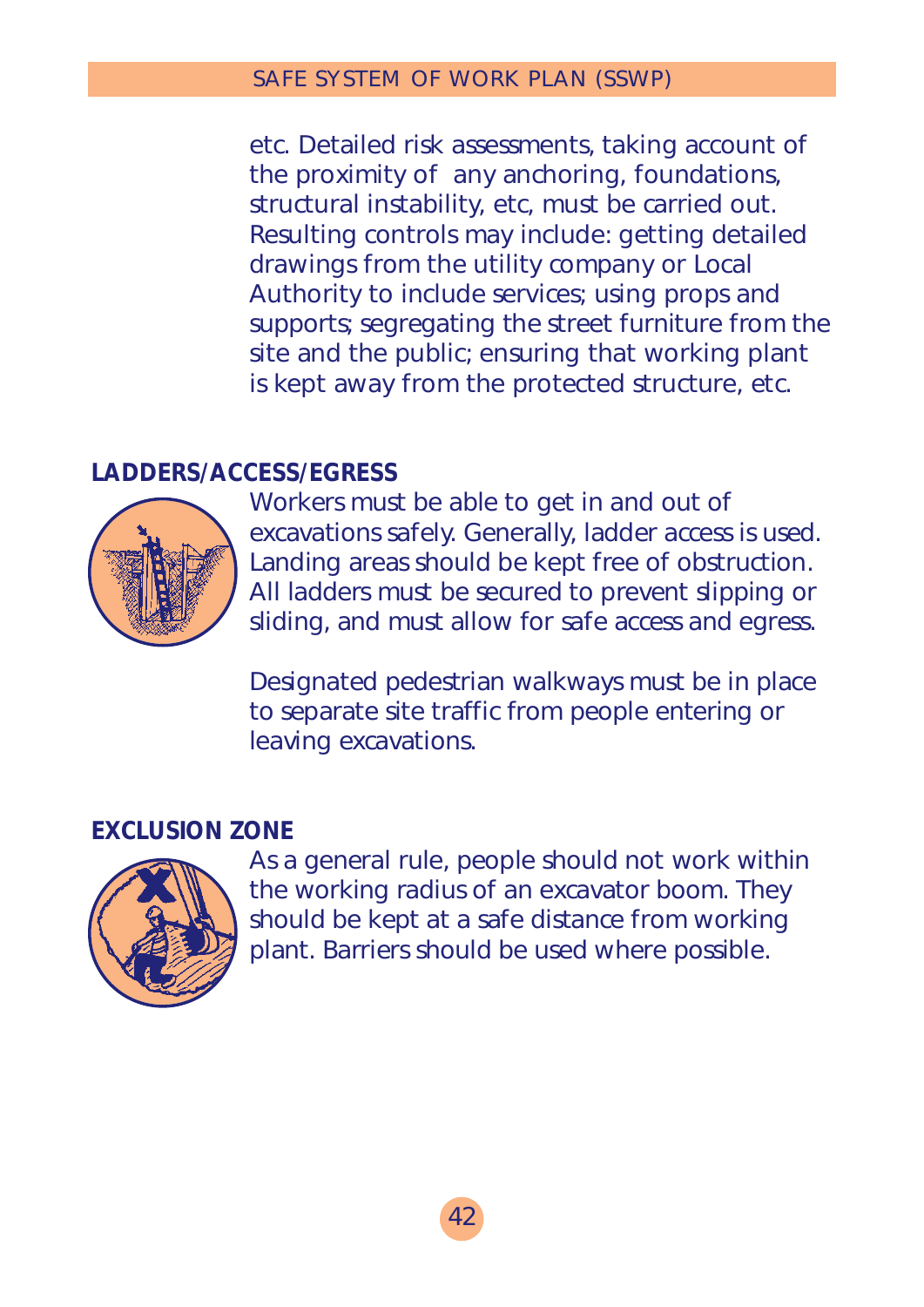# **BARRIERS**



Suitable barriers should be placed around excavations when work is in progress; typically, the barrier should be set and secured a safe distance from the crown (leading edge) of the excavation. e.g. 2 metres (decided on by a competent person). At the end of each day, these barriers should completely surround the excavation and be strong and high enough to prevent people falling into the excavation.

**COVERS** 



Generally in combination with barriers, covers (e.g. steel plates) should be placed over excavations. These should be appropriately secured and strong enough to prevent persons from falling through.

# **PUMPING**



Water build-up in excavations should be removed with pumps to prevent flooding. Such pumps must be maintained in good working order, and be sited on firm ground at a safe distance from the crown of the excavation, so that they will not undermine the banks of the excavation or put the person operating the pump at risk from falling into the excavation.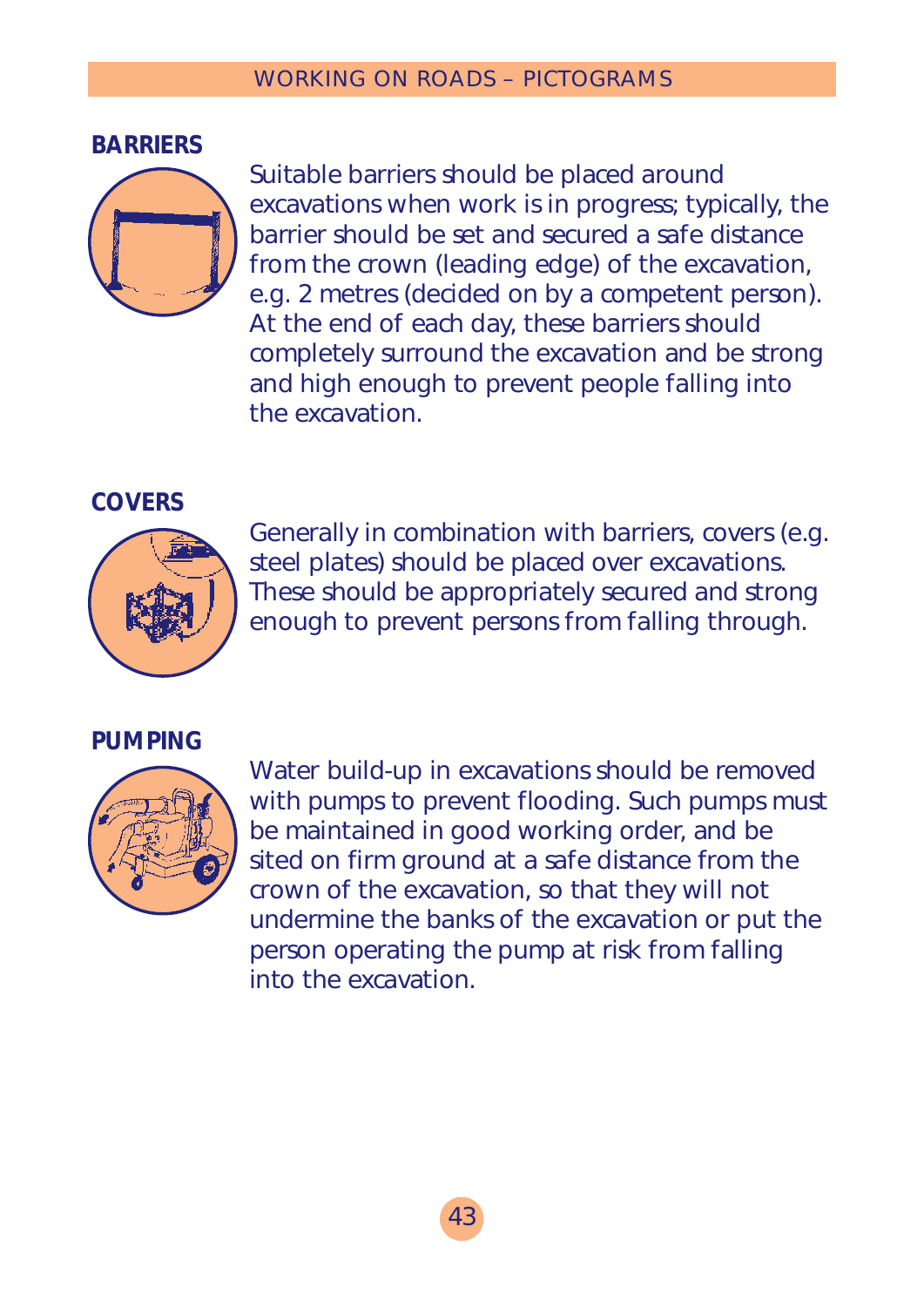#### **SAFE STACKING**



Pipes and other materials should be stacked in a safe manner, with wedges, to prevent pipes and other materials from falling or rolling on to people. Large circular sections (such as manhole sections) should be stored on the flat and not on their circular sides.

#### **PROPPING**



Excavations should be adequately propped to prevent the collapse of the walls or ceiling of the excavation.

## **LIGHTING**



Adequate lighting must be afforded to persons accessing and working in darkened areas to prevent workers falling, slipping, tripping, or being hit by projecting objects.

# **EXAMINATION & INSPECTION**



A competent person should inspect excavations at least once a day. The support systems and ground conditions should be examined and any remedial work should take place immediately. A report of the inspection must be recorded and subsequently stored.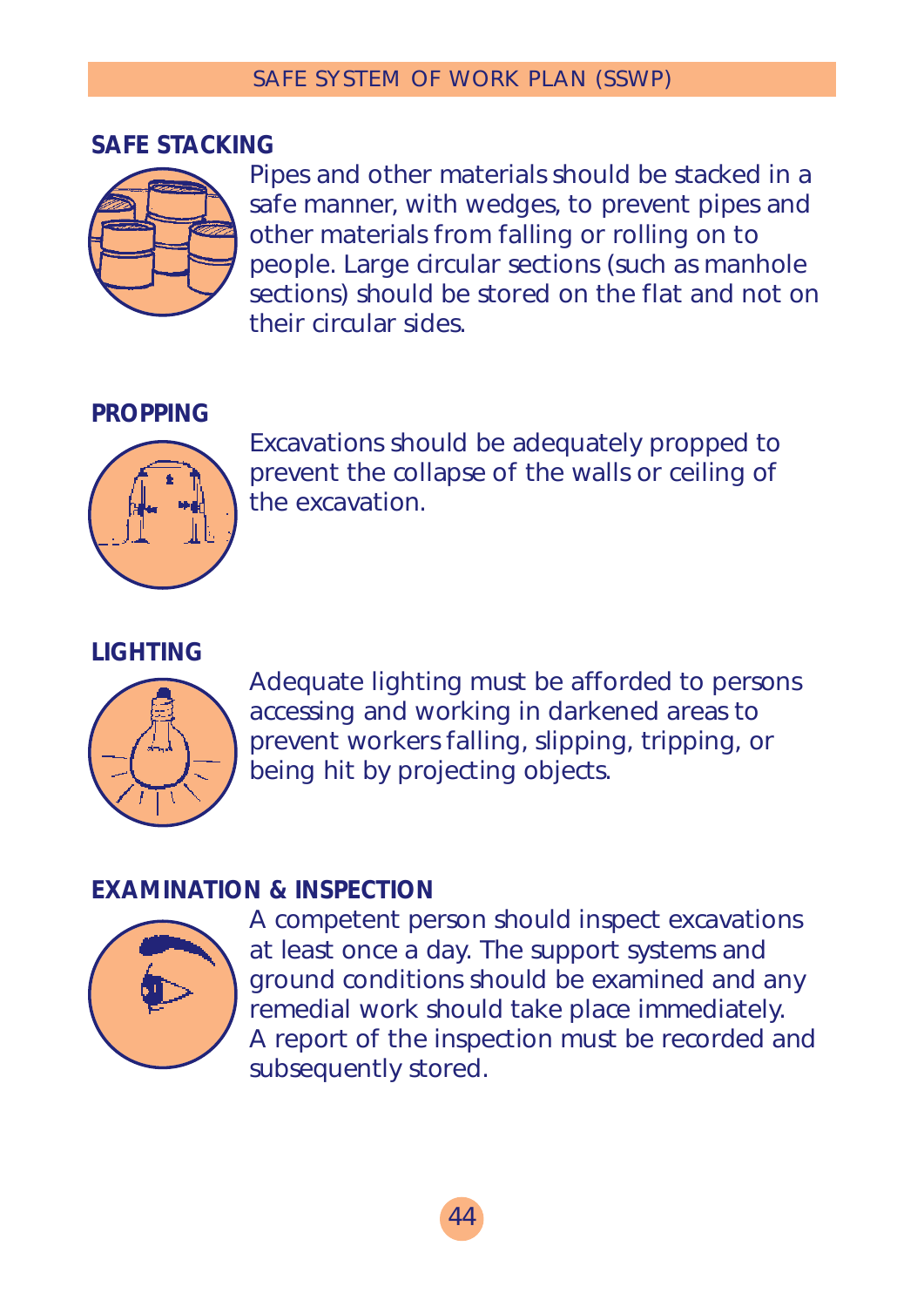# **FALLS & FALLING OBJECTS**



### **RISK ASSESS**



Every work activity on site needs to be risk assessed, to identify potential hazards (e.g. work at height, work with live electricity, hazardous chemicals or at height manual handling, etc). If there is risk of injury, appropriate controls must be put in place. If the hazard cannot be eliminated, the risk must be reduced as far as possible.

#### **SCAFFOLDING**



Where it is possible, scaffold platforms should be used as working platforms for all work at height. The scaffold platform must be designed, planned and subsequently erected by fully trained personnel, in accordance with all relevant Legislation, Codes of Practice and manufacturer's instructions. Scaffolds should include dedicated ladder-access bays, and where required, properly constructed loading bays. Hand-Over Certificates and the use of relevant signage (e.g. capacity of loading bays), are recommended.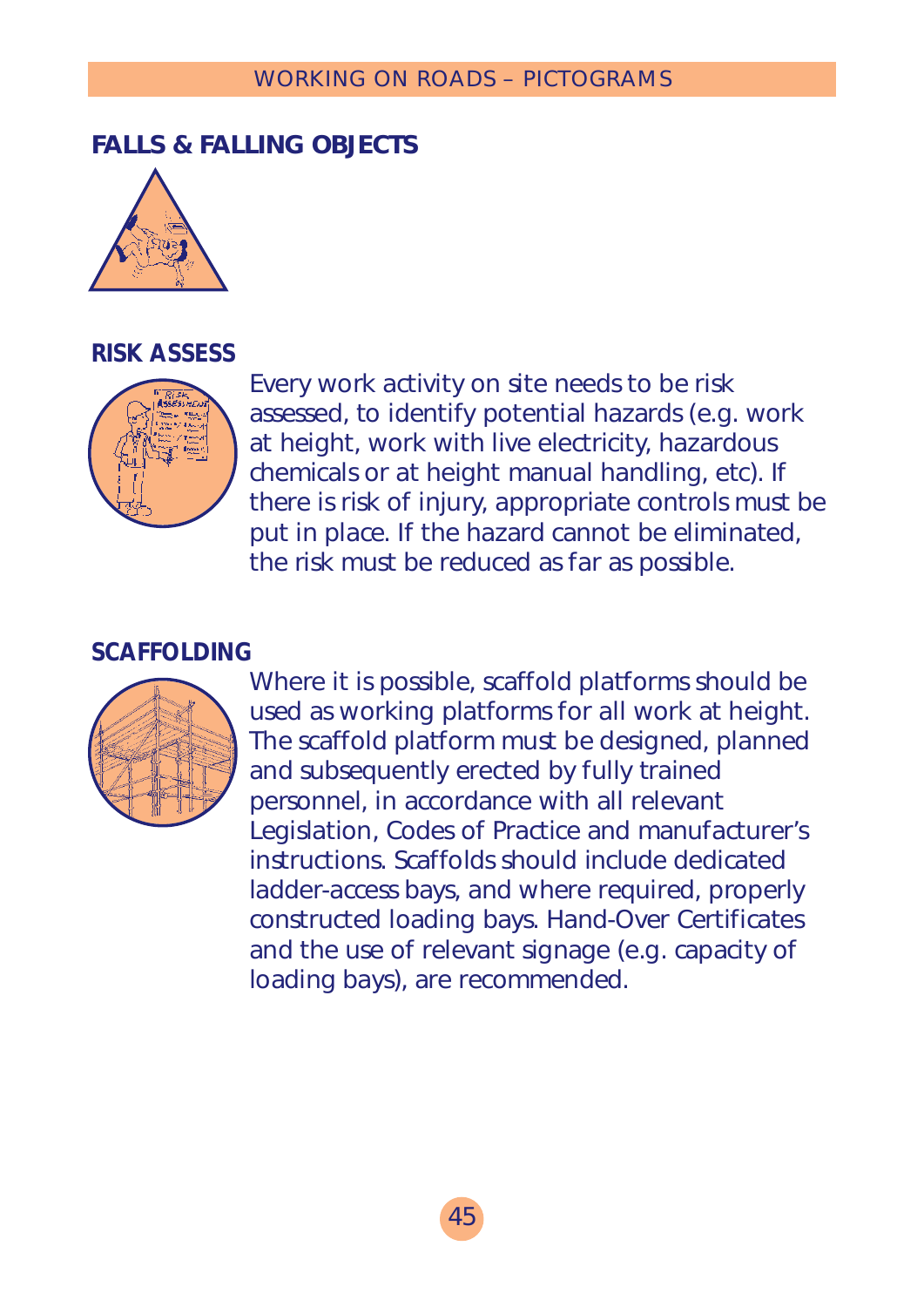#### **WORKING PLATFORM**



Working platforms are locations and areas for carrying out construction at height safely. It is taken to mean a work area that provides protection and prevents the worker falling to a lower level. Generally, the term 'working platform' is used to refer to scaffold platforms, but where scaffolds cannot be erected, it can also refer to other safe platforms such as Mobile Elevating Work Platforms (MEWPs), scaffold towers etc.

In considering whether a platform is suitable for work at height, employers need to ensure that it is: wide enough to allow safe passage and safe use of equipment and materials; free from trip hazards or gaps through which persons or materials could fall; fitted with suitable toe-boards and handrails unless it is not reasonably practicable to use them and the risk of injury from a fall is low; kept clean and tidy (e.g. do not allow mortar and debris to build up on platforms); and not loaded so as to give rise to a risk of collapse or to any deformation that could affect its safe use. This is particularly relevant to blockwork loaded on trestles: erect on firm level ground to ensure equipment remains stable during use.

### **TRESTLE PLATFORM**



Trestle platforms are work platforms generally used for work at lower levels than scaffolds. While taking into account the scope and duration of low level works, to prevent falls from trestle platforms likely to result in personal injury, measures must be put in place to avoid such falls.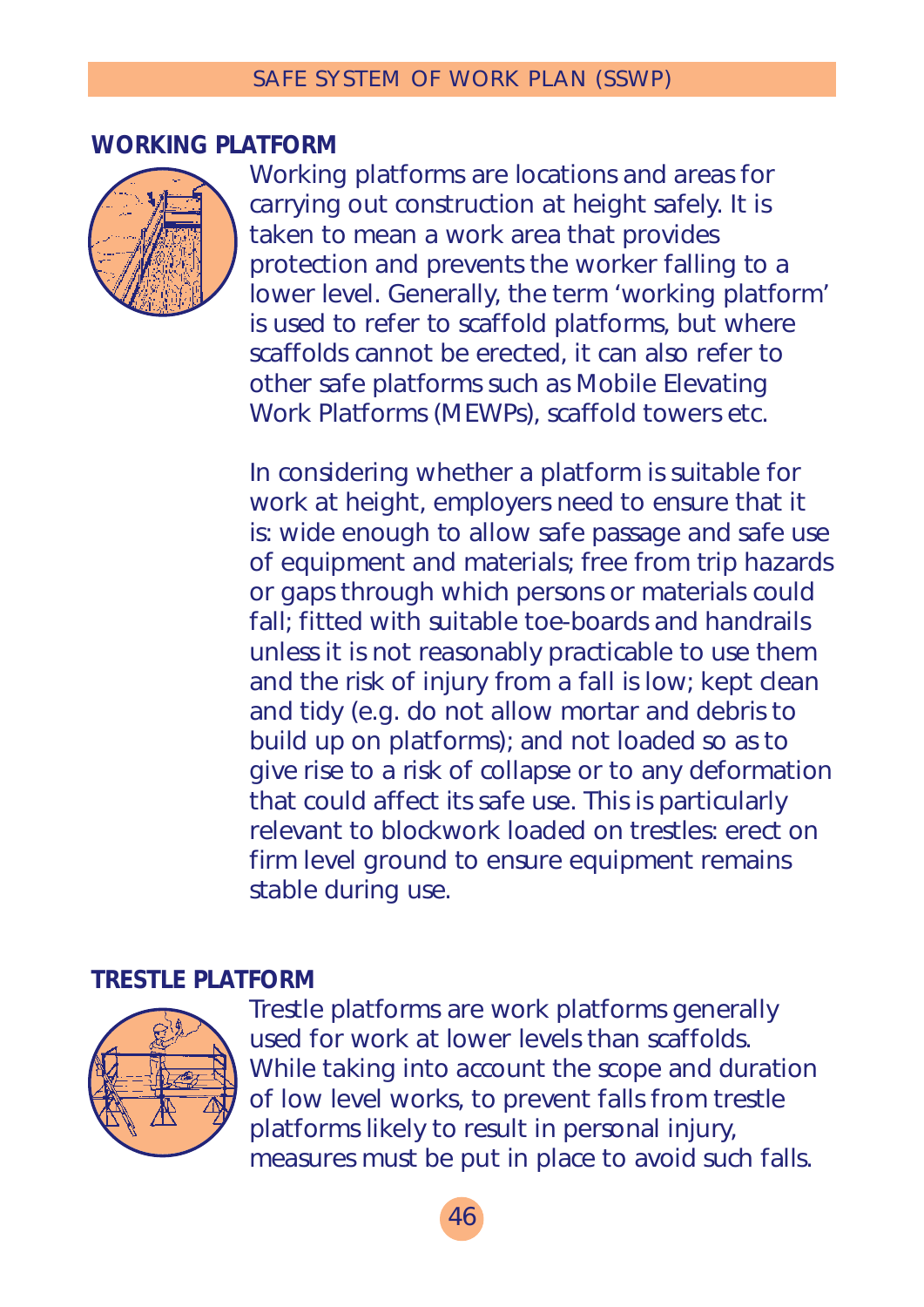Generally, such measures will include: secure defect free structure; firm, level footings; fully boarded, handrails, mid-rails and toe-boards; safe access/egress; no overloading; and reasonable standards of cleanliness and tidiness. Other measures include the requirement of competent persons to erect them and the training and instruction of users.

Trestle platforms should not be used close to leading edges or to span open holes.

### **EDGE PROTECTION**



Persons must not be at risk from falling through openings or over edges. All persons accessing or working at or close to openings that could lead to such falls must be protected and guarded from falls, including protection from falling off stairs. Such measures must include barriers, handrails, mid-rails, toe-boards, etc.

# **MEWP (Mobile Elevating Work Platform)**



A boom hoist, which has an extendable folding boom with cage attached, can be used for work at height if the ground conditions are suitable. Boom hoists can also be used to enable access to remote areas. Selection must be based on suitability for the task. The manufacturer's guidelines for safe use must be followed fully. Only competent and trained operators should control the movement of these hoists. Other vehicles should be strictly controlled in the vicinity of hoists.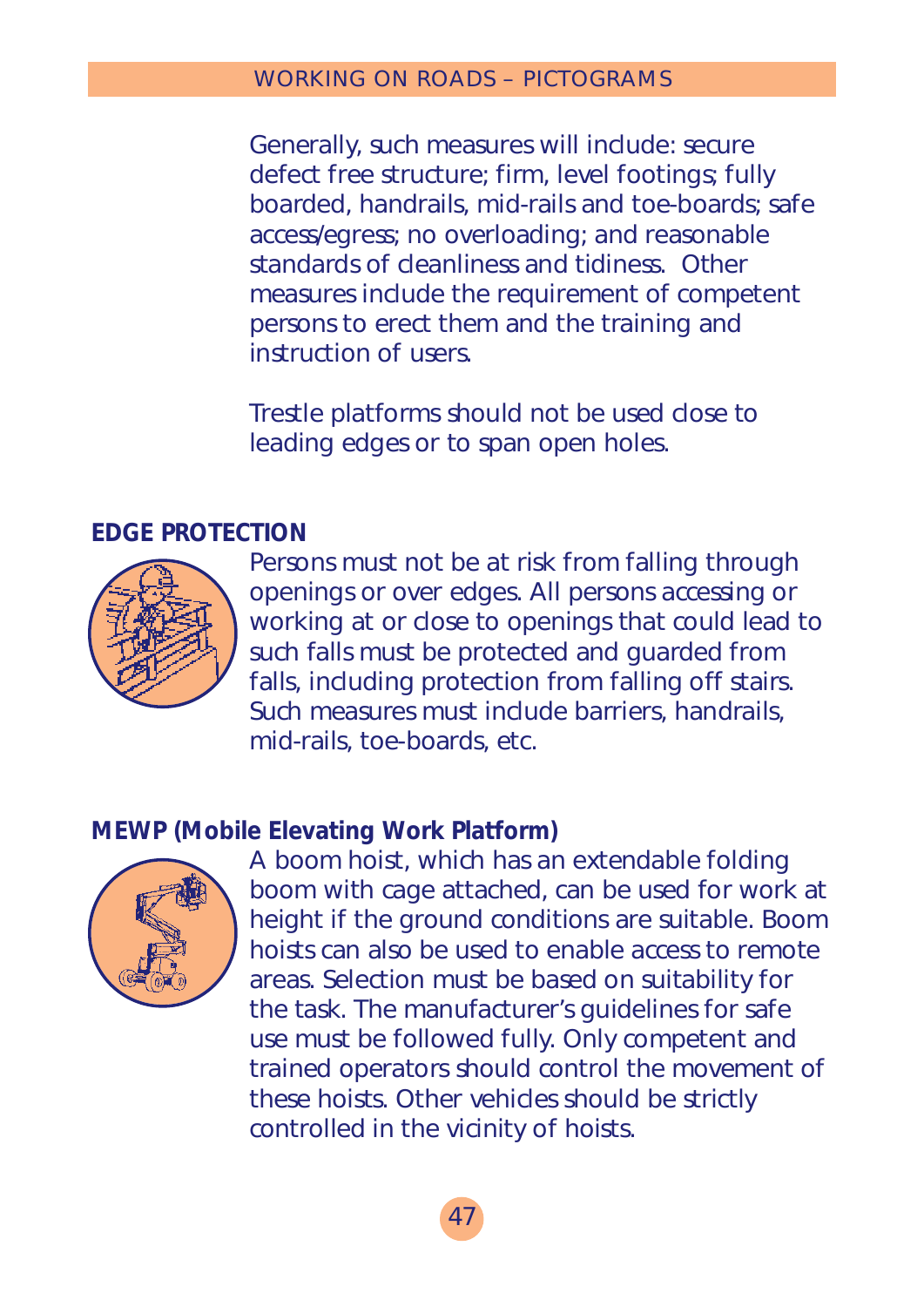Scissors Lifts, which can extend to significant heights using hydraulic scissors movement, may be used where scaffold platforms are not possible. Selection must be based on suitability for the task, with particular attention given to the ground conditions and the assessment by a competent person that manufacturer's guidelines for safe use can be followed fully. Only competent and trained operators should operate them.

# **SAFE LADDER**



All ladders, including step ladders, must be: carefully selected for each task: carefully tied; of correct length; free from patent defects; set at the correct angle; and, where necessary, footed. Ladders must be controlled and checked frequently to ensure they are fit to use.

# **TIE LADDER**



All ladders must be tied or footed so that, when in use, they will not slip or slide.

# **OPEN HOLES**



All ground openings, manhole openings, etc, as soon as they are created, must be guarded to prevent falls. Usually the opening is surrounded with visible guard rails and toe-boards that are anchored and fixed securely. Where openings are covered, the covers (e.g.

manhole covers) must be of adequate strength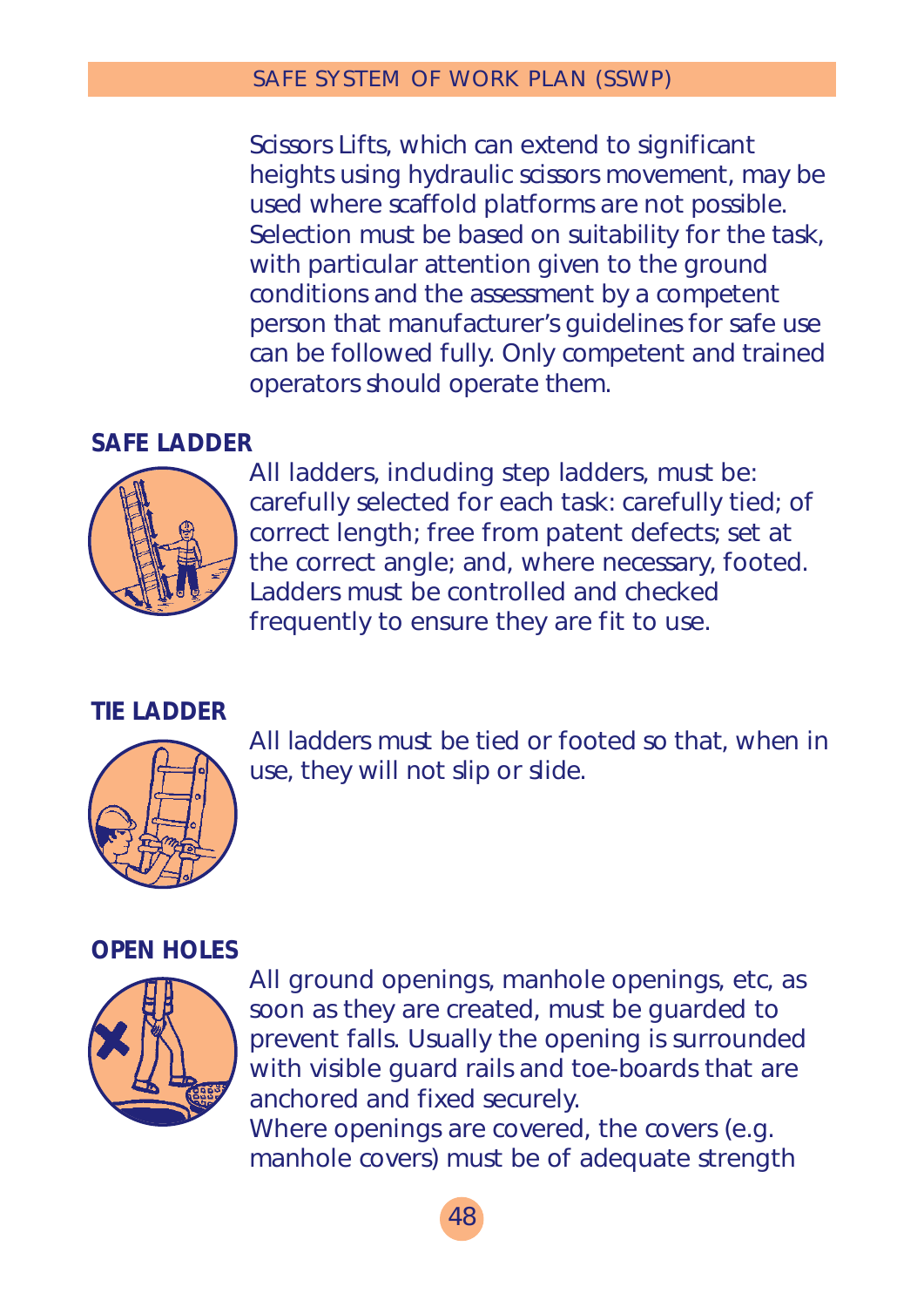and size and be firmly fixed in position. These covers may also identify what they are covering (e.g. a floor opening) so they will not be inadvertently removed. Excavated openings should be backfilled as soon as possible.

#### **PROPPING**



Propping is any temporary structure used to support a permanent structure while it is not self-supporting. Propping is required during the construction stages of a project to give temporary support to prevent collapse due to overloading of structural components during the building and installation works. The responsible contractor must ensure that the correct number of props is installed and each correctly done, and that the units are supported as indicated on the construction drawings. Load bearing connections, including use of angle brackets and bolts, must be as specified by the design with regard to the manufacturer's specifications, and bolts must be of suitable size and inserted to the required depth to the designed centre distances.

#### **WEATHER**



Adverse weather, such as high winds and ice, can lead to unsafe working conditions. In high winds or icy weather, it may be necessary to cease work at height in exposed areas. Also, in high wind conditions loose materials may need to be removed or tied down, to prevent them blowing or falling. In hot sunny weather, sun protection must be considered, as well as the provision of drinking water to prevent dehydration.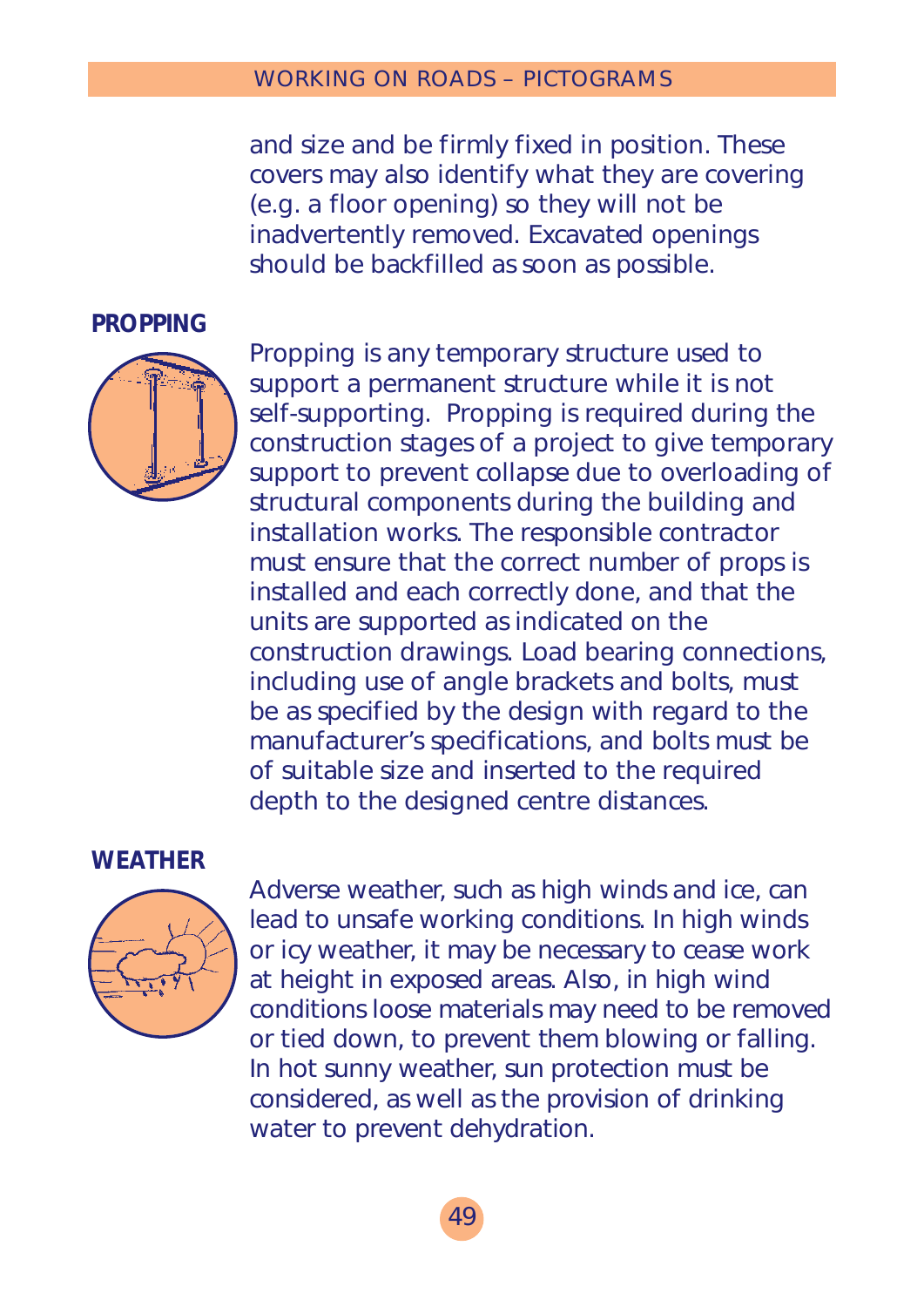#### **WARNING SIGNS**



Warning signboards must be used across the site to alert workers or others when they are approaching high-risk areas (e.g. exclusion zones, leading edges and openings). Supplementary signboards should also be used to convey safety information (e.g. deep excavation). Signs must be placed at an appropriate location, and be as sufficiently clear and unambiguous as to make it possible for all workers and people on site to understand them. Signs should always be complied with. Members of the public approaching construction work must be given advance warning, particularly where specific hazards exist. Refer to the Safety Health and Welfare at Work (General Application) Regulations.

# **SEWERS/CULVERTS/MAINS ELECTRICITY & GAS**



Before any road works commence, it is necessary to ensure that existing services such as sewers, electricity and gas are secured, so that they do not pose a risk to workers or people in the vicinity as a consequence of the works being undertaken. Adequate measures must be taken to protect workers.

# **SERVICE SUPPLIER (e.g. ESB, Bord Gáis)**



Where road works are to begin, and services are unknown, the relevant utility company must be contacted to obtain drawings and advice on the position of underground and overhead services.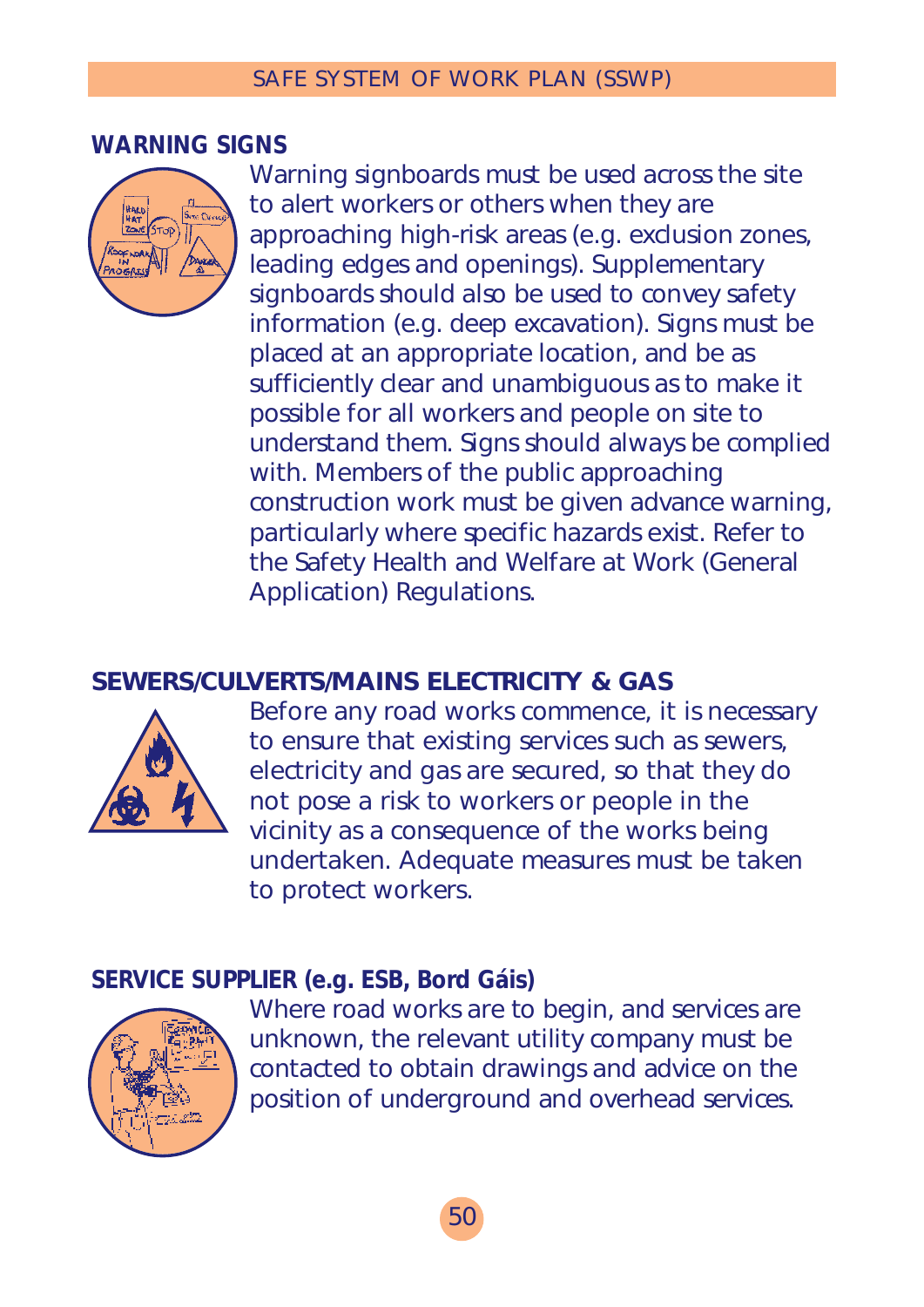# **DIVERT/OFF**



Before work begins near overhead lines, underground cables, gas services or other underground services, the relevant utility company must be asked to divert the service away from the work zone, or if necessary to switch off or stop the service temporarily, to allow work to proceed safely.

# **SURVEY MAP**



Before work is to commence, a drawing of the underground services should be procured and their positions then marked out to identify them to personnel on the road works.

# **DETECT & MARK**



Before the ground is broken, the area should be scanned with a detector to verify the position of any services. Any variations identified should be noted on the drawings. The position of the service must be carefully marked, to ensure that subsequent work does not come into contact with it.

# **PERMIT TO WORK**



To ensure that appropriate controls are rigidly adhered to when high-risk work (e.g. entering confined spaces) is being carried out, a permitto-work system should be used. This ensures that works do not begin until all the safety and environmental controls are in place, and signed off.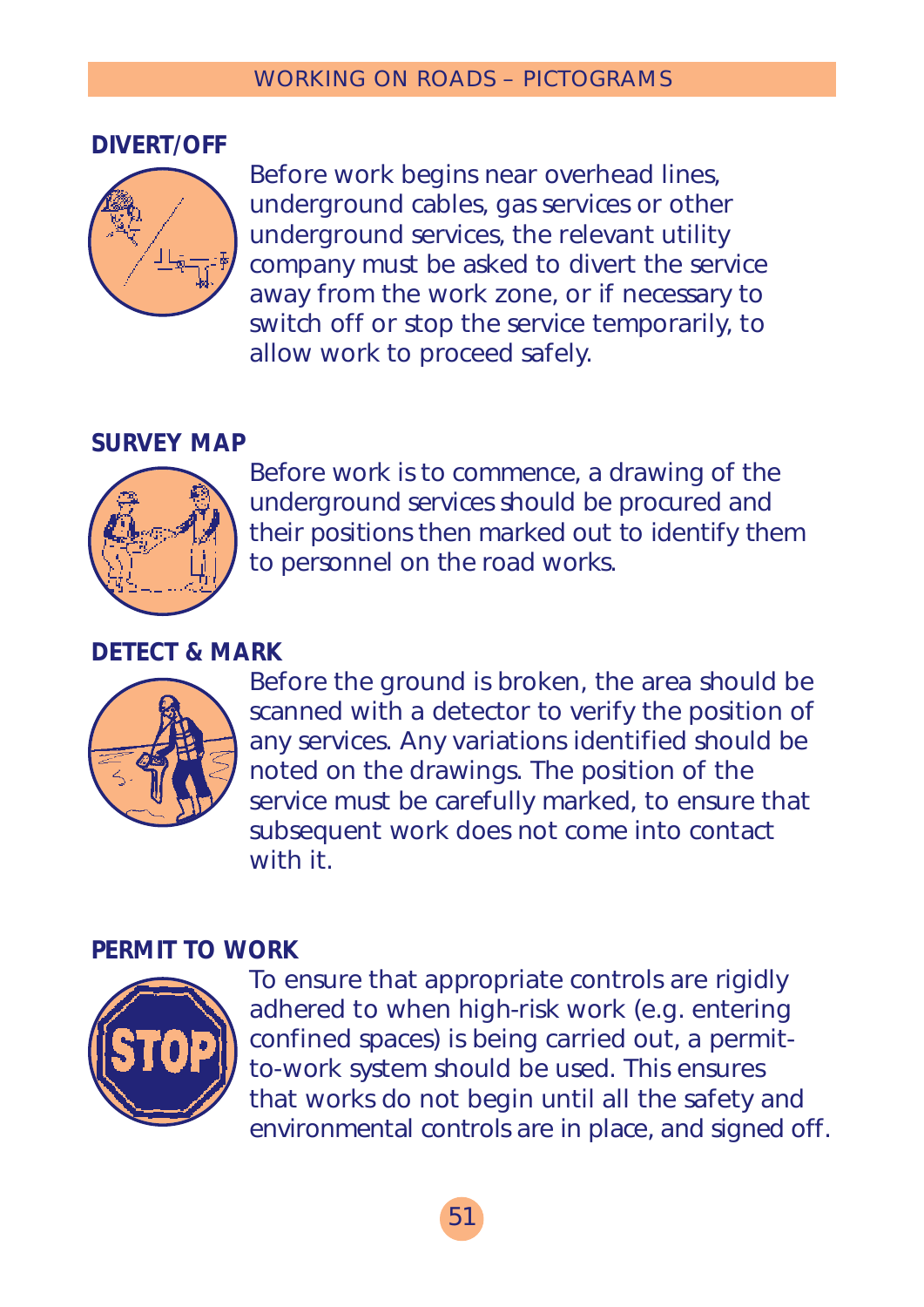**HAND DIG**



Mechanical cutting or digging at or close to underground services is generally not permitted except in limited circumstances and only under strict supervision. Such services are normally uncovered or made visible by controlled hand digging, to minimise the risk of cutting or puncturing the service. However, care should be taken during hand digging, as this can also result in cutting services and exposing live conductors. Normally, only when all lines are clearly visible should mechanical digging commence. Consideration may also be given to having a representative of the relevant utility company present when work takes place close to underground services.

# **OVERHEAD LINES**



The operation and movement of plant and equipment under and close to overhead lines can be dangerous. Overhead conductors should always be considered to be live unless there is both written and physical proof to the contrary. Where the cables are live, suitable and appropriate measures must be put in place to ensure that construction plant or loads do not touch or come within the arcing distance of the overhead lines. Typically, warning goal posts with associated signs should be erected a safe distance either side of the lines. Any passing plant must only access under the lines via the goal posts. The exposed lengths of the overhead lines must be guarded from unapproved access. In circumstances where the erection of goal posts is not feasible, other equivalent measures based on detailed specific written Risk Assessment carried

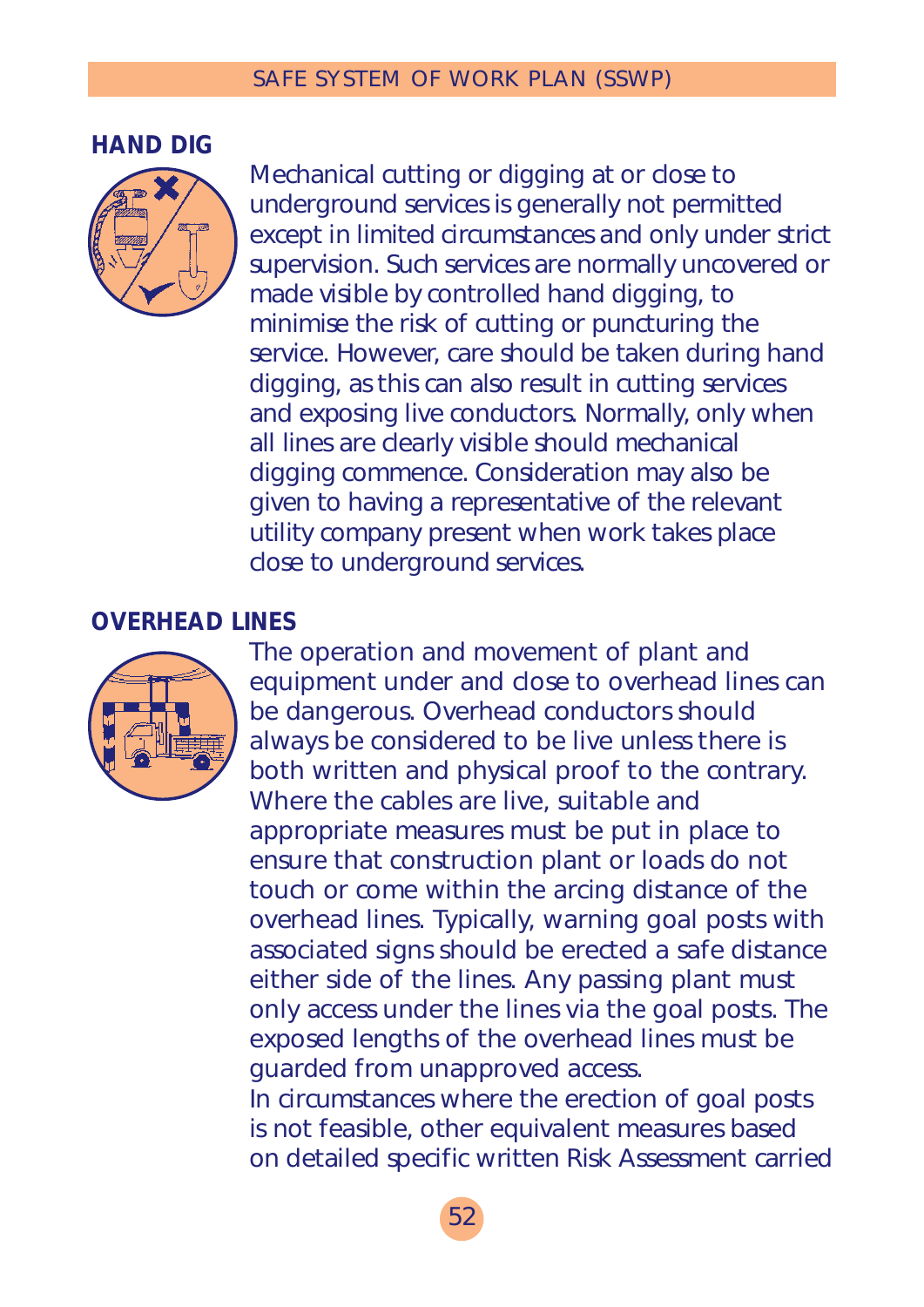out by a competent person must be implemented. Only a competent person can decide on these measures, which may include a combination of: electronic or electromechanical limiters; line diversion; line insulation; line switch-out; No-Tip zones; warning notices; clear instruction of plant drivers in parallel with supervision by a competent signaller, etc. Refer to the 'Code of Practice for Avoiding Danger from Overhead Electricity Lines' for further information.

The operators of tipping vehicles and high-reach machines must pay particular attention to overhead lines, and always remain at a safe distance from them.

# **BARRIERS**



Where services have been uncovered or made visible, and remain visible or are insufficiently backfilled, suitable barriers should be erected at a sufficient distance around the service area to protect and warn drivers of plant and others of the danger.

# **NO FLAMES**



Gas is highly flammable. Flame or any sources of ignition (sparks, static electricity etc) must be kept away from live gas.

# **GAS BOTTLE STORAGE**



Gas bottles must always be stored upright and chained to prevent inadvertent falling.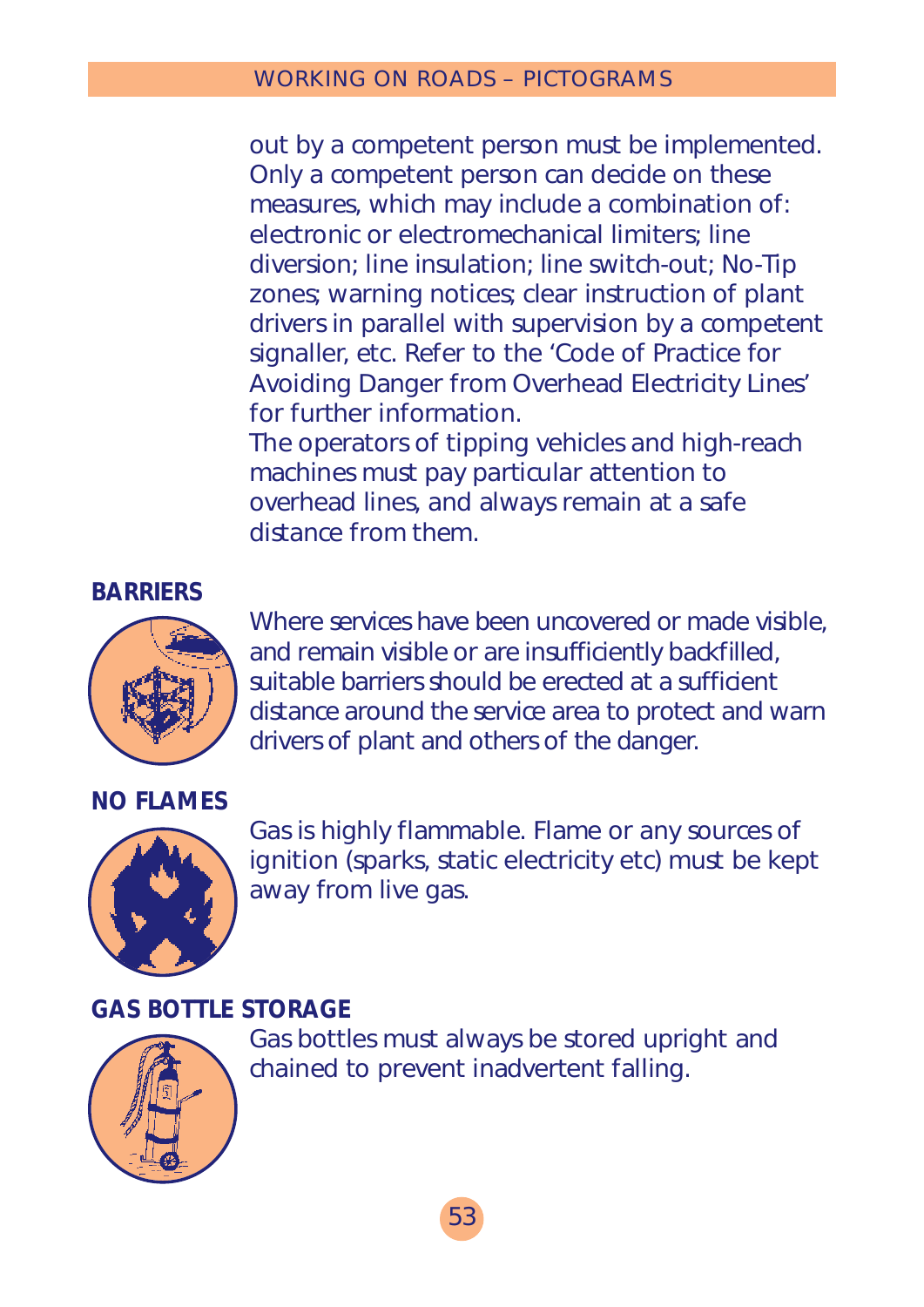# **WORKING CLOSE TO WATER**



## **EDGE PROTECTION**



Suitable handrails must be provided where appropriate if work close to water takes place.

# **WORKING PLATFORM**



When work is taking place in or over water, a suitable working platform must be provided. Such platforms must be secured, be fully boarded, have edge protection and safe means of access and egress.

# **SAFETY LINE/GRAB LINE**



Workers who need to go close to the edge of water may be attached to a safety line. Safety ropes and lines may be erected close to the shore and downstream so that if anyone falls into the water he or she can grab the line and pull himself or herself to the shore.

# **PERSONAL FLOTATION DEVICE**



Anyone working close to or over water should wear personal flotation devices such as an inflatable life jacket. Such devices should be properly stored, inspected and serviced.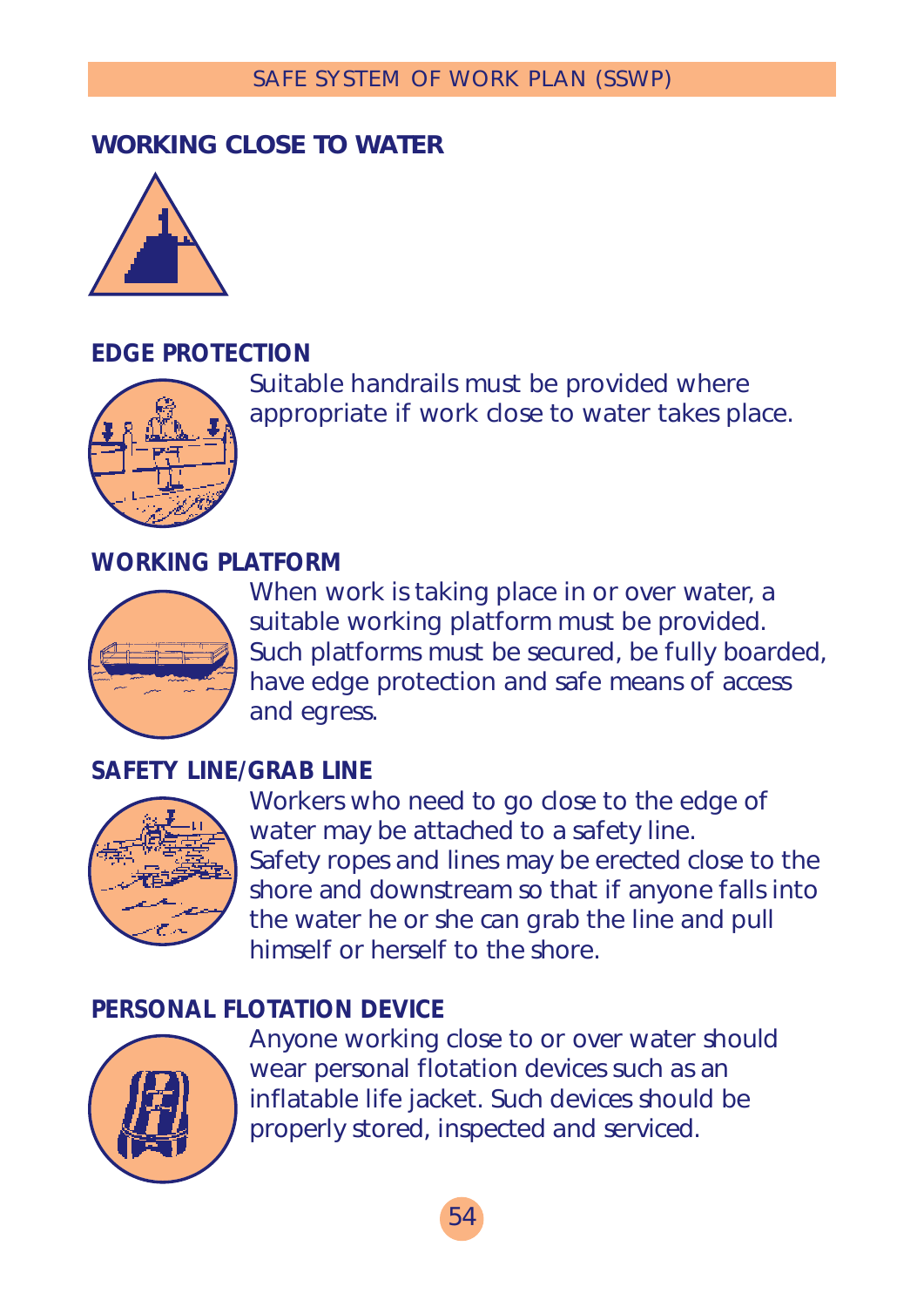# **LIFE RING**



If work takes place near water, workable life rings must be available at the water's edge.

**BOAT**



A rescue boat should be readily available if work over water takes place.

# **FALL ARREST & RESCUE**



Fall-arrest harnesses with lanyards or retractable reel systems used with suitable anchorages may help protect workers who go over or close to water. A rescue plan must accompany any use of fall-arrest equipment.

# **DIVING**



Diving at work covers a wide range of activities including: diving instruction by a professional instructor; deep saturation diving in the offshore oil and gas industry; and underwater inspection or repair (e.g. harbour works, laying pipelines or cables). Divers may perform a variety of tasks including: carpenting, cleaning, cutting, guniting, repairing and welding work. Diving is a highhazard activity but the risk can be significantly reduced if regulations are adhered to and good work practices are adopted.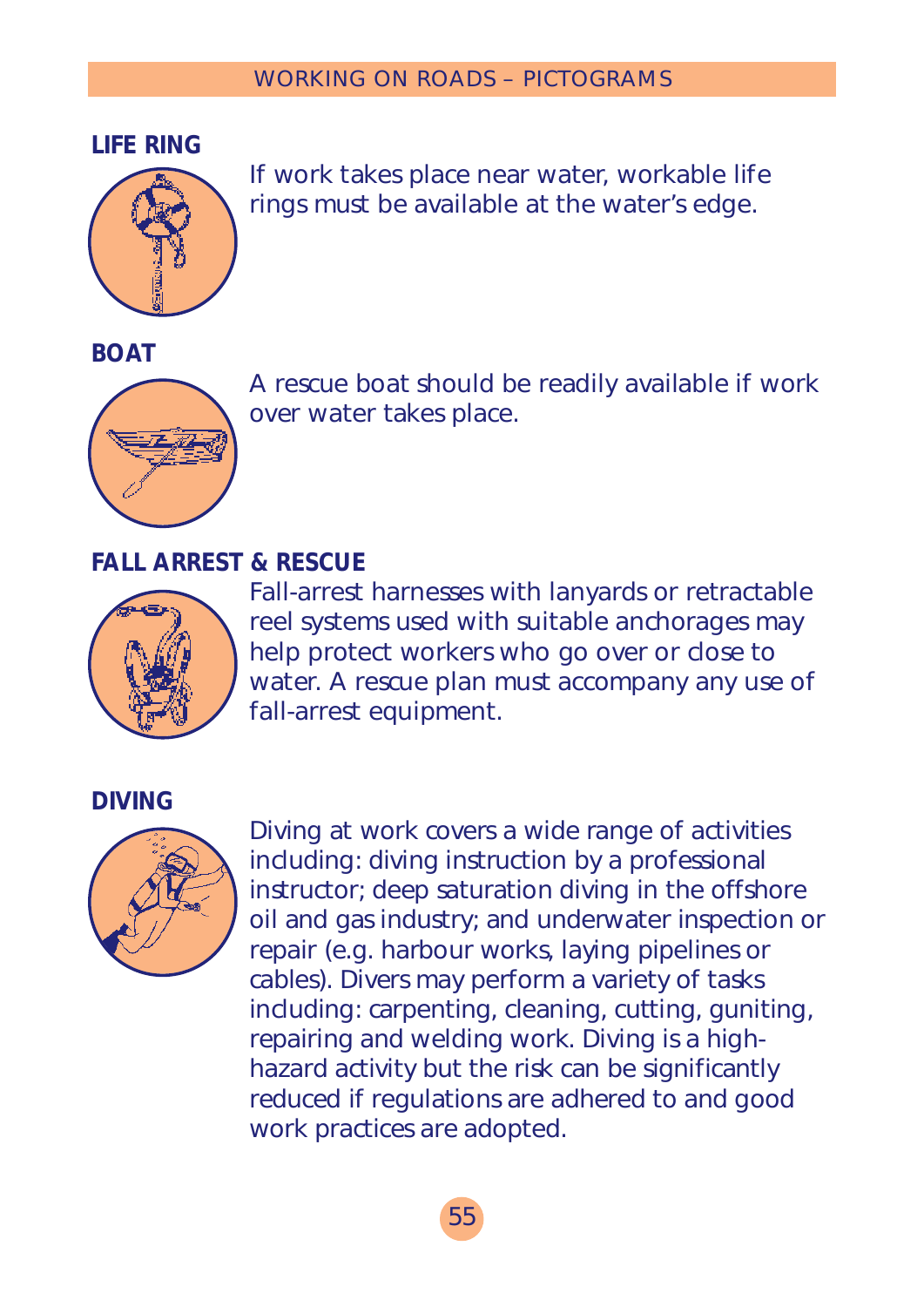Divers and the diving crew must be fully competent, by way of recognised training, to undertake particular work activities. Divers should have a suitable commercial diving qualification and current diving medical certificate. All associated equipment must be regularly inspected, tested and maintained, to strict schedules. Standards governing diving and diving equipment must be used, together with any relevant codes of practice. Relevant laws must be complied with. Recognised diving controls include having the appropriate: dive plan, dive team, adequate emergency plans (incorporating access to recompression facilities), full face mask, lifeline, availability of medical oxygen, secondary supply of breathing air and voice communication.

#### **COFFERDAM**



A cofferdam is a temporary dam formed using sheet piles, which enables construction on the dry side below water level. For work below 10 metres a caisson may be needed. Detailed method statements and risk assessments must be prepared and communicated to all workers involved.

# **PLATFORM & CRANE (PONTOON)**



A pontoon is a floating vessel, usually flatbottomed, used as a working platform on water. All plant and equipment carried on pontoons must be adequately secured, to prevent inadvertent movement. A crane should have its tracks securely lashed with chains or equivalent. At the end of a shift the crane's jib should be dropped and lashed. As a working platform it must be completed with edge protection and adequate welfare facilities, etc.

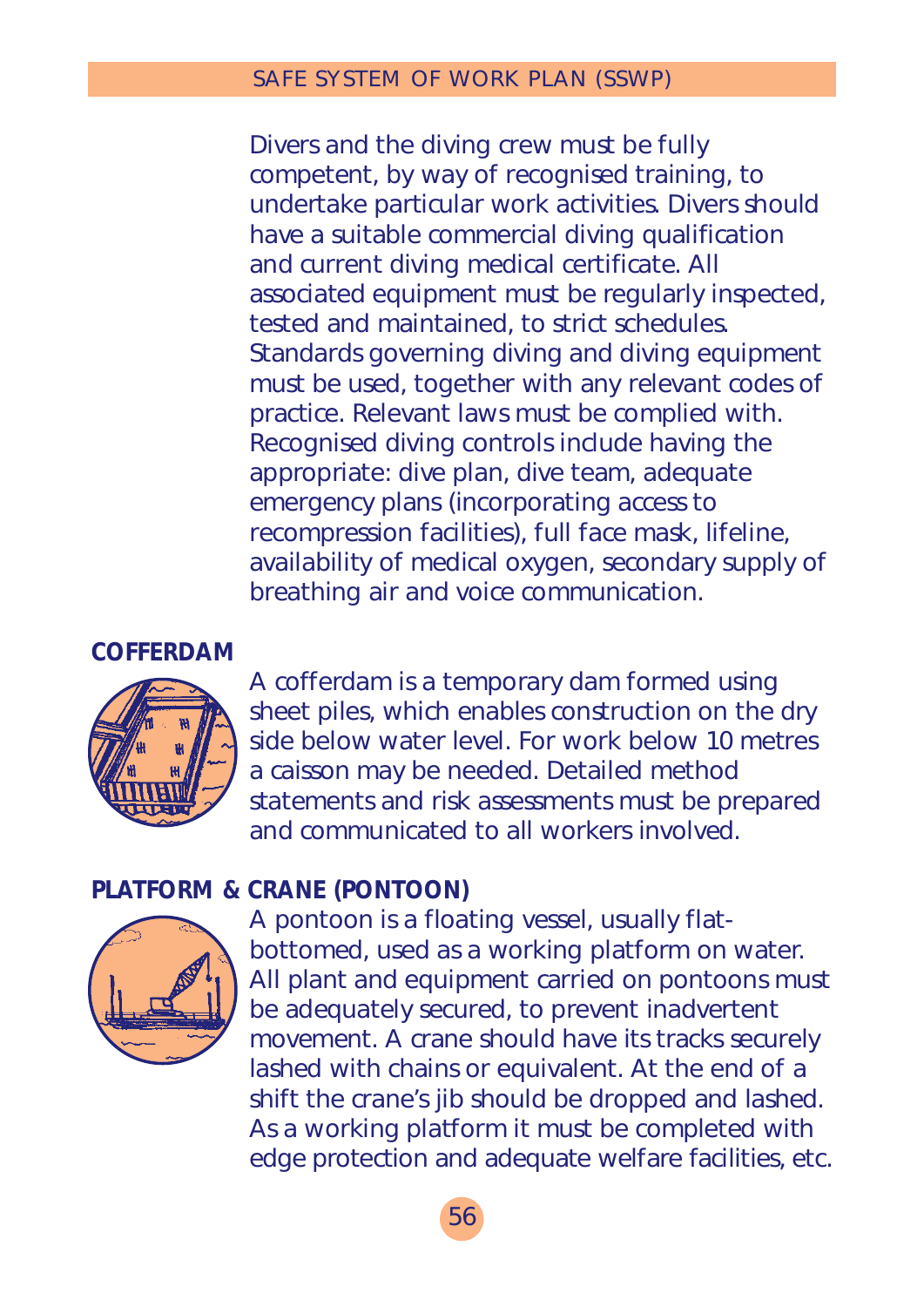#### **SUBSTANCES**



## **STORAGE/LABELS**



Dangerous substances are used on a daily basis in construction work and come in many forms (e.g. fuels, weedkillers etc). Some of these substances are more toxic than others, but all of them, if mishandled, consumed or crossed into the body will cause harm, serious illness or worse. Safety information is contained on the label of dangerous substances. It is important to read the label. If you cannot understand the language used, ensure that the relevant safety information is fully explained to you.

When transferring chemicals from one container to another, it is very important to ensure that both containers are labelled correctly, stating what is in it. This ensures that the next person who picks up the container is fully aware of what it contains.

Dangerous substances should not be left unlabelled, lying around or exposed, but must be secured correctly in appropriately labelled, approved containers and immediately stored in controlled storage lock ups, in accordance with manufacturer's instructions (storage information on the Safety Data Sheet (SDS)).

Appropriate PPE must be worn when handling dangerous substances.

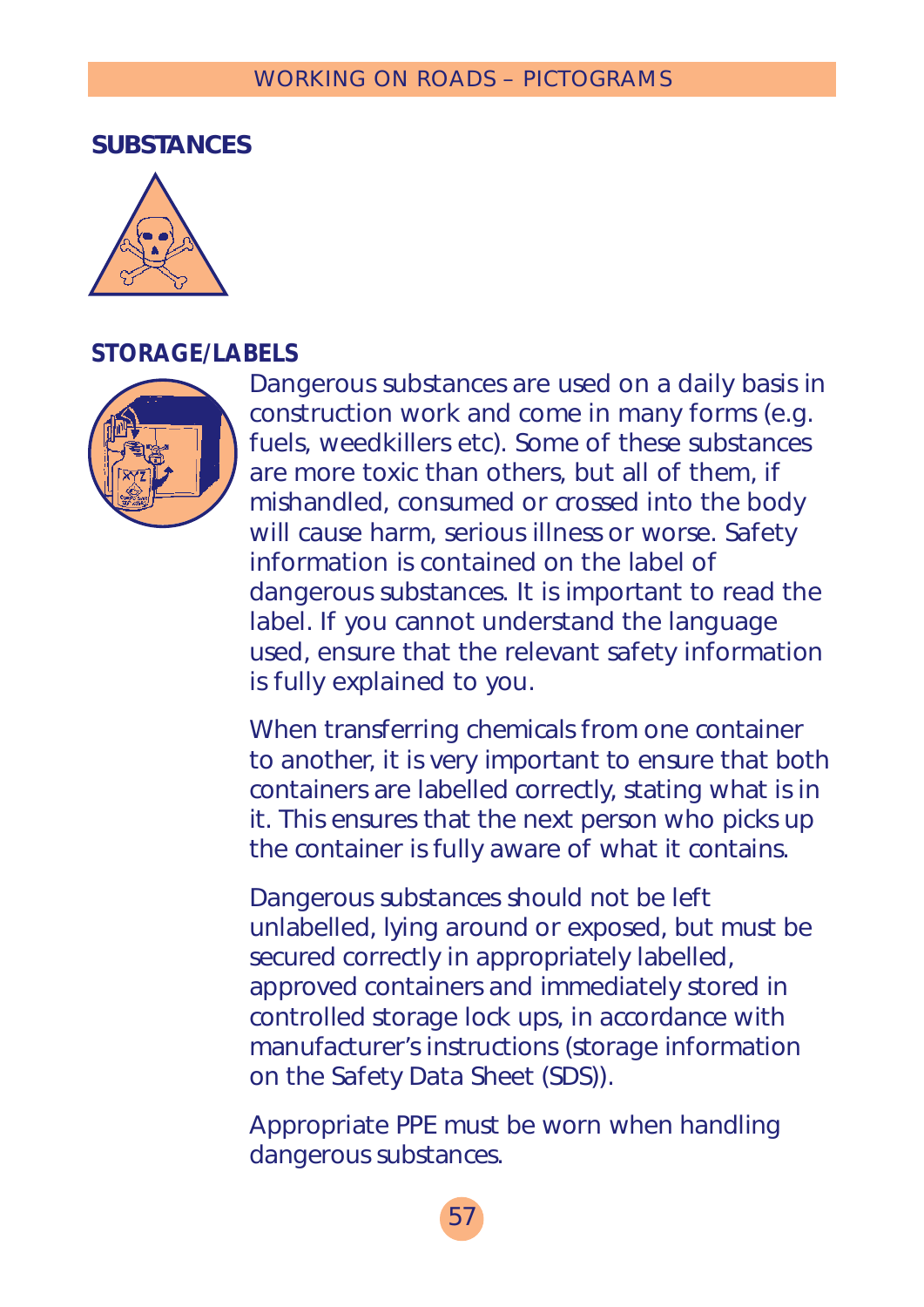#### **SAFETY DATA SHEET**



A Safety Data Sheet (SDS) must be made available by the manufacturer/supplier of a dangerous substance or preparation of any professional user. The SDS contains prescribed and detailed information relating to a chemical product in an internationally recognised and uniform layout. It must list the following properties of the particular substance: identification of the substance; composition/ ingredients; physical/chemical properties; stability and reactivity; first-aid measures; spillage measures; fire-fighting measures; exposure controls/PPE; storage and handling; ecological information; toxicological information; transport information; disposal considerations and supply and labelling information.

All persons using or handling a dangerous substance must be familiar with and aware of the relevant contents of its SDS.

#### **HAND WASH**



Hand washing is a vital control in reducing the risk of infection, ingestion and cross contamination, especially after handling or using any chemical product.

Use of substances such as degreasers, thinners, etc can cause skin disorders.

Generally, appropriate gloves must be worn.

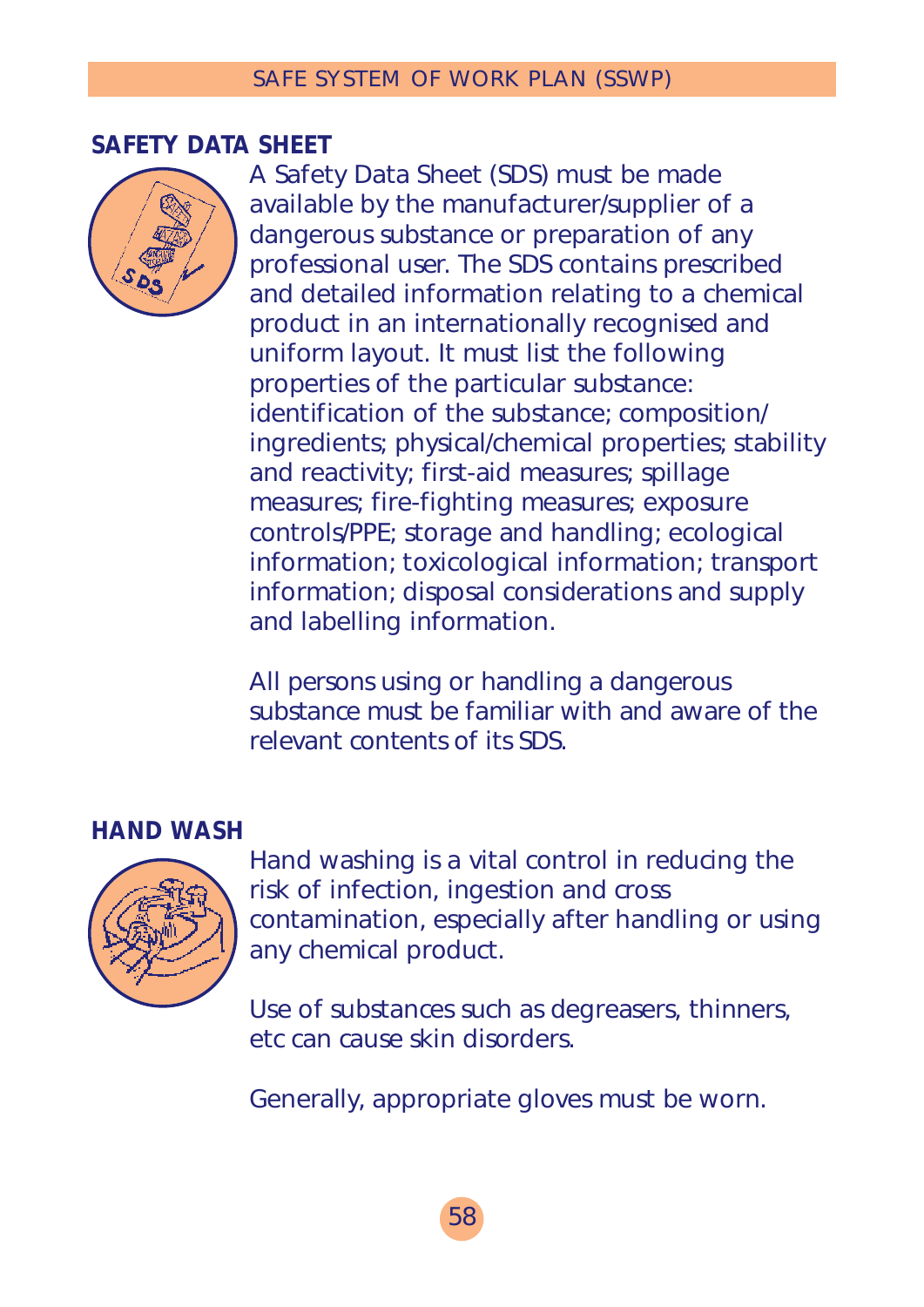**NO EATING**



Work activity may involve possible exposure to chemical, bacterial and viral risks (e.g. spraypainting, work with contaminated ground, working close to sewers, culverts and drains etc). Persons involved in such activities should only eat, drink or smoke after thoroughly cleaning their hands and must not eat food whilst working as infection can very easily pass from the hands to food whilst eating.

# **BIOLOGICAL AGENTS**



Exposure to micro-organisms such as bacteria, viruses, parasites and fungi may cause an allergy, infection, poisoning or toxic effect. If it is suspected that biological agents are present, a controlled thorough examination of the area must be carried out to identify these agents. It will be necessary to seek medical advice, and to vaccinate those likely to be exposed (e.g. for Hepatitis A, Hepatitis B and tetanus). Weil's disease is a severe form of leptospirosis with fever, jaundice and muscle pain, transmitted by rats via contaminated water and is a potential risk for anyone working close to sewers and waterways. Appropriate PPE should be worn.

## **SURVEY/RISK ASSESS**



Prior to entering a confined space to carry out work activity, a full survey of the work area must be carried out in advance, to identify all the hazards that may exist within, particularly the presence of biological agents and harmful gases.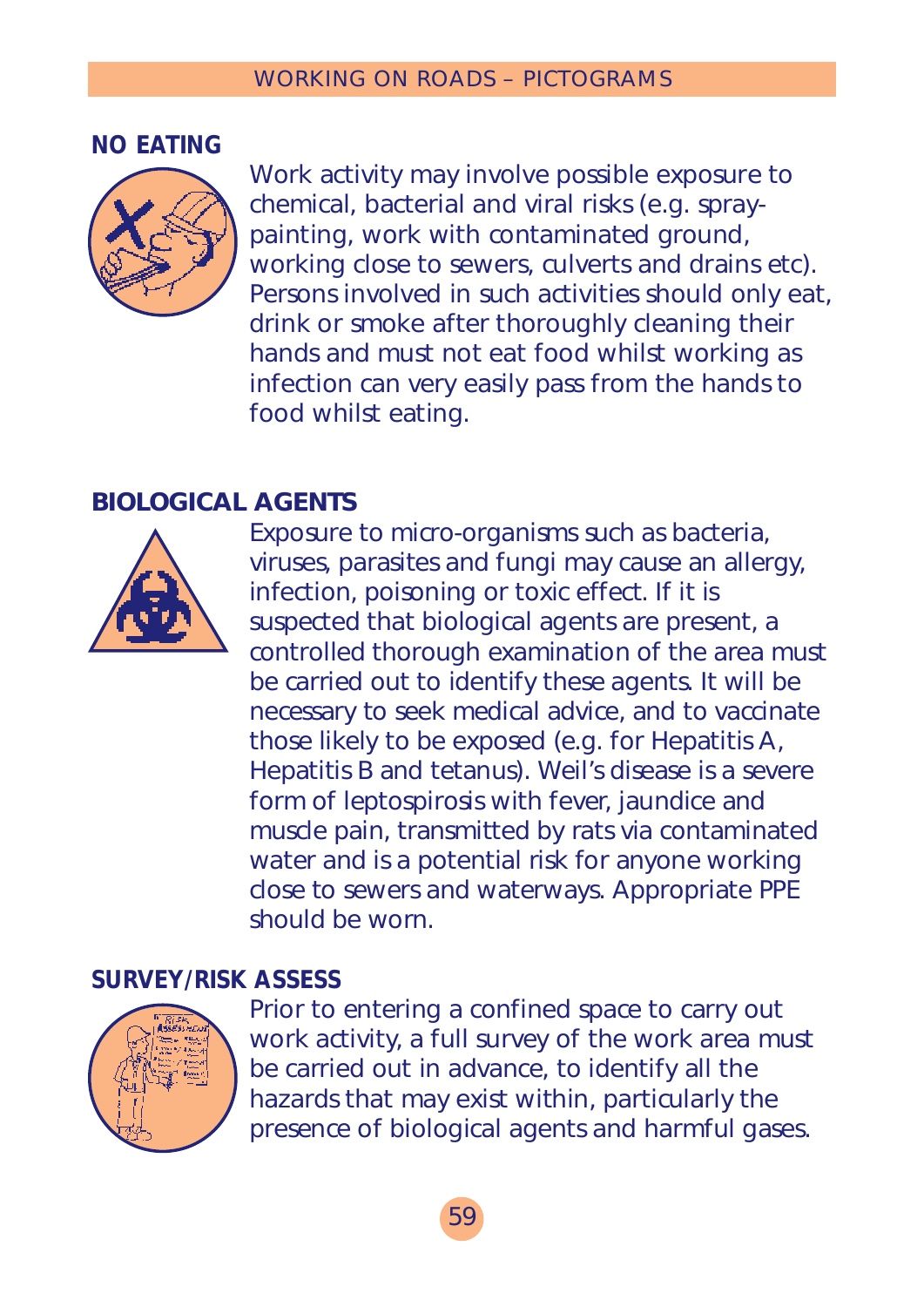Based on the identification of the hazards, a full assessment of the associated risks must be carried out in writing with all the necessary controls identified and be communicated to the relevant persons who could be exposed to such risks. These controls may include the need for air monitoring owing to the presence of air-borne exposures (e.g. biological agents, chemicals, dust, etc).

# **PERMIT TO WORK**



A Permit to Work is a system used to ensure that a safe system of work is in place. Generally, they are only used for activities where high levels of risk exist and to ensure that only authorised persons can enter the work area under very controlled conditions that are very clearly defined and supervised. An example of the circumstances requiring a Permit to Work would be entering a confined space. Only persons trained in the procedures for which the Permit to Work is to be used may prepare and sign off on the permit, and only personnel who have received specialised training may enter the work space covered by the permit.

# **LITTER PICKER**



Litter picking is defined as the collection of loose waste and litter from an area or from the side of a roadway. It is generally carried out by one person using a long grab and a plastic bag for the collection of litter. Personnel involved in litter picking must wear safety gloves and boots in order to avoid cuts and puncture wounds such as needle-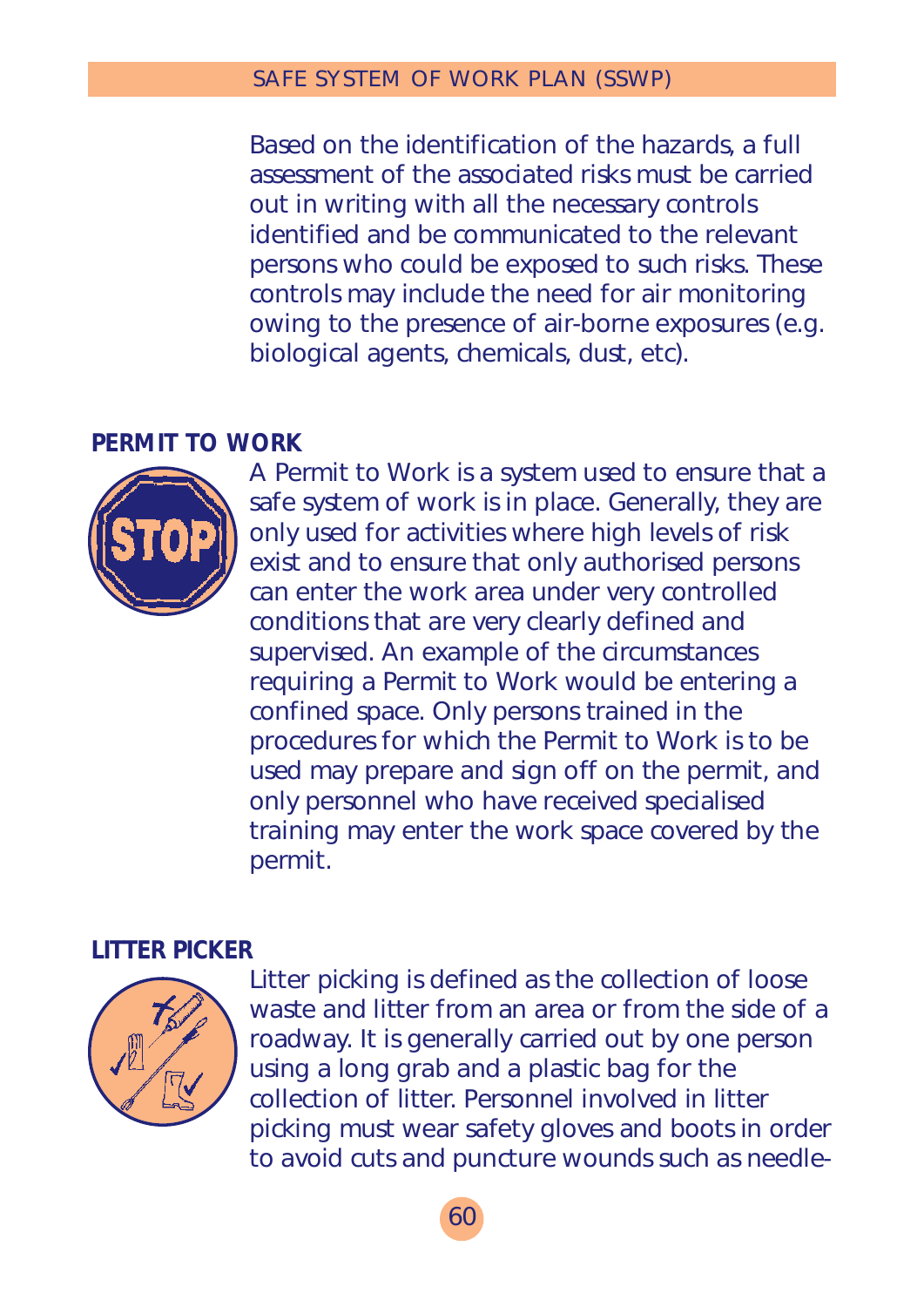stick injuries. They must also wear a high-visibility vest and ensure that all open cuts are covered. Used syringes should be disposed of in the appropriate manner using designated containers.

### **COVER CUTS**



Exposure to micro-organisms such as bacteria or viruses through open cuts is one of the most common routes of infection for many common and serious diseases. It is essential therefore that all personnel properly cover all open cuts with waterproof bandages prior to commencing work. This requirement is in addition to the normal requirement to wear safety gloves and standard work cloths. Hands should be thoroughly washed prior to removing and replacing any bandages.

#### **WASH HANDS**



Washing hands is the thorough cleaning of one's hands. This is normally achieved using soap and running water. In remote short-term locations an alternative method is the use of biological hand wash solutions in accordance with the manufacturer's instructions. It is critically important that all personnel understand the importance of thoroughly washing their hands prior to eating, drinking or smoking so as to avoid infecting themselves with any bacteria or viruses that their hands may have come in contact with during the course of their work.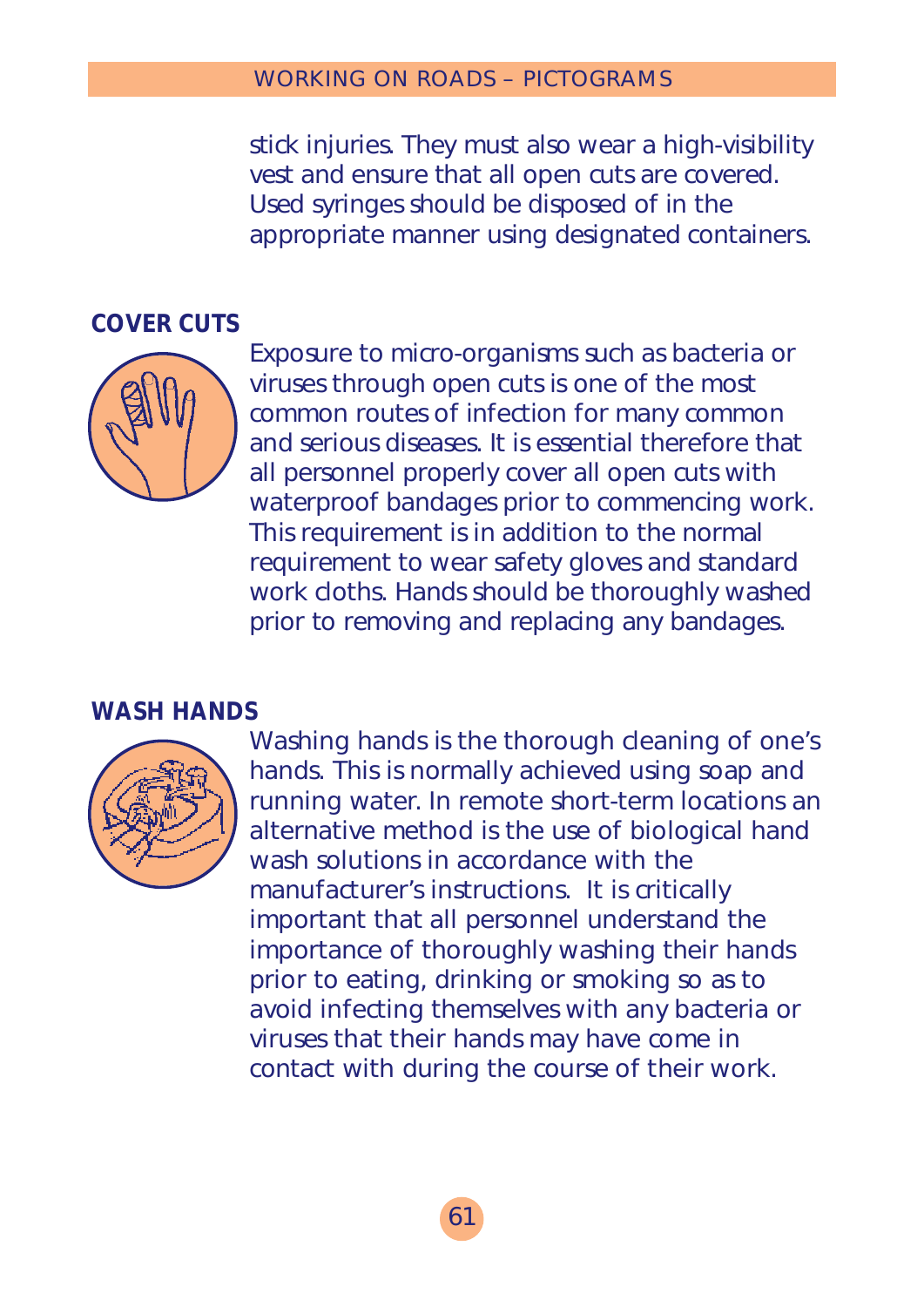# **ASBESTOS CEMENT WATER PIPES**



Asbestos is a hazardous material. Work involving asbestos-containing materials may expose workers to asbestos fibres that can cause harm by inhalation. Prior to work commencing it will be necessary to survey the works to assess whether such health hazards exist. Where health hazards are identified, adequate controls must be put in place to protect workers and others in the vicinity, including: air monitoring and waste removal, permit-to-work systems, meticulous planning, use of appropriate PPE, surveys and ventilation.

#### **IDENTIFY/SURVEY**



Prior to any work on asbestos-containing materials, whether altering, cutting, drilling, repairing or removing, etc, it is vital to identify the location, the extent and types of asbestos present in advance of the works, so that all appropriate controls can be implemented. Three types of survey can be undertaken:

# **Asbestos Survey Type 1**

A very basic survey where asbestos-containing materials may be located and identified. When a material cannot be confirmed as asbestos-free, it is presumed to be an asbestos-containing material. This type of survey is also known as a 'location and assessment survey' or 'presumptive survey'.

# **Asbestos Survey Type 2**

A more detailed survey which involves the collection of representative samples from the structure in order to carry out laboratory analysis

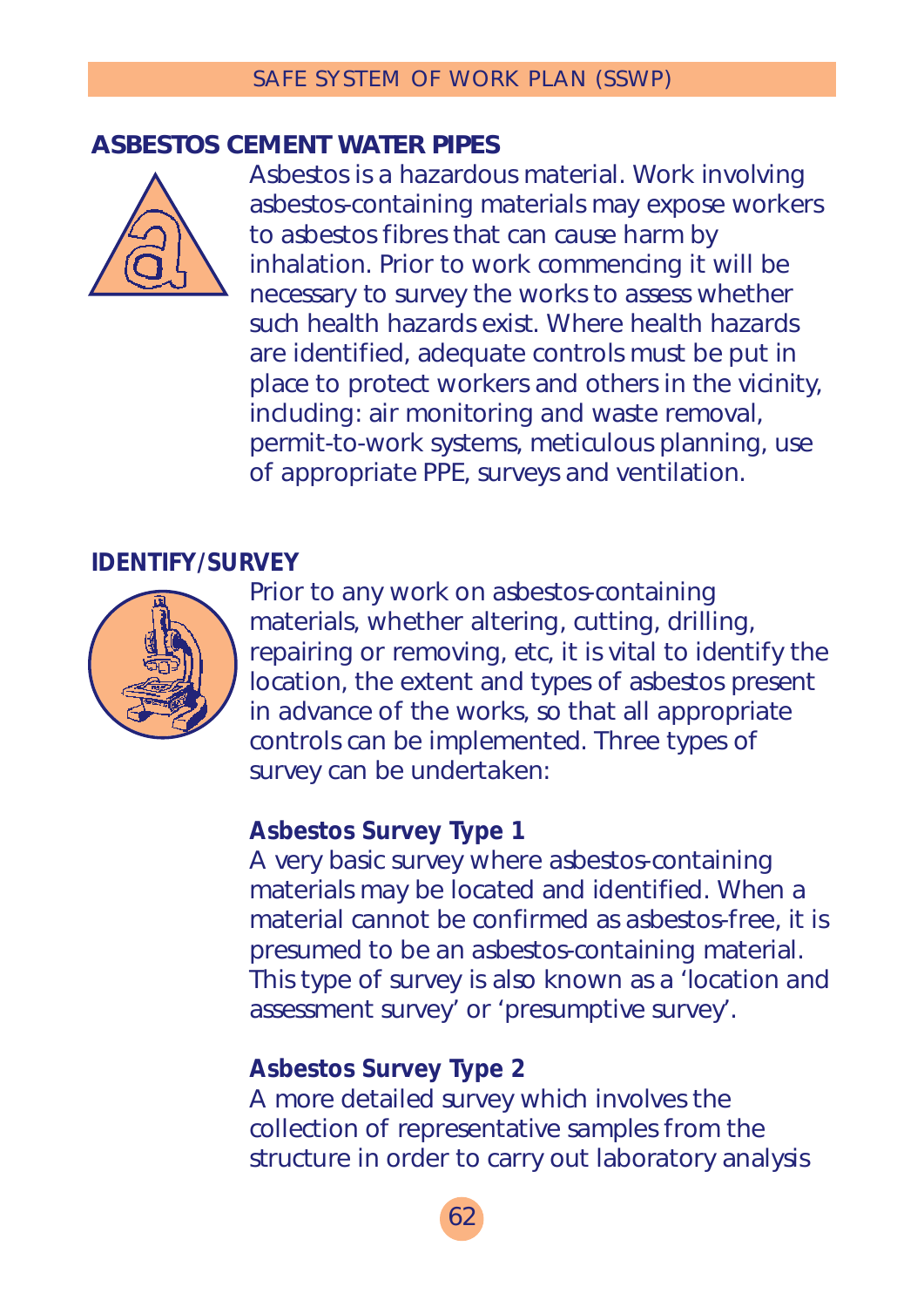so that the location and quantity of the most readily accessible asbestos-containing materials can be determined.

# **Asbestos Survey Type 3**

Survey performed where the possibility exists that asbestos-containing materials may be present in a building due for demolition or major refurbishment. In line with current best practice it is a requirement that all asbestos-containing materials be removed from a building or structure, as far as reasonably practicable, before such works commence. Type 3 is the most detailed and thorough of all the surveys. This type of survey is used to locate, describe and quantify, so far as is reasonably practicable, all asbestos-containing materials in the building, and will usually involve destructive inspection so that all areas may be accessed, even those that may be difficult to reach. A full sampling programme must also be carried out so that all possible asbestos-containing materials in the building are identified, located and quantified. This information is necessary so that the appropriate removal techniques may be selected and implemented.

Each of the above survey types must be carried out in accordance with a recognised standard such as Methods for the Determination of Hazardous Substance: surveying, sampling and assessment of asbestos-containing materials (MDHS 100) or other suitable equivalent.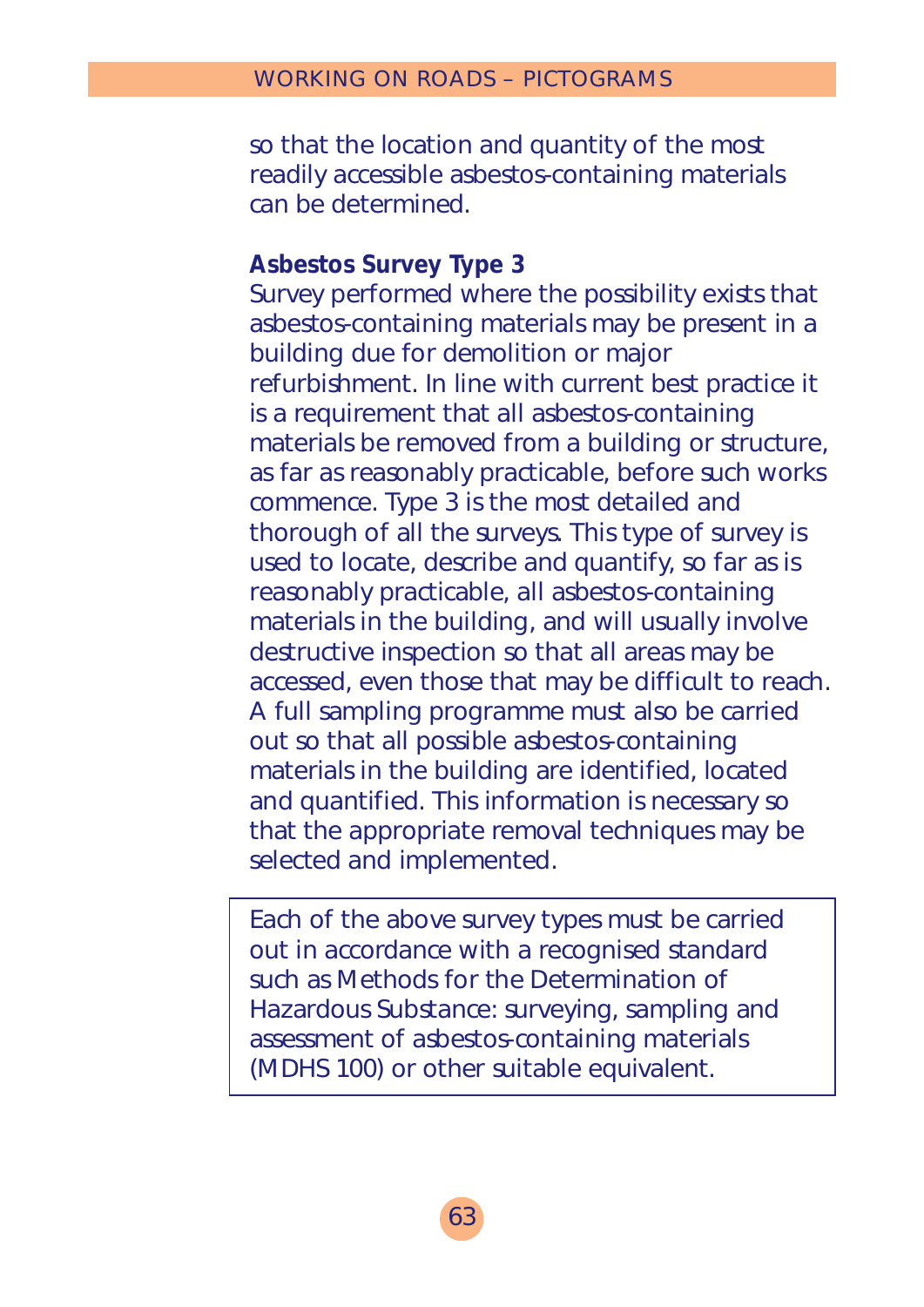#### SAFE SYSTEM OF WORK PLAN (SSWP) – PICTOGRAMS

#### **RISK ASSESS**



Based on the identification of the hazards, a full documented Risk Assessment must be carried out which identifies all necessary control measures. The assessment must be communicated to the relevant persons who could be exposed to such risks.

# **REMOVAL PROCEDURES**



The method of removal of asbestos or asbestoscontaining materials depends on the type of material being removed and the risk associated with the asbestos-containing materials. This information must be based on an adequate survey conducted by a competent person in accordance with a recognised standard (such as MDHS 100). It is essential that, depending on the nature of the materials present, adequate precautions are taken to ensure that personnel are not exposed to asbestos fibres during such activities. The general precautions to minimise exposure and control the spread of asbestos fibres are:

- Where possible remove the asbestos-containing materials intact.
- Keep the material dampened when working on it.
- Do not use power tools as they generate dust which could contain asbestos fibres.
- Remove waste and debris from the site as soon as possible to minimise the risk of it being crushed or broken.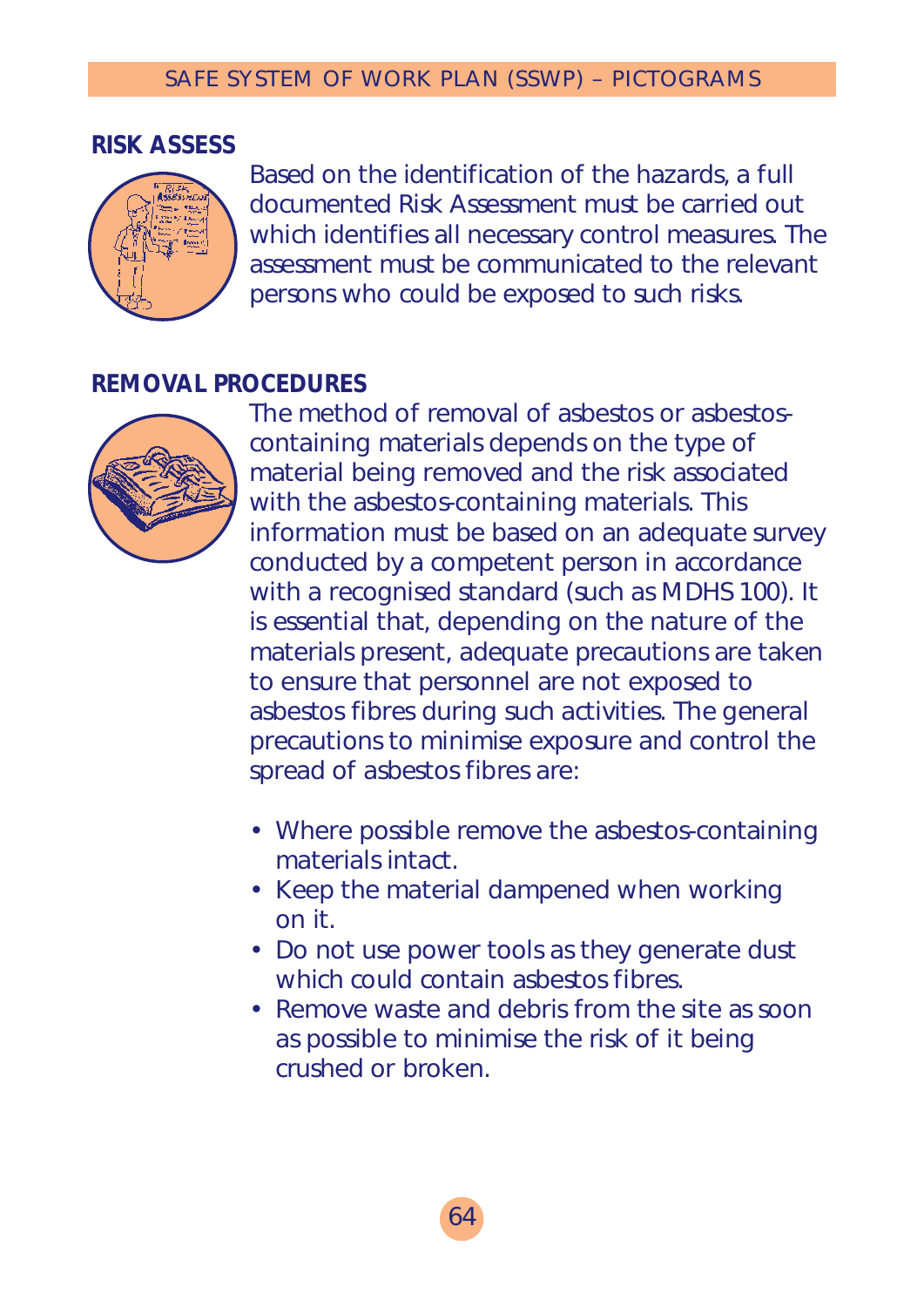### **DUST/WETTING**



Wetting/damping down areas prevents dust from being dispersed into the air.

# **WASTE REMOVAL**



Prior to the removal of any asbestos-containing materials, a suitable facility for waste disposal must be identified. Asbestos waste is a hazardous waste which must be disposed of properly. In Ireland, asbestos cement waste can only be disposed of at a waste facility licensed by the Environmental Protection Agency. Asbestos cement waste can also be accepted at a hazardous waste transfer station licensed by the Environmental Protection Agency. Hazardous waste transfer stations accept asbestos waste and then arrange to have the waste disposed of at an appropriate facility either in Ireland or abroad. Asbestos cement waste must only be surrendered to local authority waste collectors or to a waste collection permit holder authorised under the relevant Waste Management (Collection Permit) Regulations to collect this type of waste. All asbestos-containing waste materials must be double bagged using high gauge polyethylene and be clearly labelled as asbestos waste. Contact the Environmental Protection Agency for further information on waste legislation and the disposal of asbestos-containing materials.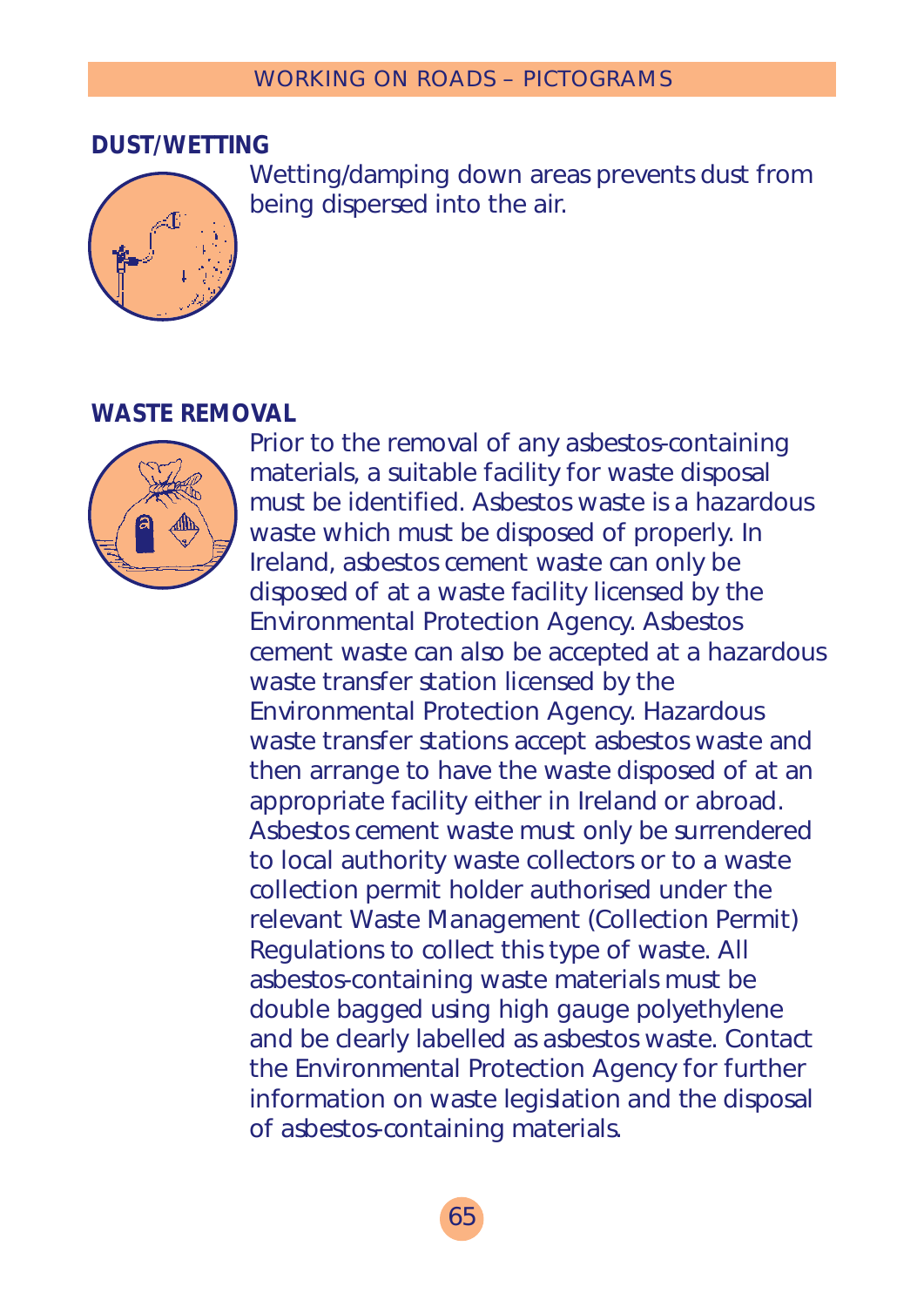#### SAFE SYSTEM OF WORK PLAN (SSWP) – PICTOGRAMS

### **EXAMINATION & INSPECTION**



A competent person is required to examine and inspect the effectiveness of the controls associated with removing any asbestos-containing materials. In circumstances where, based on risk assessment, air monitoring is required, this should be conducted by a competent person using specialised equipment. It may be required for one or more of the following reasons:

a) to confirm that airborne concentrations of asbestos fibres are as low as reasonably practicable and that the correct choice of Respiratory Protective Equipment has been made

b) to confirm that there has been no measurable spread of airborne fibres to areas adjacent to where work with asbestos cement has taken place

c) to confirm that the work area has been adequately cleared of asbestos, so that where necessary a Clearance Certificate can be issued before normal work can be resumed.

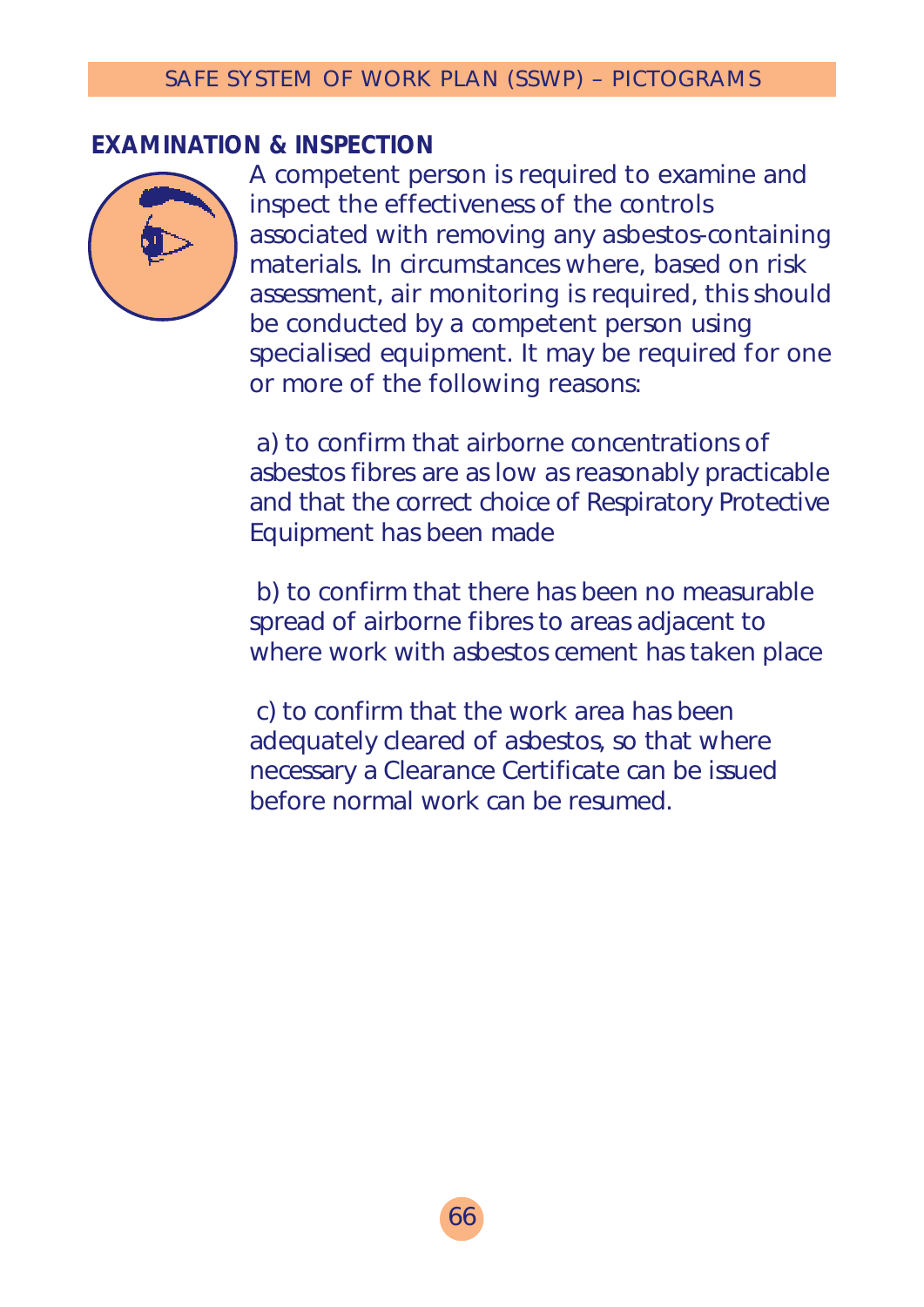# **CONFINED SPACE**



'Confined space' refers to any place – including bund, cellar, chamber, container, pit, tank, vessel or similar space – which, by virtue of its enclosed nature, creates conditions that could cause an accident, harm or injury that would require emergency action.

# **RISK ASSESS**



Based on the identification of the hazards, a full Risk Assessment must be carried out in writing with all the necessary controls identified and be communicated to the relevant persons who could be exposed to such risks.

## **SURVEY**



Before entry to a confined space to carry out work, a full survey of the work area must be carried out to identify any hazards, particularly the presence of harmful gases.

# **PERMIT TO WORK**



This system ensures that a safe system of work is in place. It is generally used for activities with high levels of risk. Only authorised people can enter the work area, under controlled conditions.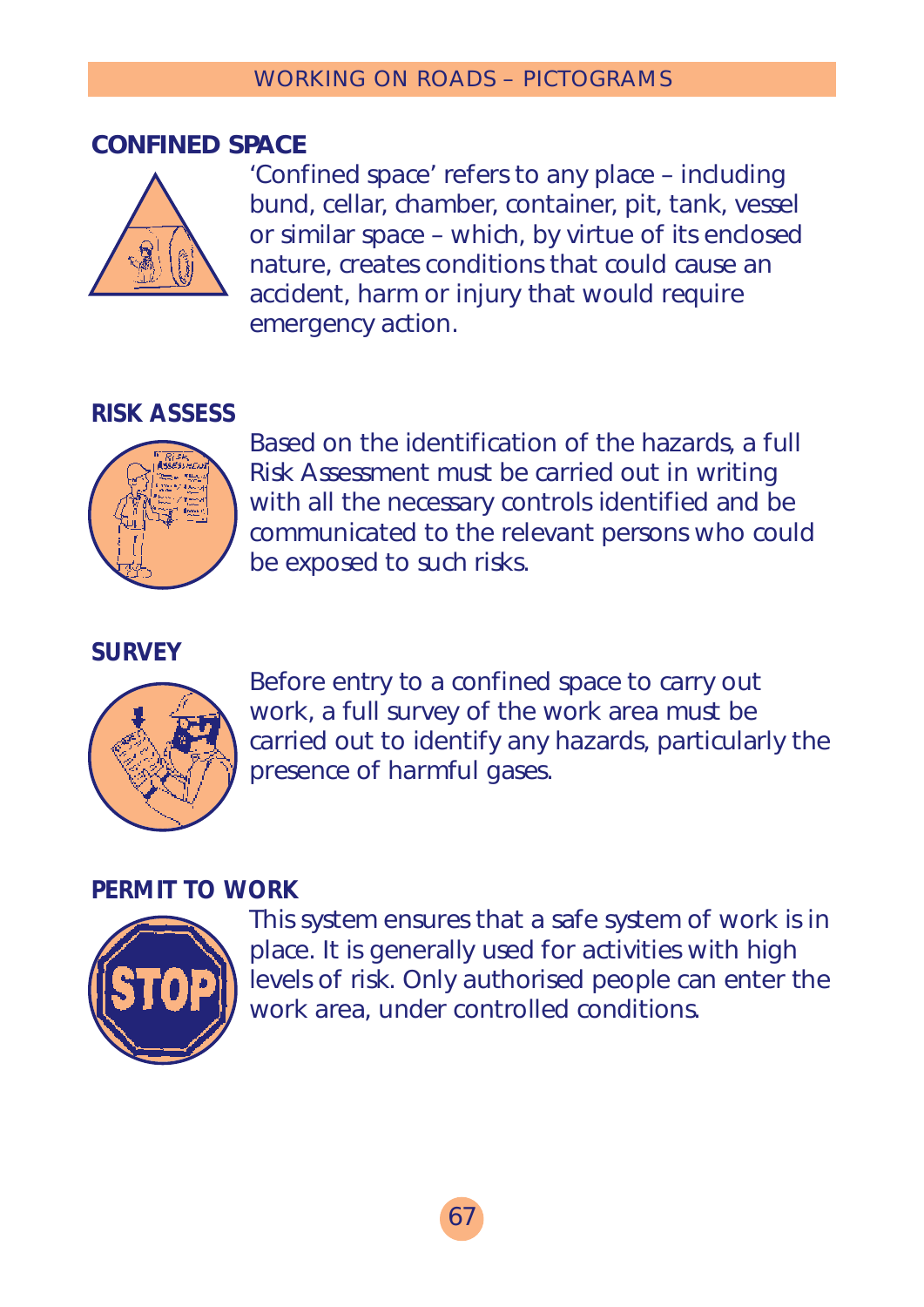## **DETECT/MONITOR**



Where harmful gases are likely to exist, gas detectors must be used to give an alert if a harmful level is approached.

#### **TRIPOD**



A tripod is a standard piece of rescue equipment for people working in confined space. With a tripod, a person can be lowered into the confined space by a 'buddy' and, more importantly, be raised out of it.

#### **COMMUNICATION**



Anyone inside the confined space must at all times be in verbal contact with those outside. It is crucial that the equipment used to communicate is sparkfree, to prevent it from providing a source of ignition.

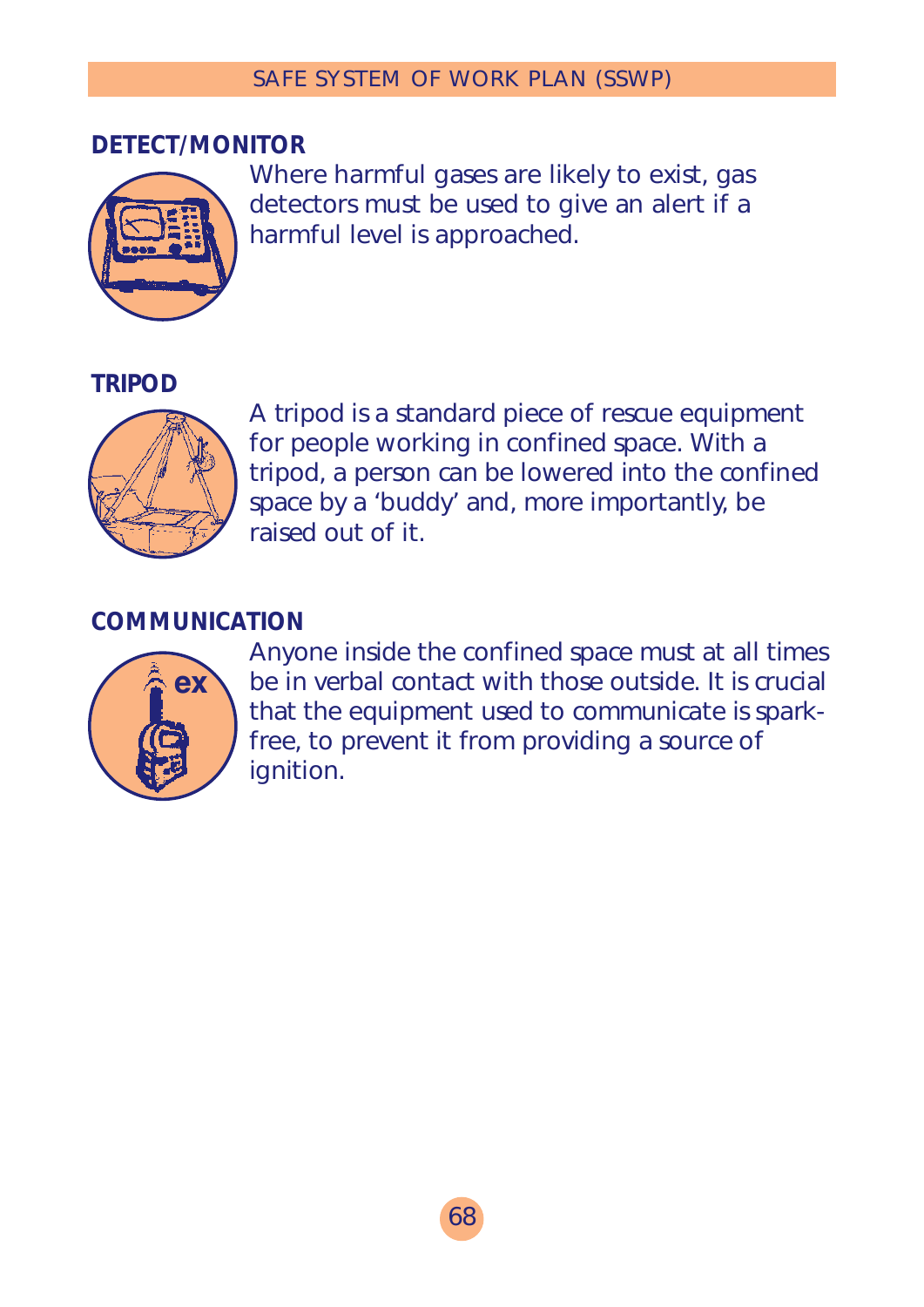# **OTHER ITEMS**



#### **HOUSEKEEPING**



All slip, trip and fall hazards must be removed so that people can get safely to their place of work. A good housekeeping system must be adopted, so that everything has a place and is in its place. Measures should include keeping access ways and passage ways clear of rubbish and materials; putting rubbish into designated bins; removing protruding nails in wood; storing materials safely; etc.

Excessive amounts of dust can cause eye and respiratory irritation. Dust and muck present a nuisance to both workers and others in the vicinity. All traffic routes in public areas near construction works should be kept clear of muck. During dry periods the routes should be dampened to keep dust down.

### **LIGHTING**



Adequate lighting must be provided in darkened areas to prevent people from falling, slipping, tripping, or being hit by projecting objects.

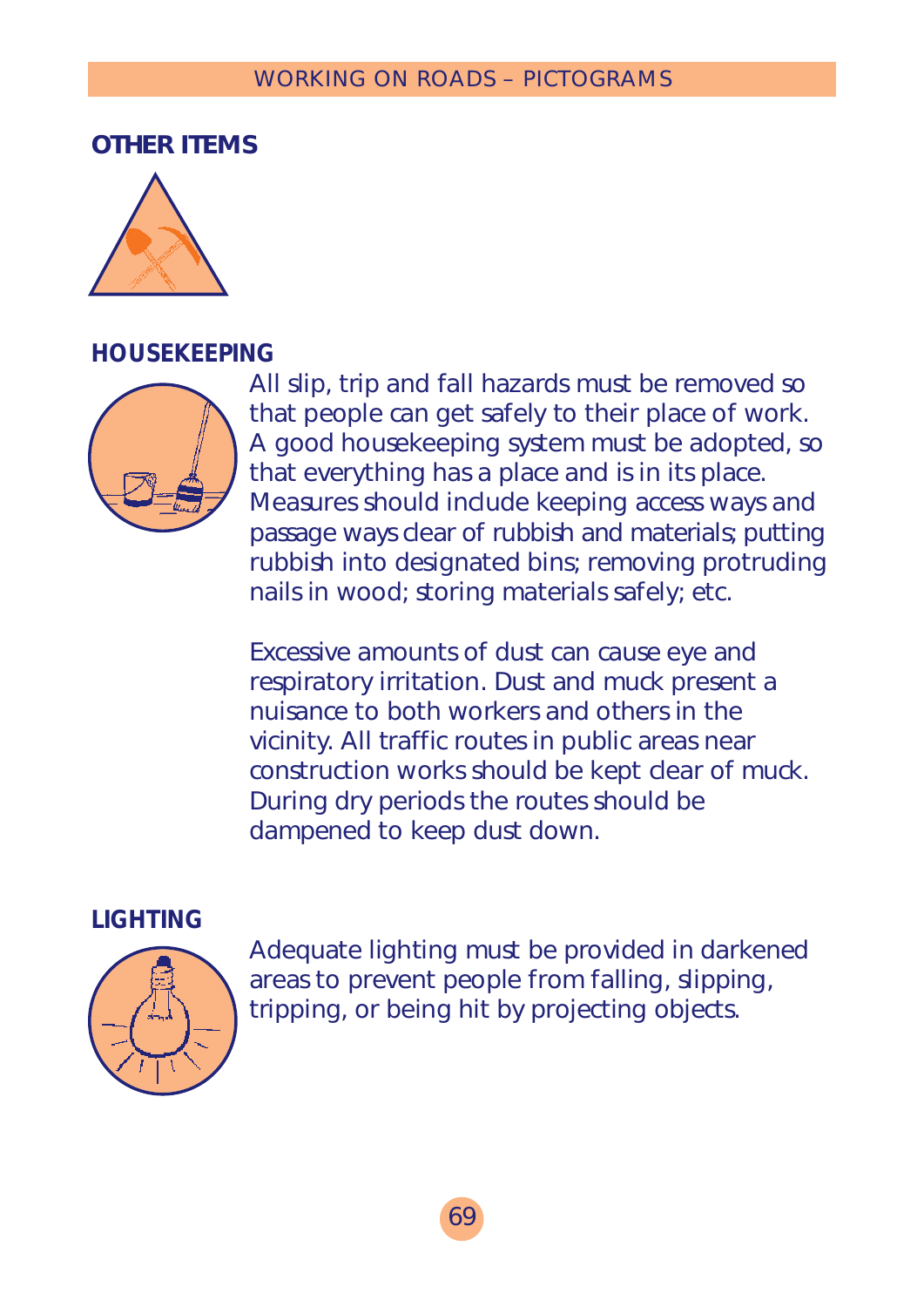### **GROUND CONDITIONS**



The ground area close to or over underground services/ducts and surrounding excavations should be inspected to ensure that it is capable of taking the weight of any load applied, such as plant or equipment.

Before scaffolding is erected, or where other external access equipment is used, the ground must be prepared so that it can support the safe use of such equipment and any other loads applied.

# **DEGASSING/PURGING**



Decommissioning, removal or any work involving the dismantling of storage tanks may involve the purging of such tanks to remove any trace of residual gases and/or hazardous liquids, so that the risk of fire or explosion is eliminated. This work can be a specialised activity and will require the assistance of a competent specialised contractor.

# **STREET STRUCTURES**



Particularly in urban areas where paving or excavation related activity is to be carried out on or near existing street furniture, street lighting or boundary walls, including activity in relation to the maintenance and upgrading of pavements etc, the relevant Local Authority, utility company or responsible company must be made aware of the works. Detailed risk assessments, taking account of the proximity of any anchoring, foundations, structural instability, etc, must be carried out. Resulting controls may include; getting detailed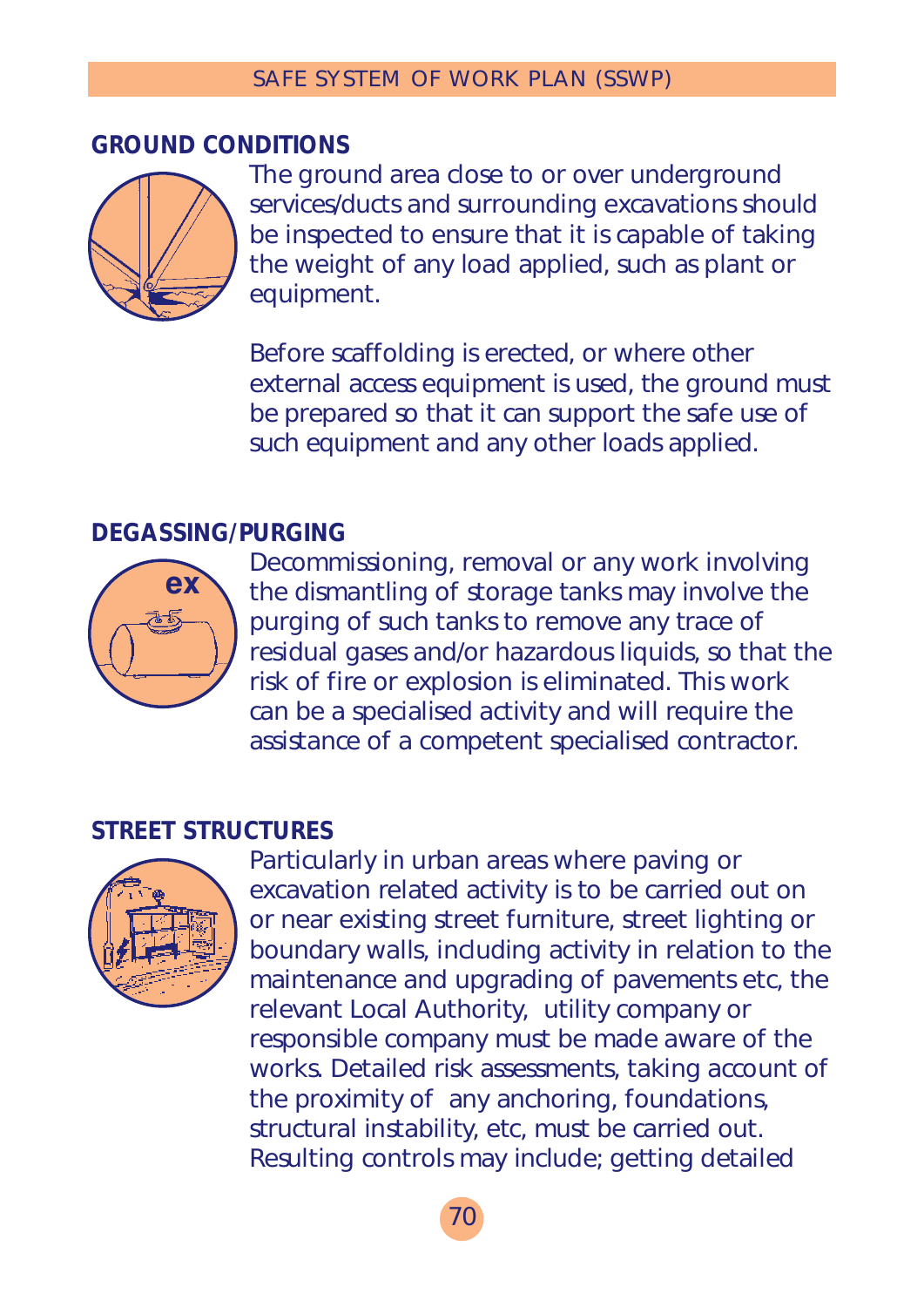drawings from the utility company or Local Authority to include services; using props and supports; segregating the street furniture from the site and the public; ensuring that working plant is kept away from the protected structure; etc.

### **FIRE CONTROL/ASSEMBLY**



The risk of fire is generally ever present on construction sites. Fire prevention has to be considered at the various levels of construction planning. Consideration should be given to providing means of escape and installing temporary alarm systems, emergency lighting and fire-detection. Bar heaters should not be used on site and use of all naked flames must be tightly controlled.

Flammable materials must be stored separately in a well-ventilated lockable location, away from any likely ignition sources, and such liquids should be removed from site when no longer required.

After hot-works have taken place, the area should be revisited to ensure that fires have not developed.

Sand and fire blankets can be used in certain cases, such as a small smouldering fire, to eliminate the chances of fire developing.

To prevent injury from fire all employees must be instructed what to do in the event of a fire, what the approved escape route is and where the assembly points are located. Fire drills should be held regularly.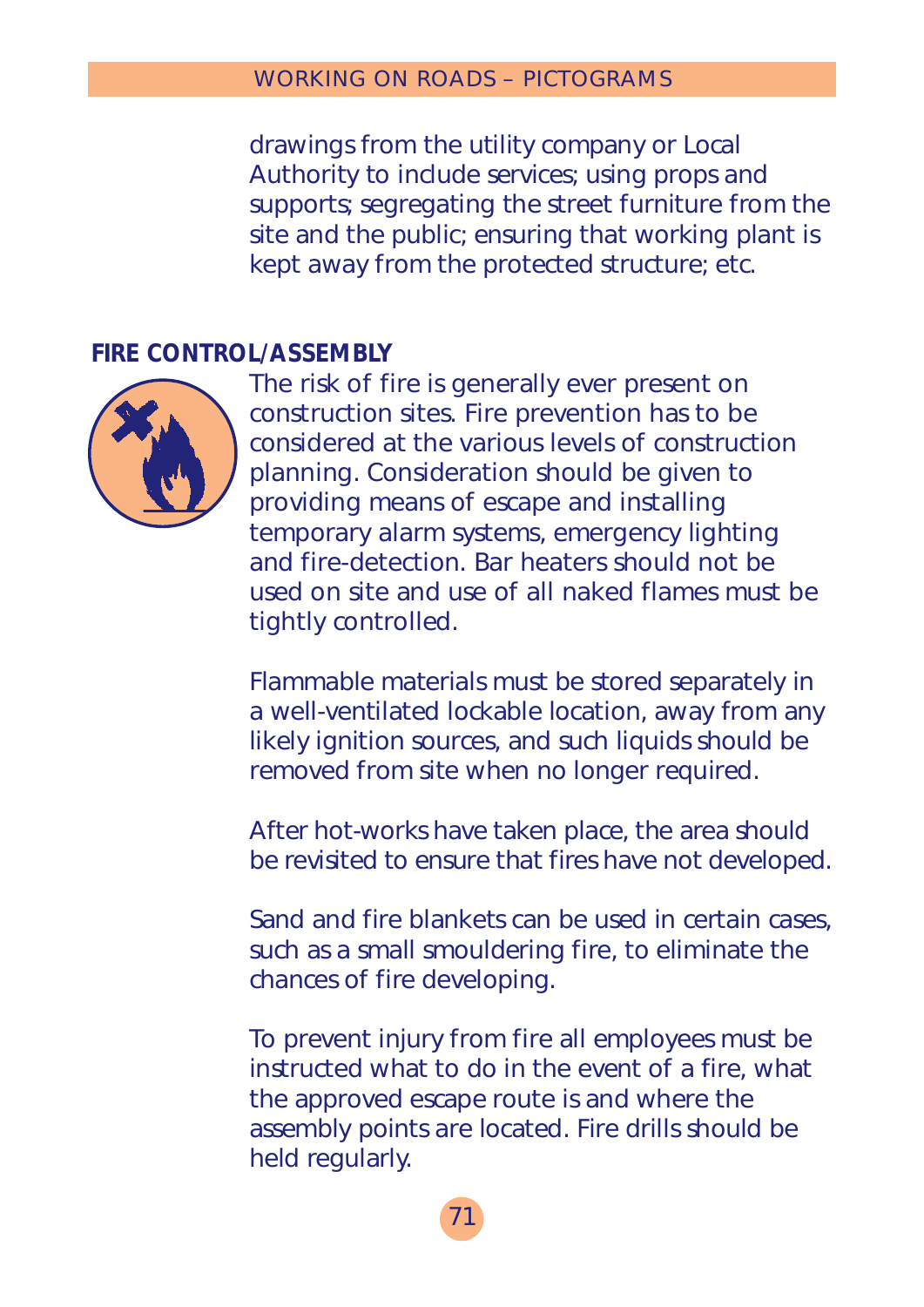**Fire Extinguishers:** people need to be trained how to operate them. They should only be used for small fires. The following types maybe used:

**Water fire extinguishers:** suitable only to put out fires involving cloth, paper and wood.

**Foam extinguishers:** suitable for most fires involving flammable liquids.

**Carbon-dioxide extinguishers:** suitable for fires involving flammable liquids or electrical apparatus.

**Dry-powder extinguishers:** suitable for use on most fires, including electrical fires.

There should be no bonfires on site.

#### **EMERGENCY PROCEDURES**



In the event of an unplanned event occurring involving risk to persons or property the written emergency response procedures must be followed immediately. These procedures will normally deal with: area evacuation; notifying the appropriate emergency services; ensuring safe access route for emergency services (may involve the use of twoway radio system); provision of first aid; staying out of the area unless you've been assigned; training and properly dressing for a response activity (emergency response and rescue team); removing ignition source; (where chemicals are involved) keeping spilled materials out of drains and water supply; when it is safe to return to normal work activity; etc.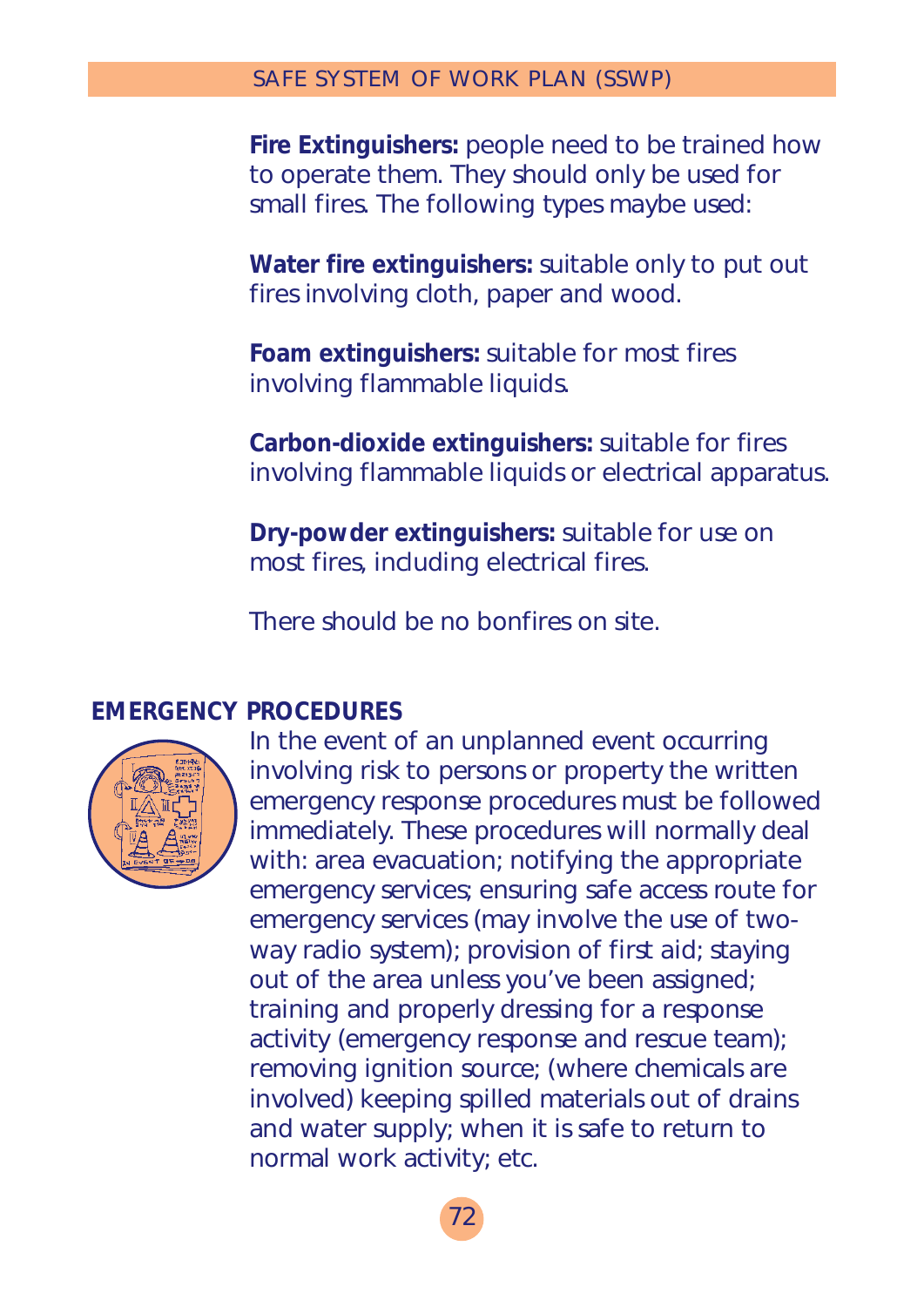#### **HEALTH**



#### **ASSESS HEALTH EFFECTS**



Any work activity involving or likely to involve possible exposure to biological, chemical or physical agents must be risk assessed prior to the work commencing. In deciding on the controls to be implemented the Principles of Prevention should be applied, particularly to the materials and processes used, to identify whether safer alternatives can be found. Biological agents and chemicals can enter the body in several different ways: through eyes or skin; in inhaling and swallowing. This exposure may result in conditions that include: allergies; asphyxiation; burns; dermatitis; nausea; occupational asthma; poisoning; zoonoses (infections such as leptospirosis transmitted from animals); etc. Measures to protect from biological, chemical and physical hazards include: air sampling, use of alternative materials, information and training, PPE, use of processes and equipment that reduce dust and vapours, ventilation, etc.

#### **HEALTH SURVEILLANCE**



Health surveillance appropriate to the health risks that may occur at the work place and as identified in the Risk Assessment must be made available to employees. Health surveillance can take many forms, including: audiometry; completion of questionnaires; measuring hand/arm vibration; spirometry; etc.

73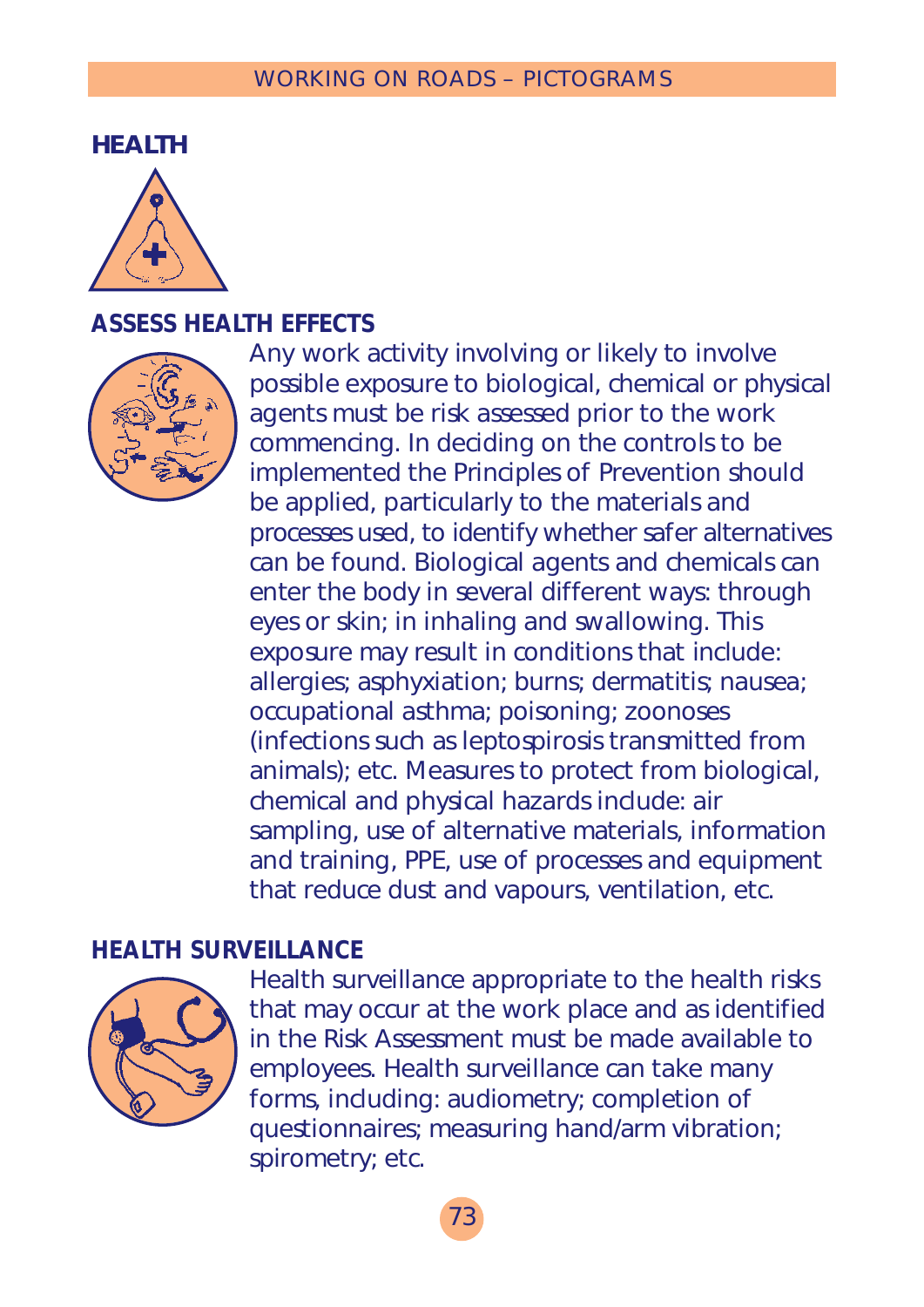#### **MANUAL HANDLING**



Manual handling means more than just lifting or carrying something. It describes a range of activities, including carrying, holding, lifting, lowering, moving, pushing, pulling or supporting an object or person. Up to one-third of all work injuries are caused by manual handling activity. The manual handling regulations require that manual handling activities should be assessed, taking account of risk factors (unfavourable ergonomic conditions), and that appropriate control measures should be put in place to avoid or reduce the risk of injury.

#### **RISK ASSESS**



Each activity on site needs to be risk assessed to identify whether there is a manual handling hazard. If there is an identified risk of injury then appropriate controls must be put in place to eliminate the risk. If the hazard cannot be eliminated then the risk must be reduced to as low a level as possible by means of mechanical aids, team lifting and individual safe manual handling practices.

#### **MECHANICAL AIDS**



Mechanical aids are devices used to lift, pull or push objects which either eliminate the need to manually handle the object or reduce the manual handling required.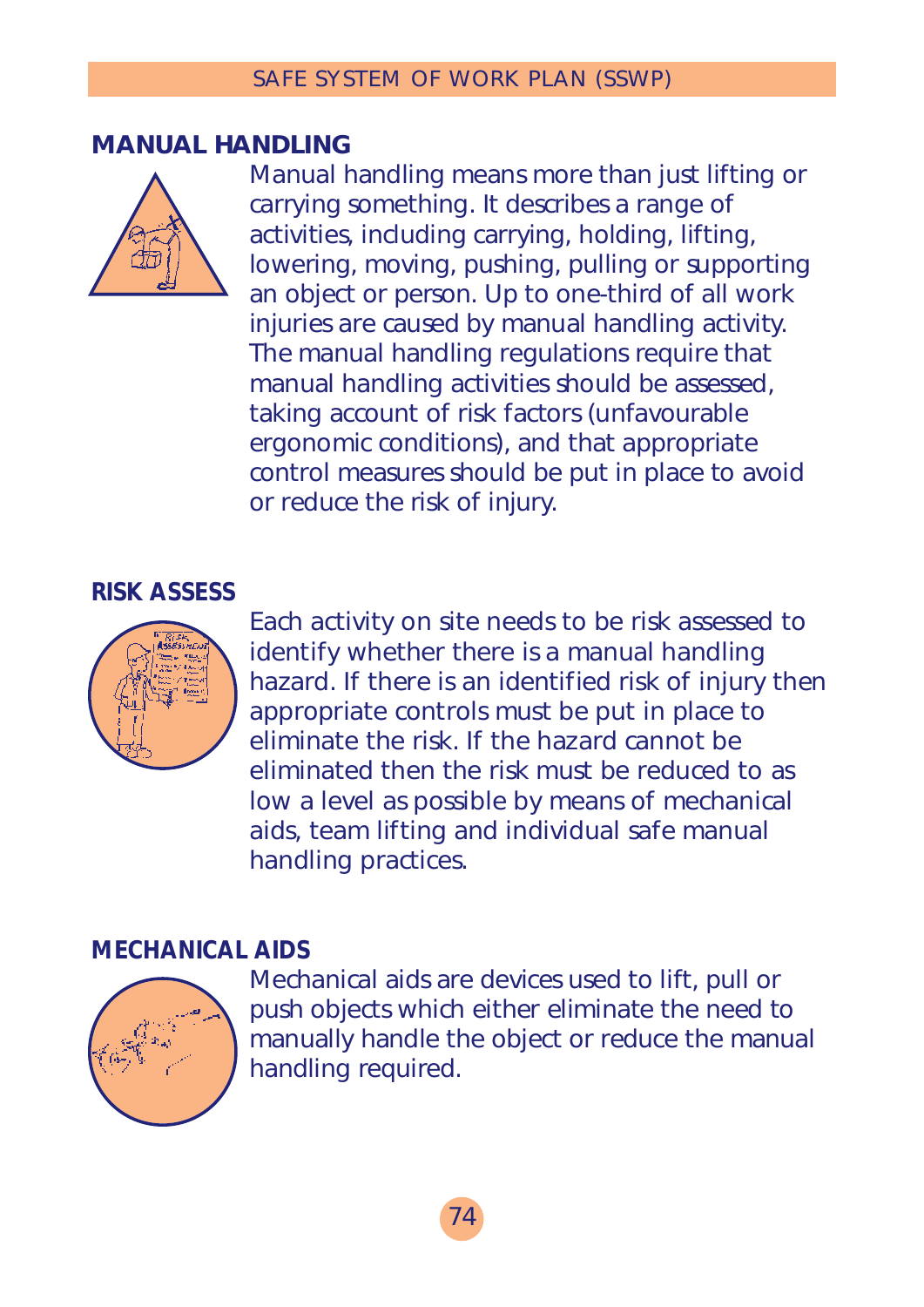#### **WORK ORGANISATION**



Work organisation requires that the physical work method be assessed to see whether the work can be organised in such a way as to minimise or eliminate the need for manual handling.

#### **TRAINING**



Manual handling training is a legal requirement for anyone required to carry out manual handling operations at work. This training involves learning how to move loads in a manner which will lessen the risk of injury.

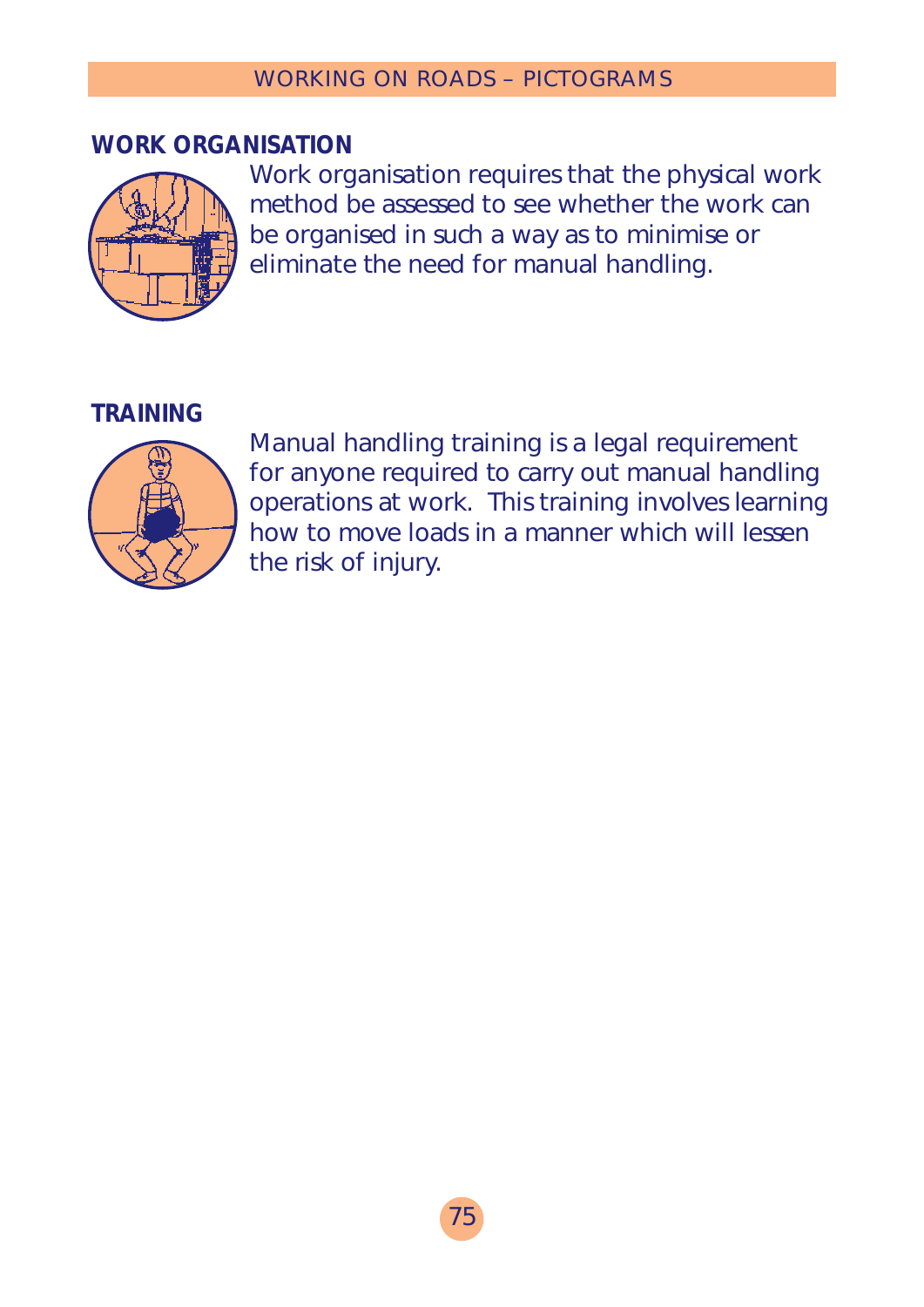#### **PPE (Personal Protective Equipment)**

Personal Protective Equipment protects individuals from harm when all other methods employed to eliminate risk have failed to do so completely. PPE is a last resort. PPE acts as a barrier between individuals and potentially hazardous chemicals, machines, tools and processes. To be effective, PPE must be carefully selected to protect against the particular hazards individual's face. When workers use the right PPE – and use it properly – they greatly reduce the risk of job related injury and illness. PPE should be maintained at all times in good working order. The PPE listed below must conform to the relevant Irish Standard.

#### **SAFETY HELMET**



Safety helmets/hard hats are used to protect the head from falling objects and to prevent the head from striking off objects. They should be replaced periodically.

Workers using safety harnesses should wear a helmet with a secure chin strap to keep it on the head in the event of a fall.

#### **SAFETY BOOT/HI-VIS**



Safety boots are required on all construction sites. They should have steel toecaps and sole protection to prevent the toes from being crushed and any object from penetrating the sole.

High-visibility vests and high-visibility jackets help to ensure that a worker can be seen by drivers and operators of plant and other vehicles.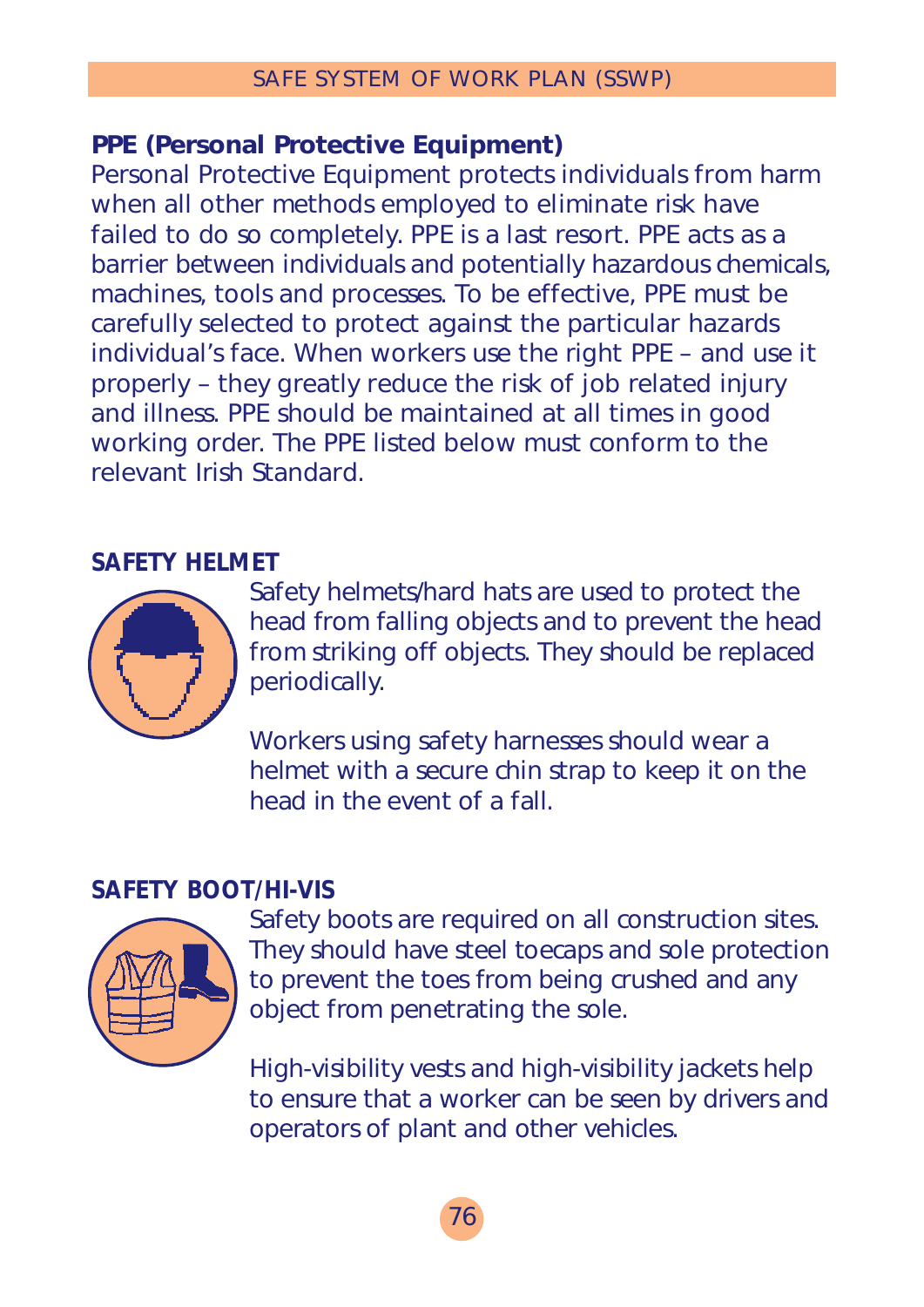#### **EYE PROTECTION**



Eye protection in the form of glasses/goggles/visors protects the eyes from dust, flying objects, and splashes (e.g. when cutting and grinding).

#### **SAFETY GLOVES**



Safety gloves protect the hands from cuts and from contact with harmful substances, sharp objects, etc.

#### **EAR PROTECTION**



Ear protectors help to protect hearing from loud sudden noise or from continuous loud noise. There are two action levels. Where noise exposure is at or exceeds 80 dBA (decibels), individual hearing protectors must be made available. Where noise exposure is at or exceeds 85 dBA, individual hearing protectors must be made available and must be used. There is also a limit value set at 87 dBA, which must not be exceeded. The limit value takes account of the attenuation provided by hearing protectors worn by the worker. The action values do not take account of the effect of such protectors. Where Risk Assessment reveals a risk to the worker's health as a result of noise exposure, audiometric testing (hearing check) will have to be made available.

In dirty and dusty environments, earmuffs are the recommended form of ear protection.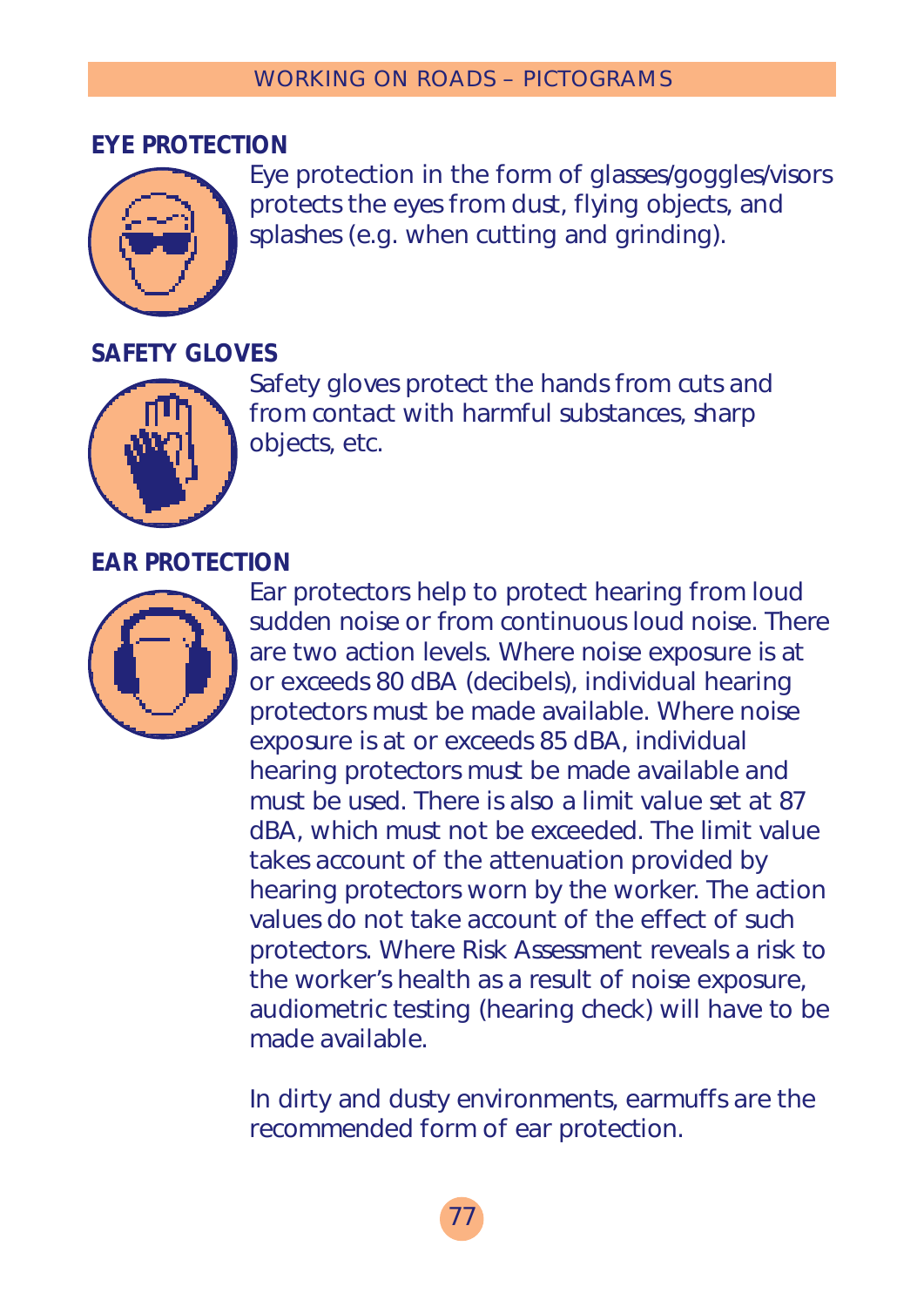#### **DUST MASKS**



Dust masks protect workers from inhaling harmful dusts.

#### **RESPIRATORY EQUIPMENT**



Respiratory equipment protects workers by filtering out harmful substances from the air breathed in. To work effectively, they must be well maintained.

#### **FACE PROTECTION**



Face-protection visors protect the face from flying objects, sparks, and splashes from hot or harmful substances.

#### **SAFETY HARNESS**



Safety harnesses with a fall-arrest system (including other parts such as lanyard, shock absorber and suitable anchors) prevent people from hitting the ground if they fall from a height. Fall-arrest systems should be used in conjunction with a rescue plan. Safety harnesses and personal fall-arrest equipment are not a substitute for safe working platforms or collective protection such as safety nets.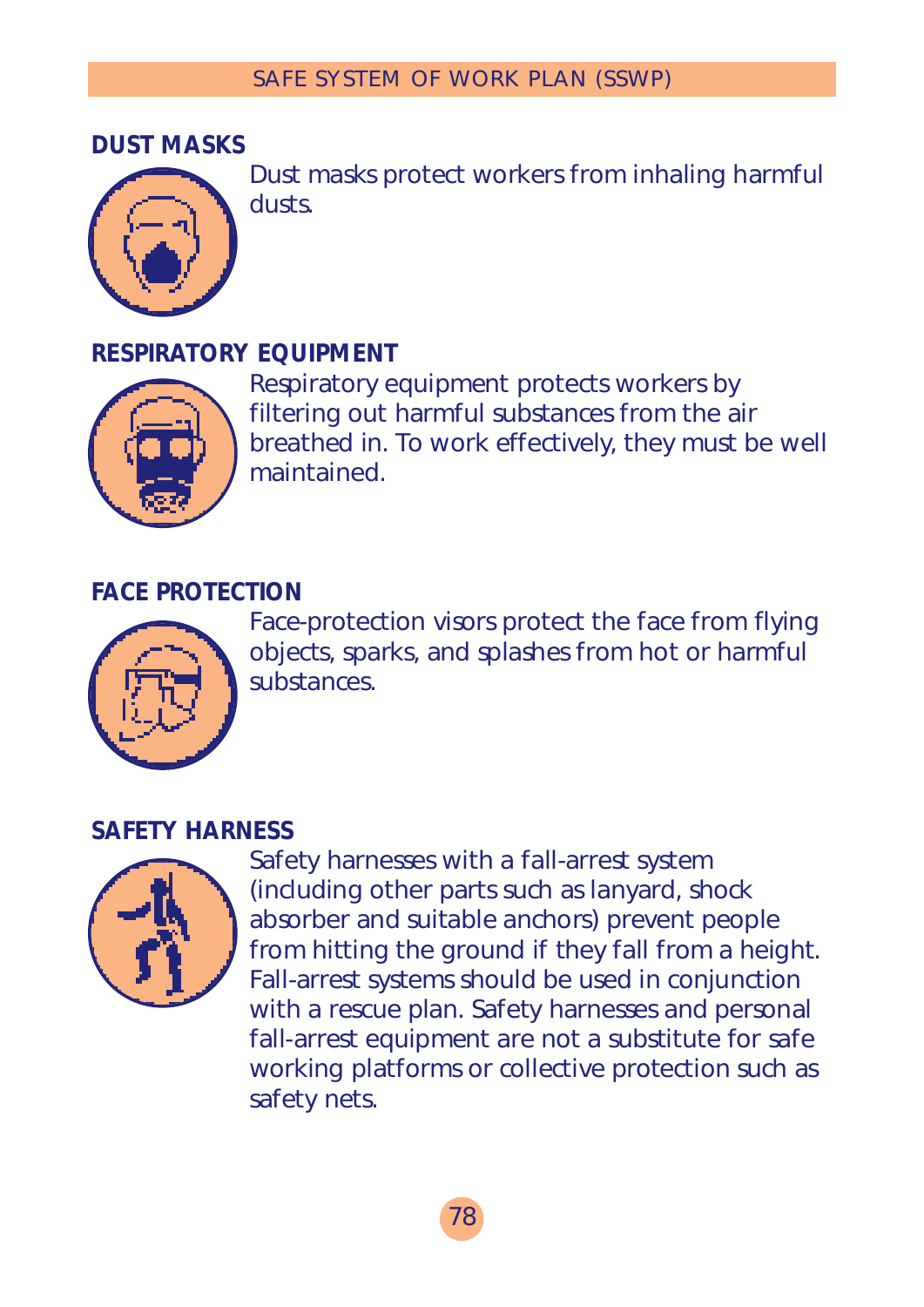## **WORKING ON ROADS INDEX**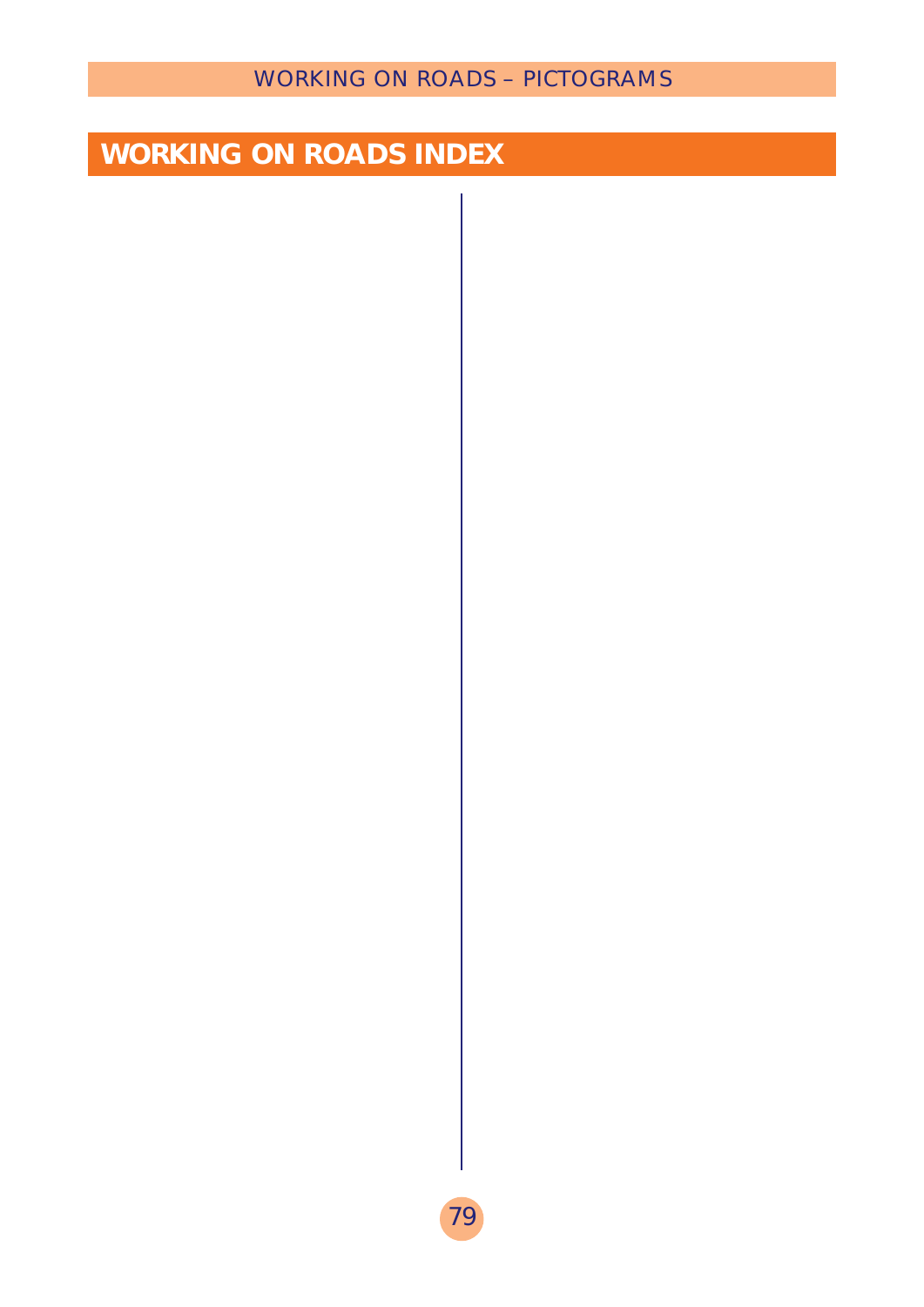# **WORKING ON ROADS INDEX (cont'd)**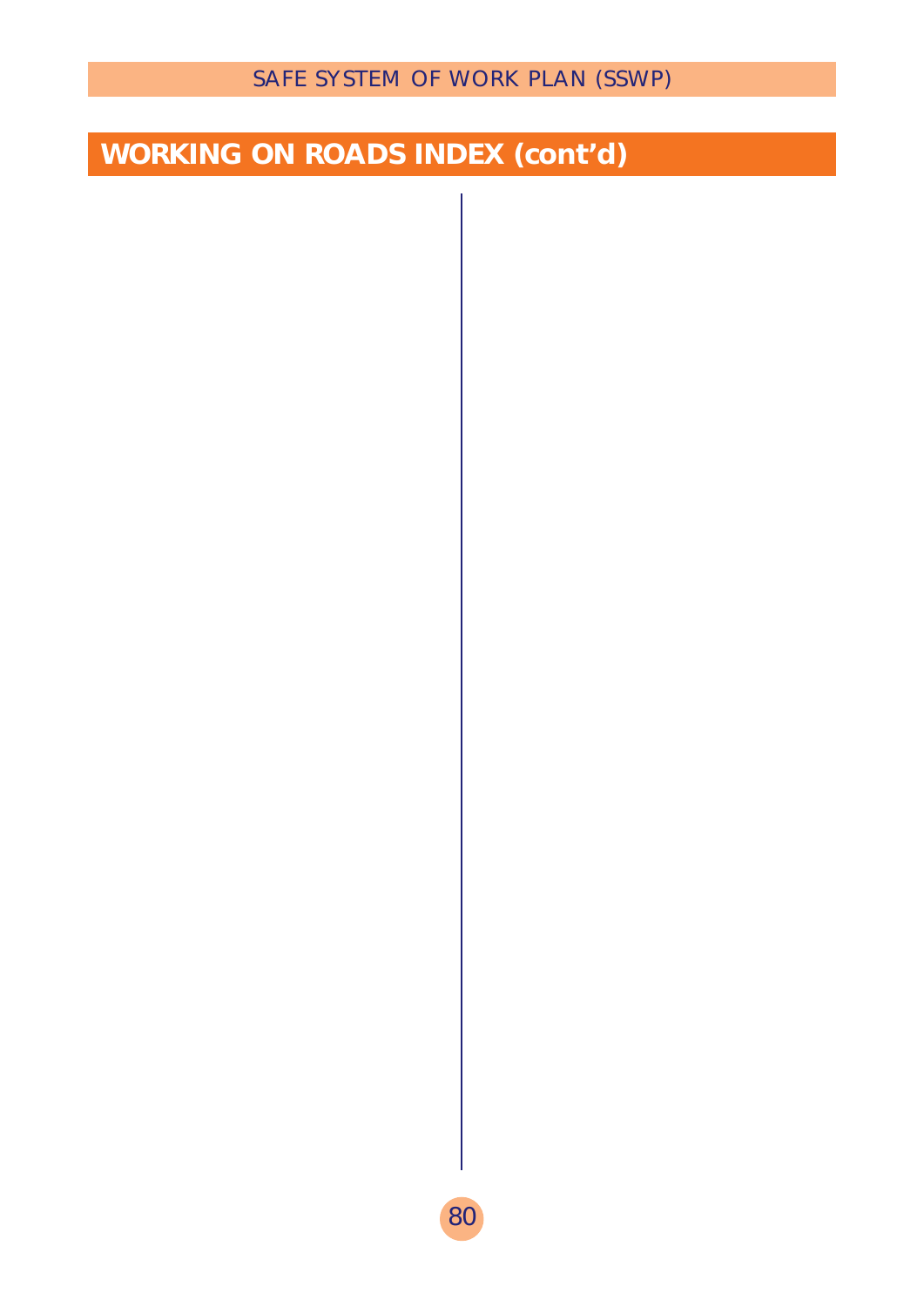# **WORKING ON ROADS INDEX (cont'd)**